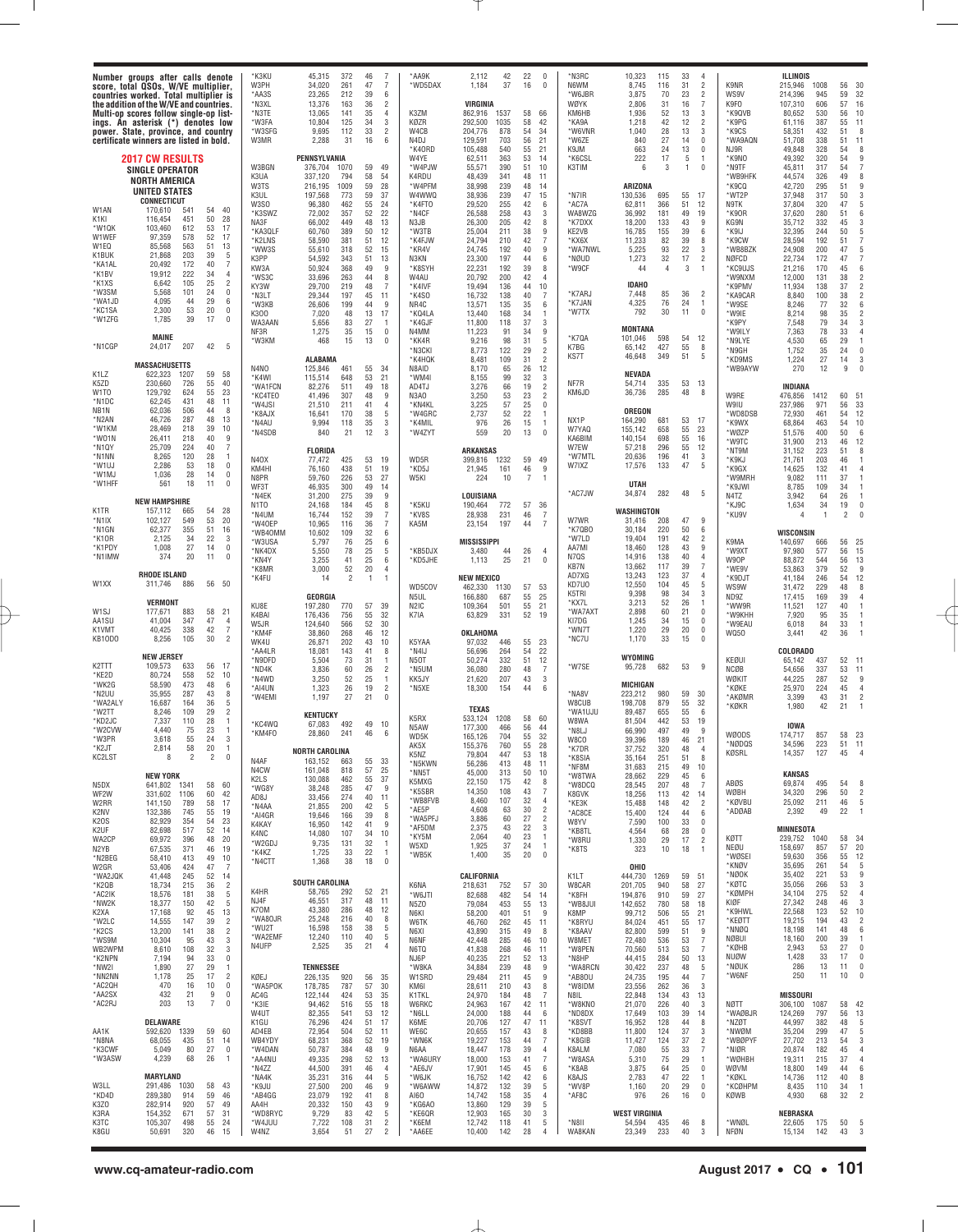| ASIA<br><b>SOUTH DAKOTA</b><br>*UN7TW<br>20<br>15<br>*OK1MGW<br>31,208<br>126<br>46<br>*RA4UAT<br>2,329<br>17<br>2,475<br>0<br>1<br>$\mathbf{1}$<br>50<br>9<br><b>Asiatic Russia</b><br>*UN6TA<br>22<br>*OK6N<br>*R2DEM<br>2,280<br>33<br>0<br>KDØEE<br>31,506<br>214<br>1,490<br>0<br>10<br>21,708<br>121<br>0<br>36<br>UA9BA<br>277,750<br>0<br>*UN7FW<br>1,092<br>28<br>*OK2VV<br>20,790<br>133<br>0<br>33<br>*UA3NFI<br>1,989<br>45<br>0<br>540<br>55<br>0<br>- 6<br>RK9AX<br>204,912<br>465<br>0<br>48<br>*OK1AUC<br>15,090<br>102<br>0<br>30<br>*R9XS<br>1,896<br>37<br>0<br><b>CANADA</b><br>RW9CD<br>321<br>0<br><b>Republic Korea</b><br>*OK2SGW<br>67<br>$\mathbf 0$<br>24<br>*UG3G<br>1,876<br>31<br>0<br>130,416<br>44<br>7,392<br>NEWFOUNDLAND<br>UA9QM<br>130,080<br>363<br>0<br>40<br>$\overline{2}$<br>OK1DW<br>12<br>10<br>*R1QE<br>1,210<br>28<br>0<br>DS4E01<br>7,600<br>145<br>- 8<br>1,045<br>$\mathbf{1}$<br>*V01NA<br>530<br>11<br>7 3<br>112,455<br>277<br>0<br>*OK2ABU<br>364<br>*RU6B<br>13<br>R8CA<br>45<br>11<br>0<br>7<br>1,170<br>-1<br>*RA9CCK<br>65,184<br>231<br>0<br>32<br>*R3A0<br>1,128<br>22<br>0<br>Saudi Arabia<br><b>LABRADOR</b><br>RW9SW<br>62,868<br>169<br>0<br>39<br>*HZ1TL<br>5,643<br>$0$ 19<br><b>Denmark</b><br>*RA6WF<br>968<br>27<br>0<br>32<br>*V02AC<br>328<br>10<br>8<br>$\mathbf{0}$<br>33,046<br>123<br>0<br>31<br>0Z8AE<br>291,760<br>R6AW<br>935<br>11<br>0<br>*UA9AB<br>796<br>12<br>58<br>*RK9AY<br>20,999<br>98<br>0<br>23<br>0Z3SM<br>244,260<br>811<br>51<br>*UA4FDL<br>670<br>35<br>0<br>Taiwan<br>8<br><b>NEW BRUNSWICK</b><br>*R9AB<br>18,348<br>100<br>0<br>22<br>50,388<br>13 21<br>0Z8SW<br>145,400<br>576<br>49<br>UA1CGS<br>10<br>$\mathbf{0}$<br>BV1EK<br>233<br>$\overline{1}$<br>513<br>VE9CB<br>57<br>45<br>459,000<br>792<br>17,732<br>97<br>0<br>22<br>*0U2I<br>99,984<br>$\overline{2}$<br>46<br>*UA6AUA<br>9<br>$\mathbf{0}$<br>RU9CC<br>413<br>416<br>VE9AA<br>113,764<br>323<br>47<br>21<br>*RAØLQ/MM<br>16,050<br>98<br>0<br>30<br>*0Z1AAR<br>71,274<br>*RD1D<br>369<br>10<br>0<br><b>Thailand</b><br>340<br>$\overline{1}$<br>41<br>*R9SS<br>14,991<br>90<br>0<br>19<br>*HS3XVP<br>0<br>5<br>*OZ6KS<br>108<br>28<br>*UA3LG<br>125<br>0<br>190<br>8<br>15,631<br>$\overline{1}$<br>5<br>PRINCE EDWARD ISLAND<br>*RJ9M<br>14,872<br>71<br>0<br>26<br>*E21EIC<br>165<br>5<br>0Z7YY<br>$\overline{2}$<br>40<br>RU9F<br>105<br>$\mathbf{0}$<br>8<br>0<br>11,634<br>43<br>4<br>VY2ZM<br>1,893,002<br>58<br>84<br>1811<br>6,383<br>0<br>13<br>*HS3ANP<br>28<br>$\overline{2}$<br>*0Z5UR<br>2,736<br>31<br>0<br>*R4AJ<br>75<br>8<br>0<br>*UD8A<br>61<br>3<br>0<br>18<br>VY2LI<br>72,157<br>242<br>42<br>17<br>*RV9UDO<br>4,400<br>63<br>0<br>11<br>*R3XA<br>60<br>$\mathbf{0}$<br>3<br>*UA9ADG<br>3,825<br>24<br>0<br>17<br>*UA4NC<br>58<br>0<br><b>West Malayasia</b><br>England<br>4<br>QUEBEC<br>*RG8U<br>2,392<br>34<br>0<br>13<br>2,220<br>20<br>$0$ 12<br>G6M<br>605,500<br>62<br>*R7FL<br>30<br>$\overline{2}$<br>0<br>*9M2/JE1SCJ<br>1047<br>38<br>*VE2AWW<br>182,336<br>466<br>52<br>25<br>*RAØLMK<br>1,092<br>31<br>488,808<br>917<br>38<br>55<br>*RA4UF<br>1<br>6<br>M3I<br>10<br>$\overline{1}$<br>1<br>*VE2UMS<br>22,680<br>165<br>30<br>$^{\circ}$<br>RAØL<br>828<br>28<br>0<br>G30LB<br>290,763<br>538<br>38<br>51<br>RV3FT<br>0<br>6<br>10<br>$\overline{1}$<br>30<br>*VE2HLS<br>19,584<br>124<br>$\overline{4}$<br><b>EUROPE</b><br>*UA9NP<br>360<br>22<br>0<br>*G3LE1<br>202,410<br>441<br>33<br>45<br>UA6LPY<br>-4<br>$\overline{2}$<br>$\overline{4}$<br>240<br>6<br>0<br>6<br><b>Aland Islands</b><br>G4AM1<br>196,794<br>341<br>38<br>49<br>*RDØL<br><b>ONTARIO</b><br>OHØR<br>97,850<br>378<br>2 48<br>G4KZD<br>141,050<br>569<br>46<br><b>European Turkey</b><br>$\overline{4}$<br>CG3AT<br>658,130<br>60<br>50<br>1154<br><b>Asiatic Turkey</b><br>*G2X<br>140,400<br>540<br>6<br>46<br>1,955<br>*TA1CM<br>22<br>*VE3DZ<br>531,700<br>1053<br>60<br>40<br>TA3D<br>864,652 1162<br>10<br>66<br>G3VGZ<br>135,675<br>379<br>17<br>50<br>Albania<br>VE3PN<br>350,888<br>713<br>55<br>37<br>TA2SE<br>2,720<br>28<br>$\bf{0}$<br>ZA/OH2BH<br>70,090<br>0, 43<br>$*$ M4X<br>103,432<br>355<br>8<br>48<br>Finland<br>10<br>319<br>*VE3MGY<br>311,448<br>835<br>57<br>19<br>G4BU0<br>99,246<br>391<br>$\overline{4}$<br>47<br>OH2YL<br>300,948<br>953<br>VE3KP<br>226,884<br>640<br>55<br>18<br>94,846<br>403<br>$\overline{2}$<br>45<br>OH8NW<br>228,513<br>790<br>3<br>Azerbaijan<br>Austria<br>M7Z<br>57<br>*VE3VSM<br>219,714<br>690<br>9<br>*4K6F0<br>61,380<br>0<br>*OE2GEN<br>52,624<br>0.44<br>*G3RLE<br>72,820<br>332<br>0<br>OG2W<br>179,979<br>689<br>1<br>178<br>36<br>237<br>44<br>*CF3FF<br>156,744<br>587<br>51<br>5<br>*OE1CIW<br>7,340<br>74<br>20<br>*G3RSD<br>47,418<br>228<br>$\overline{2}$<br>40<br>*OF2FUW<br>134,309<br>0<br>544<br>-1<br>VE3KZ<br>150,008<br>461<br>56<br>12<br>*OE6TTD<br>420<br>9<br>*G3VYI<br>39,560<br>185<br>$\mathbf 0$<br>43<br>OG6N<br>122,907<br>455<br><b>Bahrain</b><br>0<br>10<br>1<br>VE3BR<br>120,960<br>397<br>51<br>12<br>32<br>*G4DDL<br>186<br>$\mathbf 0$<br>37<br>*OH5TS<br>493<br>A93JA<br>4,400<br>0 <sub>16</sub><br>33,263<br>116,231<br>-1<br>*VA3ATT<br>108,702<br>369<br>51<br>10<br>*G3VIR<br>122<br>39<br>*OF1RX<br>101,150<br>408<br><b>Azores</b><br>24,520<br>$\overline{1}$<br>-1<br>50<br>*VA3KAI<br>103,005<br>337<br>13<br>14,450<br>23 11<br>*G6GLP<br>9,280<br>$\overline{2}$<br>38<br>OF5C<br>62,600<br>307<br>0<br>China<br>CU9AB<br>46<br>44<br>52<br>*VA3EC<br>99,946<br>354<br>7<br>BD5XX<br>3<br>G4BWP<br>$\overline{2}$<br>OH <sub>2</sub> XX<br>309<br>0<br>12,208<br>144<br>- 13<br>10<br>$\overline{1}$<br>0<br>57,420<br>CG3KI<br>83,391<br>302<br>45<br>12<br>25<br>0<br>*OH2NC<br>52,950<br>205<br>0<br>*BA4Q0<br>1,606<br>11<br><b>Balearic Islands</b><br>*VE3WG<br>78,650<br>301<br>50<br>5<br>EA6VQ<br>207,846<br>*OH7GGX<br>44,240<br>258<br>0<br>755<br>1<br>53<br>Estonia<br>*VE3MA<br>58,052<br>271<br>44<br>2<br>376<br>0<br>89,354<br>0, 43<br>*OH3KQ<br>41,548<br>248<br>0<br><b>Hong Kong</b><br>*EA6ZS<br>9<br>-8<br>ES1BH<br>410<br>39<br>*VE3TW<br>52,875<br>245<br>6<br>*VR2EH<br>OH2PM<br>33,370<br>132<br>0<br>2,695<br>43<br>$0$ 11<br>38<br>*VE3SB<br>26.488<br>132<br>5<br><b>Bear Island</b><br><b>European Russia</b><br>*VE3GFN<br>23,750<br>136<br>36<br>2<br>17,690<br>R7NW<br>532,300<br>Israel<br>JW2US<br>111<br>1 28<br>1011<br>19<br>81<br>France<br>*VA3FN<br>22.104<br>130<br>36<br>$\mathbf 0$<br>154,035<br>0<br>45<br>UA5C<br>469,392<br>78<br>TM5X<br>650,839<br>981<br>43<br>4Z5LY<br>356<br>1102<br>6<br>*VE3HG<br>21,672<br>108<br>41<br>2<br>48<br>0<br>RG6G<br>375,176<br>19<br>73<br>F6GOX<br>395,577<br>784<br>32<br>4X1IM<br>8,840<br>20<br><b>Belarus</b><br>760<br>*VE3XL<br>19,775<br>116<br>31<br>$\overline{4}$<br>22<br>0<br>EU4E<br>438,600<br>12 63<br>RK3ZZ<br>291,252<br>755<br>8<br>70<br>F/G4BJM<br>226,662<br>578<br>20<br>*4Z4KX<br>3,570<br>17<br>1123<br>*CF3ZNW<br>17,216<br>119<br>31<br>$\overline{1}$<br>*EU2EU<br>353,476<br>885<br>9<br>67<br>UA3EDQ<br>273,520<br>859<br>F5BBD<br>63,309<br>265<br>4<br>4<br>61<br>*VE3PJ<br>16,170<br>102<br>34<br>-1<br>EU3AA<br>220,675<br>654<br>$\overline{2}$<br>63<br>UB3A<br>248,744<br>750<br>$\overline{c}$<br>*F1FPL<br>186<br>4<br>Japan<br>66<br>47,432<br>JH4UYB<br>320,292<br>22<br>60<br>*EU1AA<br>204,568<br>780<br>51<br>RD <sub>4</sub> A<br>246,180<br>742<br>3<br>63<br>*F6FTB<br>18,550<br>107<br>511<br>1<br>1<br><b>MANITOBA</b> | 16                                                             |
|-----------------------------------------------------------------------------------------------------------------------------------------------------------------------------------------------------------------------------------------------------------------------------------------------------------------------------------------------------------------------------------------------------------------------------------------------------------------------------------------------------------------------------------------------------------------------------------------------------------------------------------------------------------------------------------------------------------------------------------------------------------------------------------------------------------------------------------------------------------------------------------------------------------------------------------------------------------------------------------------------------------------------------------------------------------------------------------------------------------------------------------------------------------------------------------------------------------------------------------------------------------------------------------------------------------------------------------------------------------------------------------------------------------------------------------------------------------------------------------------------------------------------------------------------------------------------------------------------------------------------------------------------------------------------------------------------------------------------------------------------------------------------------------------------------------------------------------------------------------------------------------------------------------------------------------------------------------------------------------------------------------------------------------------------------------------------------------------------------------------------------------------------------------------------------------------------------------------------------------------------------------------------------------------------------------------------------------------------------------------------------------------------------------------------------------------------------------------------------------------------------------------------------------------------------------------------------------------------------------------------------------------------------------------------------------------------------------------------------------------------------------------------------------------------------------------------------------------------------------------------------------------------------------------------------------------------------------------------------------------------------------------------------------------------------------------------------------------------------------------------------------------------------------------------------------------------------------------------------------------------------------------------------------------------------------------------------------------------------------------------------------------------------------------------------------------------------------------------------------------------------------------------------------------------------------------------------------------------------------------------------------------------------------------------------------------------------------------------------------------------------------------------------------------------------------------------------------------------------------------------------------------------------------------------------------------------------------------------------------------------------------------------------------------------------------------------------------------------------------------------------------------------------------------------------------------------------------------------------------------------------------------------------------------------------------------------------------------------------------------------------------------------------------------------------------------------------------------------------------------------------------------------------------------------------------------------------------------------------------------------------------------------------------------------------------------------------------------------------------------------------------------------------------------------------------------------------------------------------------------------------------------------------------------------------------------------------------------------------------------------------------------------------------------------------------------------------------------------------------------------------------------------------------------------------------------------------------------------------------------------------------------------------------------------------------------------------------------------------------------------------------------------------------------------------------------------------------------------------------------------------------------------------------------------------------------------------------------------------------------------------------------------------------------------------------------------------------------------------------------------------------------------------------------------------------------------------------------------------------------------------------------------------------------------------------------------------------------------------------------------------------------------------------------------------------------------------------------------------------------------------------------------------------------------------------------------------------------------------------------------------------------------------------------------------------------------------------------------------------------------------------------------------------------------------------------------------------------------------------------------------------------------------------------------------------------------------------------------------------------------------------------------------------------------------------------------------------------------------------------------------------------------------------------------------------------------------------------------------------------------------------------------------------------------------------------------------------------------------------------------------------------------------------------------------------------------------------------------------------------------------------------------------------------------------------------------------------------------------------------------------------------------------------------------------------------------------------------------------------------------------------------------------------------------------------------------------------------------------------------------------------------------------------------------------|----------------------------------------------------------------|
|                                                                                                                                                                                                                                                                                                                                                                                                                                                                                                                                                                                                                                                                                                                                                                                                                                                                                                                                                                                                                                                                                                                                                                                                                                                                                                                                                                                                                                                                                                                                                                                                                                                                                                                                                                                                                                                                                                                                                                                                                                                                                                                                                                                                                                                                                                                                                                                                                                                                                                                                                                                                                                                                                                                                                                                                                                                                                                                                                                                                                                                                                                                                                                                                                                                                                                                                                                                                                                                                                                                                                                                                                                                                                                                                                                                                                                                                                                                                                                                                                                                                                                                                                                                                                                                                                                                                                                                                                                                                                                                                                                                                                                                                                                                                                                                                                                                                                                                                                                                                                                                                                                                                                                                                                                                                                                                                                                                                                                                                                                                                                                                                                                                                                                                                                                                                                                                                                                                                                                                                                                                                                                                                                                                                                                                                                                                                                                                                                                                                                                                                                                                                                                                                                                                                                                                                                                                                                                                                                                                                                                                                                                                                                                                                                                                                                                                                                                                                                                                                                                                                                     | 15<br>13                                                       |
|                                                                                                                                                                                                                                                                                                                                                                                                                                                                                                                                                                                                                                                                                                                                                                                                                                                                                                                                                                                                                                                                                                                                                                                                                                                                                                                                                                                                                                                                                                                                                                                                                                                                                                                                                                                                                                                                                                                                                                                                                                                                                                                                                                                                                                                                                                                                                                                                                                                                                                                                                                                                                                                                                                                                                                                                                                                                                                                                                                                                                                                                                                                                                                                                                                                                                                                                                                                                                                                                                                                                                                                                                                                                                                                                                                                                                                                                                                                                                                                                                                                                                                                                                                                                                                                                                                                                                                                                                                                                                                                                                                                                                                                                                                                                                                                                                                                                                                                                                                                                                                                                                                                                                                                                                                                                                                                                                                                                                                                                                                                                                                                                                                                                                                                                                                                                                                                                                                                                                                                                                                                                                                                                                                                                                                                                                                                                                                                                                                                                                                                                                                                                                                                                                                                                                                                                                                                                                                                                                                                                                                                                                                                                                                                                                                                                                                                                                                                                                                                                                                                                                     | 12<br>14<br>11<br>12                                           |
|                                                                                                                                                                                                                                                                                                                                                                                                                                                                                                                                                                                                                                                                                                                                                                                                                                                                                                                                                                                                                                                                                                                                                                                                                                                                                                                                                                                                                                                                                                                                                                                                                                                                                                                                                                                                                                                                                                                                                                                                                                                                                                                                                                                                                                                                                                                                                                                                                                                                                                                                                                                                                                                                                                                                                                                                                                                                                                                                                                                                                                                                                                                                                                                                                                                                                                                                                                                                                                                                                                                                                                                                                                                                                                                                                                                                                                                                                                                                                                                                                                                                                                                                                                                                                                                                                                                                                                                                                                                                                                                                                                                                                                                                                                                                                                                                                                                                                                                                                                                                                                                                                                                                                                                                                                                                                                                                                                                                                                                                                                                                                                                                                                                                                                                                                                                                                                                                                                                                                                                                                                                                                                                                                                                                                                                                                                                                                                                                                                                                                                                                                                                                                                                                                                                                                                                                                                                                                                                                                                                                                                                                                                                                                                                                                                                                                                                                                                                                                                                                                                                                                     | 12<br>8<br>11                                                  |
|                                                                                                                                                                                                                                                                                                                                                                                                                                                                                                                                                                                                                                                                                                                                                                                                                                                                                                                                                                                                                                                                                                                                                                                                                                                                                                                                                                                                                                                                                                                                                                                                                                                                                                                                                                                                                                                                                                                                                                                                                                                                                                                                                                                                                                                                                                                                                                                                                                                                                                                                                                                                                                                                                                                                                                                                                                                                                                                                                                                                                                                                                                                                                                                                                                                                                                                                                                                                                                                                                                                                                                                                                                                                                                                                                                                                                                                                                                                                                                                                                                                                                                                                                                                                                                                                                                                                                                                                                                                                                                                                                                                                                                                                                                                                                                                                                                                                                                                                                                                                                                                                                                                                                                                                                                                                                                                                                                                                                                                                                                                                                                                                                                                                                                                                                                                                                                                                                                                                                                                                                                                                                                                                                                                                                                                                                                                                                                                                                                                                                                                                                                                                                                                                                                                                                                                                                                                                                                                                                                                                                                                                                                                                                                                                                                                                                                                                                                                                                                                                                                                                                     | 5<br>9<br>8                                                    |
|                                                                                                                                                                                                                                                                                                                                                                                                                                                                                                                                                                                                                                                                                                                                                                                                                                                                                                                                                                                                                                                                                                                                                                                                                                                                                                                                                                                                                                                                                                                                                                                                                                                                                                                                                                                                                                                                                                                                                                                                                                                                                                                                                                                                                                                                                                                                                                                                                                                                                                                                                                                                                                                                                                                                                                                                                                                                                                                                                                                                                                                                                                                                                                                                                                                                                                                                                                                                                                                                                                                                                                                                                                                                                                                                                                                                                                                                                                                                                                                                                                                                                                                                                                                                                                                                                                                                                                                                                                                                                                                                                                                                                                                                                                                                                                                                                                                                                                                                                                                                                                                                                                                                                                                                                                                                                                                                                                                                                                                                                                                                                                                                                                                                                                                                                                                                                                                                                                                                                                                                                                                                                                                                                                                                                                                                                                                                                                                                                                                                                                                                                                                                                                                                                                                                                                                                                                                                                                                                                                                                                                                                                                                                                                                                                                                                                                                                                                                                                                                                                                                                                     | 9<br>5<br>3<br>3                                               |
|                                                                                                                                                                                                                                                                                                                                                                                                                                                                                                                                                                                                                                                                                                                                                                                                                                                                                                                                                                                                                                                                                                                                                                                                                                                                                                                                                                                                                                                                                                                                                                                                                                                                                                                                                                                                                                                                                                                                                                                                                                                                                                                                                                                                                                                                                                                                                                                                                                                                                                                                                                                                                                                                                                                                                                                                                                                                                                                                                                                                                                                                                                                                                                                                                                                                                                                                                                                                                                                                                                                                                                                                                                                                                                                                                                                                                                                                                                                                                                                                                                                                                                                                                                                                                                                                                                                                                                                                                                                                                                                                                                                                                                                                                                                                                                                                                                                                                                                                                                                                                                                                                                                                                                                                                                                                                                                                                                                                                                                                                                                                                                                                                                                                                                                                                                                                                                                                                                                                                                                                                                                                                                                                                                                                                                                                                                                                                                                                                                                                                                                                                                                                                                                                                                                                                                                                                                                                                                                                                                                                                                                                                                                                                                                                                                                                                                                                                                                                                                                                                                                                                     | $\overline{4}$<br>$\overline{2}$<br>$\overline{2}$<br>$\theta$ |
|                                                                                                                                                                                                                                                                                                                                                                                                                                                                                                                                                                                                                                                                                                                                                                                                                                                                                                                                                                                                                                                                                                                                                                                                                                                                                                                                                                                                                                                                                                                                                                                                                                                                                                                                                                                                                                                                                                                                                                                                                                                                                                                                                                                                                                                                                                                                                                                                                                                                                                                                                                                                                                                                                                                                                                                                                                                                                                                                                                                                                                                                                                                                                                                                                                                                                                                                                                                                                                                                                                                                                                                                                                                                                                                                                                                                                                                                                                                                                                                                                                                                                                                                                                                                                                                                                                                                                                                                                                                                                                                                                                                                                                                                                                                                                                                                                                                                                                                                                                                                                                                                                                                                                                                                                                                                                                                                                                                                                                                                                                                                                                                                                                                                                                                                                                                                                                                                                                                                                                                                                                                                                                                                                                                                                                                                                                                                                                                                                                                                                                                                                                                                                                                                                                                                                                                                                                                                                                                                                                                                                                                                                                                                                                                                                                                                                                                                                                                                                                                                                                                                                     | $\overline{2}$<br>$\theta$                                     |
|                                                                                                                                                                                                                                                                                                                                                                                                                                                                                                                                                                                                                                                                                                                                                                                                                                                                                                                                                                                                                                                                                                                                                                                                                                                                                                                                                                                                                                                                                                                                                                                                                                                                                                                                                                                                                                                                                                                                                                                                                                                                                                                                                                                                                                                                                                                                                                                                                                                                                                                                                                                                                                                                                                                                                                                                                                                                                                                                                                                                                                                                                                                                                                                                                                                                                                                                                                                                                                                                                                                                                                                                                                                                                                                                                                                                                                                                                                                                                                                                                                                                                                                                                                                                                                                                                                                                                                                                                                                                                                                                                                                                                                                                                                                                                                                                                                                                                                                                                                                                                                                                                                                                                                                                                                                                                                                                                                                                                                                                                                                                                                                                                                                                                                                                                                                                                                                                                                                                                                                                                                                                                                                                                                                                                                                                                                                                                                                                                                                                                                                                                                                                                                                                                                                                                                                                                                                                                                                                                                                                                                                                                                                                                                                                                                                                                                                                                                                                                                                                                                                                                     | $0$ 17                                                         |
|                                                                                                                                                                                                                                                                                                                                                                                                                                                                                                                                                                                                                                                                                                                                                                                                                                                                                                                                                                                                                                                                                                                                                                                                                                                                                                                                                                                                                                                                                                                                                                                                                                                                                                                                                                                                                                                                                                                                                                                                                                                                                                                                                                                                                                                                                                                                                                                                                                                                                                                                                                                                                                                                                                                                                                                                                                                                                                                                                                                                                                                                                                                                                                                                                                                                                                                                                                                                                                                                                                                                                                                                                                                                                                                                                                                                                                                                                                                                                                                                                                                                                                                                                                                                                                                                                                                                                                                                                                                                                                                                                                                                                                                                                                                                                                                                                                                                                                                                                                                                                                                                                                                                                                                                                                                                                                                                                                                                                                                                                                                                                                                                                                                                                                                                                                                                                                                                                                                                                                                                                                                                                                                                                                                                                                                                                                                                                                                                                                                                                                                                                                                                                                                                                                                                                                                                                                                                                                                                                                                                                                                                                                                                                                                                                                                                                                                                                                                                                                                                                                                                                     | 4 58<br>54<br>50<br>48                                         |
|                                                                                                                                                                                                                                                                                                                                                                                                                                                                                                                                                                                                                                                                                                                                                                                                                                                                                                                                                                                                                                                                                                                                                                                                                                                                                                                                                                                                                                                                                                                                                                                                                                                                                                                                                                                                                                                                                                                                                                                                                                                                                                                                                                                                                                                                                                                                                                                                                                                                                                                                                                                                                                                                                                                                                                                                                                                                                                                                                                                                                                                                                                                                                                                                                                                                                                                                                                                                                                                                                                                                                                                                                                                                                                                                                                                                                                                                                                                                                                                                                                                                                                                                                                                                                                                                                                                                                                                                                                                                                                                                                                                                                                                                                                                                                                                                                                                                                                                                                                                                                                                                                                                                                                                                                                                                                                                                                                                                                                                                                                                                                                                                                                                                                                                                                                                                                                                                                                                                                                                                                                                                                                                                                                                                                                                                                                                                                                                                                                                                                                                                                                                                                                                                                                                                                                                                                                                                                                                                                                                                                                                                                                                                                                                                                                                                                                                                                                                                                                                                                                                                                     | 52<br>46<br>49<br>40                                           |
|                                                                                                                                                                                                                                                                                                                                                                                                                                                                                                                                                                                                                                                                                                                                                                                                                                                                                                                                                                                                                                                                                                                                                                                                                                                                                                                                                                                                                                                                                                                                                                                                                                                                                                                                                                                                                                                                                                                                                                                                                                                                                                                                                                                                                                                                                                                                                                                                                                                                                                                                                                                                                                                                                                                                                                                                                                                                                                                                                                                                                                                                                                                                                                                                                                                                                                                                                                                                                                                                                                                                                                                                                                                                                                                                                                                                                                                                                                                                                                                                                                                                                                                                                                                                                                                                                                                                                                                                                                                                                                                                                                                                                                                                                                                                                                                                                                                                                                                                                                                                                                                                                                                                                                                                                                                                                                                                                                                                                                                                                                                                                                                                                                                                                                                                                                                                                                                                                                                                                                                                                                                                                                                                                                                                                                                                                                                                                                                                                                                                                                                                                                                                                                                                                                                                                                                                                                                                                                                                                                                                                                                                                                                                                                                                                                                                                                                                                                                                                                                                                                                                                     | 36<br>50<br>35                                                 |
|                                                                                                                                                                                                                                                                                                                                                                                                                                                                                                                                                                                                                                                                                                                                                                                                                                                                                                                                                                                                                                                                                                                                                                                                                                                                                                                                                                                                                                                                                                                                                                                                                                                                                                                                                                                                                                                                                                                                                                                                                                                                                                                                                                                                                                                                                                                                                                                                                                                                                                                                                                                                                                                                                                                                                                                                                                                                                                                                                                                                                                                                                                                                                                                                                                                                                                                                                                                                                                                                                                                                                                                                                                                                                                                                                                                                                                                                                                                                                                                                                                                                                                                                                                                                                                                                                                                                                                                                                                                                                                                                                                                                                                                                                                                                                                                                                                                                                                                                                                                                                                                                                                                                                                                                                                                                                                                                                                                                                                                                                                                                                                                                                                                                                                                                                                                                                                                                                                                                                                                                                                                                                                                                                                                                                                                                                                                                                                                                                                                                                                                                                                                                                                                                                                                                                                                                                                                                                                                                                                                                                                                                                                                                                                                                                                                                                                                                                                                                                                                                                                                                                     | 34<br>47                                                       |
|                                                                                                                                                                                                                                                                                                                                                                                                                                                                                                                                                                                                                                                                                                                                                                                                                                                                                                                                                                                                                                                                                                                                                                                                                                                                                                                                                                                                                                                                                                                                                                                                                                                                                                                                                                                                                                                                                                                                                                                                                                                                                                                                                                                                                                                                                                                                                                                                                                                                                                                                                                                                                                                                                                                                                                                                                                                                                                                                                                                                                                                                                                                                                                                                                                                                                                                                                                                                                                                                                                                                                                                                                                                                                                                                                                                                                                                                                                                                                                                                                                                                                                                                                                                                                                                                                                                                                                                                                                                                                                                                                                                                                                                                                                                                                                                                                                                                                                                                                                                                                                                                                                                                                                                                                                                                                                                                                                                                                                                                                                                                                                                                                                                                                                                                                                                                                                                                                                                                                                                                                                                                                                                                                                                                                                                                                                                                                                                                                                                                                                                                                                                                                                                                                                                                                                                                                                                                                                                                                                                                                                                                                                                                                                                                                                                                                                                                                                                                                                                                                                                                                     | 66<br>59<br>54                                                 |
|                                                                                                                                                                                                                                                                                                                                                                                                                                                                                                                                                                                                                                                                                                                                                                                                                                                                                                                                                                                                                                                                                                                                                                                                                                                                                                                                                                                                                                                                                                                                                                                                                                                                                                                                                                                                                                                                                                                                                                                                                                                                                                                                                                                                                                                                                                                                                                                                                                                                                                                                                                                                                                                                                                                                                                                                                                                                                                                                                                                                                                                                                                                                                                                                                                                                                                                                                                                                                                                                                                                                                                                                                                                                                                                                                                                                                                                                                                                                                                                                                                                                                                                                                                                                                                                                                                                                                                                                                                                                                                                                                                                                                                                                                                                                                                                                                                                                                                                                                                                                                                                                                                                                                                                                                                                                                                                                                                                                                                                                                                                                                                                                                                                                                                                                                                                                                                                                                                                                                                                                                                                                                                                                                                                                                                                                                                                                                                                                                                                                                                                                                                                                                                                                                                                                                                                                                                                                                                                                                                                                                                                                                                                                                                                                                                                                                                                                                                                                                                                                                                                                                     | 43<br>45<br>34                                                 |
| JA5DQH<br>101,584<br>238<br>20<br>*EU3AC<br>169,218<br>520<br>3<br>60<br>UA6CC<br>239,936<br>775<br>0<br>*F3WT<br>1,530<br>0<br>36<br>64<br>19<br>VE4EA<br>83,190<br>300<br>53<br>6<br>JI3KDH<br>218<br>17<br>31<br>EW3LN<br>157,560<br>599<br>0<br>52<br>R3ZZ<br>227,964<br>711<br>$\overline{c}$<br>66,144<br>64<br>JA7QVI<br>51,832<br>139<br>18<br>*EU8A<br>134,004<br>502<br>0<br>52<br>*RA3Y<br>221,160<br>760<br>59<br>26<br>$\overline{1}$<br>Germany<br><b>SASKATCHEWAN</b>                                                                                                                                                                                                                                                                                                                                                                                                                                                                                                                                                                                                                                                                                                                                                                                                                                                                                                                                                                                                                                                                                                                                                                                                                                                                                                                                                                                                                                                                                                                                                                                                                                                                                                                                                                                                                                                                                                                                                                                                                                                                                                                                                                                                                                                                                                                                                                                                                                                                                                                                                                                                                                                                                                                                                                                                                                                                                                                                                                                                                                                                                                                                                                                                                                                                                                                                                                                                                                                                                                                                                                                                                                                                                                                                                                                                                                                                                                                                                                                                                                                                                                                                                                                                                                                                                                                                                                                                                                                                                                                                                                                                                                                                                                                                                                                                                                                                                                                                                                                                                                                                                                                                                                                                                                                                                                                                                                                                                                                                                                                                                                                                                                                                                                                                                                                                                                                                                                                                                                                                                                                                                                                                                                                                                                                                                                                                                                                                                                                                                                                                                                                                                                                                                                                                                                                                                                                                                                                                                                                                                                                                | 15                                                             |
| JA2IVK<br>36,297<br>162<br>13<br>*EU1U<br>133,680<br>550<br>47<br>R3FX<br>203,348<br>736<br>$\overline{c}$<br>56<br>DL1AUZ<br>627,105<br>33<br>24<br>1<br>1246<br>VE5UF<br>146,916<br>481<br>54<br>9<br>*JR4CZM<br>27,336<br>153<br>13<br>21<br>EW80M<br>104,664<br>498<br>0<br>42<br>RZ3MM<br>195,078<br>678<br>$\overline{c}$<br>59<br>DK9IP<br>571,650<br>1090<br>32<br>JH6QFJ<br>26,810<br>95<br>6<br>29<br>*EU8F<br>100,317<br>388<br>0<br>51<br>*RT3K<br>171,808<br>58<br>*DF1MM<br>460,460<br>1018<br>27<br>614<br>$\overline{1}$<br><b>ALBERTA</b>                                                                                                                                                                                                                                                                                                                                                                                                                                                                                                                                                                                                                                                                                                                                                                                                                                                                                                                                                                                                                                                                                                                                                                                                                                                                                                                                                                                                                                                                                                                                                                                                                                                                                                                                                                                                                                                                                                                                                                                                                                                                                                                                                                                                                                                                                                                                                                                                                                                                                                                                                                                                                                                                                                                                                                                                                                                                                                                                                                                                                                                                                                                                                                                                                                                                                                                                                                                                                                                                                                                                                                                                                                                                                                                                                                                                                                                                                                                                                                                                                                                                                                                                                                                                                                                                                                                                                                                                                                                                                                                                                                                                                                                                                                                                                                                                                                                                                                                                                                                                                                                                                                                                                                                                                                                                                                                                                                                                                                                                                                                                                                                                                                                                                                                                                                                                                                                                                                                                                                                                                                                                                                                                                                                                                                                                                                                                                                                                                                                                                                                                                                                                                                                                                                                                                                                                                                                                                                                                                                                          | 64<br>71<br>65                                                 |
| JK10PL<br>23,880<br>67<br>13<br>27<br>*EW8RR<br>89,640<br>319<br>3<br>51<br>*R7KR<br>161,730<br>632<br>$\overline{c}$<br>52<br>DK3WW<br>436,694<br>912<br>26<br>VE6BBP<br>55<br>16<br>219,390<br>635<br>23,374<br>118<br>9<br>22<br>*EW1TO<br>73,264<br>391<br>0<br>38<br>RG3K<br>158,804<br>563<br>57<br>*DK2FG<br>401,871<br>840<br>27<br>JA6LCJ<br>$\overline{1}$<br>VE6KC<br>188<br>49<br>$\overline{4}$<br>48,018<br>JA1DUH<br>20,596<br>13<br>25<br>*EW8NB<br>61,737<br>320<br>0<br>39<br>*RV3A<br>152,817<br>554<br>56<br>DL1SMA<br>352,252<br>888<br>20<br>64<br>$\overline{1}$<br>16,440<br>91<br>38<br>$\overline{2}$<br>*VE6TK                                                                                                                                                                                                                                                                                                                                                                                                                                                                                                                                                                                                                                                                                                                                                                                                                                                                                                                                                                                                                                                                                                                                                                                                                                                                                                                                                                                                                                                                                                                                                                                                                                                                                                                                                                                                                                                                                                                                                                                                                                                                                                                                                                                                                                                                                                                                                                                                                                                                                                                                                                                                                                                                                                                                                                                                                                                                                                                                                                                                                                                                                                                                                                                                                                                                                                                                                                                                                                                                                                                                                                                                                                                                                                                                                                                                                                                                                                                                                                                                                                                                                                                                                                                                                                                                                                                                                                                                                                                                                                                                                                                                                                                                                                                                                                                                                                                                                                                                                                                                                                                                                                                                                                                                                                                                                                                                                                                                                                                                                                                                                                                                                                                                                                                                                                                                                                                                                                                                                                                                                                                                                                                                                                                                                                                                                                                                                                                                                                                                                                                                                                                                                                                                                                                                                                                                                                                                                                           | 71<br>70<br>63                                                 |
| JA7ACM<br>19,040<br>97<br>12<br>16<br>*EW2ES<br>50,422<br>302<br>33<br>*UA5F<br>147,628<br>610<br>$\mathbf 0$<br>52<br>DM5N<br>259,630<br>803<br>14<br>1<br>*VE6UM<br>4,050<br>35<br>23<br>$\overline{2}$<br>*JE1SPY<br>18,816<br>140<br>13<br>15<br>*EU6AA<br>47,838<br>286<br>0<br>34<br>RD4F<br>134,734<br>470<br>57<br>*DJ7WW<br>257,460<br>621<br>24<br>$\overline{1}$<br>JH1QDB<br>18,600<br>70<br>9<br>22<br>*EU8R<br>38,988<br>204<br>0<br>38<br>*UA1TAN<br>124,146<br>479<br>53<br>*DL6KWN<br>224,768<br>766<br>11<br>$\overline{1}$<br><b>BRITISH COLUMBIA</b>                                                                                                                                                                                                                                                                                                                                                                                                                                                                                                                                                                                                                                                                                                                                                                                                                                                                                                                                                                                                                                                                                                                                                                                                                                                                                                                                                                                                                                                                                                                                                                                                                                                                                                                                                                                                                                                                                                                                                                                                                                                                                                                                                                                                                                                                                                                                                                                                                                                                                                                                                                                                                                                                                                                                                                                                                                                                                                                                                                                                                                                                                                                                                                                                                                                                                                                                                                                                                                                                                                                                                                                                                                                                                                                                                                                                                                                                                                                                                                                                                                                                                                                                                                                                                                                                                                                                                                                                                                                                                                                                                                                                                                                                                                                                                                                                                                                                                                                                                                                                                                                                                                                                                                                                                                                                                                                                                                                                                                                                                                                                                                                                                                                                                                                                                                                                                                                                                                                                                                                                                                                                                                                                                                                                                                                                                                                                                                                                                                                                                                                                                                                                                                                                                                                                                                                                                                                                                                                                                                            | 56<br>60<br>53                                                 |
| JK1MZT<br>17,280<br>61<br>12<br>20<br>*EW8Z<br>13,064<br>118<br>0<br>23<br>RZ3AV<br>116,840<br>548<br>$\mathbf 0$<br>46<br>DL2SWW<br>202,235<br>802<br>7<br>344<br>48<br>9<br>VE7JKZ<br>96,387<br>JA9FHB<br>16,920<br>72<br>12<br>18<br>*EU1FQ<br>12,360<br>81<br>30<br>R <sub>1</sub> NW<br>116,702<br>549<br>0<br>46<br>DK1NO<br>198,372<br>696<br>9<br>0<br>*VE7SL<br>70,151<br>247<br>51<br>8<br>6<br>*JA1SVP<br>13,832<br>80<br>13<br>15<br>EW2DZ<br>11,644<br>51<br>0<br>41<br>111,027<br>458<br>$\mathbf 0$<br>51<br>DL1GBQ<br>197,396<br>718<br>*R6CC<br>JH1HDT<br>12,035<br>42<br>5<br>24<br>*RQ3M<br>95,535<br>361<br>DJ8QP<br>190,380<br>740<br>10<br>1<br>54                                                                                                                                                                                                                                                                                                                                                                                                                                                                                                                                                                                                                                                                                                                                                                                                                                                                                                                                                                                                                                                                                                                                                                                                                                                                                                                                                                                                                                                                                                                                                                                                                                                                                                                                                                                                                                                                                                                                                                                                                                                                                                                                                                                                                                                                                                                                                                                                                                                                                                                                                                                                                                                                                                                                                                                                                                                                                                                                                                                                                                                                                                                                                                                                                                                                                                                                                                                                                                                                                                                                                                                                                                                                                                                                                                                                                                                                                                                                                                                                                                                                                                                                                                                                                                                                                                                                                                                                                                                                                                                                                                                                                                                                                                                                                                                                                                                                                                                                                                                                                                                                                                                                                                                                                                                                                                                                                                                                                                                                                                                                                                                                                                                                                                                                                                                                                                                                                                                                                                                                                                                                                                                                                                                                                                                                                                                                                                                                                                                                                                                                                                                                                                                                                                                                                                                                                                                                            | 48<br>52<br>55<br>47                                           |
| <b>NORTH AMERICA</b><br>J07KMB<br>10,695<br>97<br>8<br>15<br>RT <sub>2</sub> D<br>92,120<br>391<br>$\mathbf 0$<br>49<br>*DLØMHD<br>188,356<br>660<br>11<br>Belgium<br>Alaska<br>JH7FMJ<br>10,500<br>43<br>10<br>18<br>*ON7EH<br>432,180<br>24 60<br>RK3DK<br>88,176<br>420<br>$\mathbf 0$<br>*DK5AI<br>155,382<br>584<br>7<br>959<br>44<br>*KLØS<br>2,080<br>1 15<br>16<br>JA1KVT<br>9,802<br>11<br>61,920<br>271<br>R30M<br>81,915<br>424<br>0<br>43<br>*DL1DXA<br>148,738<br>509<br>6<br>44<br>15<br>OR3A<br>$\overline{1}$<br>44                                                                                                                                                                                                                                                                                                                                                                                                                                                                                                                                                                                                                                                                                                                                                                                                                                                                                                                                                                                                                                                                                                                                                                                                                                                                                                                                                                                                                                                                                                                                                                                                                                                                                                                                                                                                                                                                                                                                                                                                                                                                                                                                                                                                                                                                                                                                                                                                                                                                                                                                                                                                                                                                                                                                                                                                                                                                                                                                                                                                                                                                                                                                                                                                                                                                                                                                                                                                                                                                                                                                                                                                                                                                                                                                                                                                                                                                                                                                                                                                                                                                                                                                                                                                                                                                                                                                                                                                                                                                                                                                                                                                                                                                                                                                                                                                                                                                                                                                                                                                                                                                                                                                                                                                                                                                                                                                                                                                                                                                                                                                                                                                                                                                                                                                                                                                                                                                                                                                                                                                                                                                                                                                                                                                                                                                                                                                                                                                                                                                                                                                                                                                                                                                                                                                                                                                                                                                                                                                                                                                                 | 51<br>51<br>56                                                 |
| JN7FAH<br>7,986<br>67<br>*UA1CUR<br>433<br>0<br>40<br>139,672<br>4<br>4<br>18<br>80,440<br>DK5AD<br>591<br><b>Bahamas</b><br>JM3GXU<br>7,486<br>6<br>*UA4AAC<br>337<br>*DL2F<br>132,848<br>0<br>69<br>13<br>Bosnia-Herzegovina<br>76,685<br>$\mathbf{1}$<br>48<br>659<br>*C6AGU<br>1,103,556 1464<br>59<br>64                                                                                                                                                                                                                                                                                                                                                                                                                                                                                                                                                                                                                                                                                                                                                                                                                                                                                                                                                                                                                                                                                                                                                                                                                                                                                                                                                                                                                                                                                                                                                                                                                                                                                                                                                                                                                                                                                                                                                                                                                                                                                                                                                                                                                                                                                                                                                                                                                                                                                                                                                                                                                                                                                                                                                                                                                                                                                                                                                                                                                                                                                                                                                                                                                                                                                                                                                                                                                                                                                                                                                                                                                                                                                                                                                                                                                                                                                                                                                                                                                                                                                                                                                                                                                                                                                                                                                                                                                                                                                                                                                                                                                                                                                                                                                                                                                                                                                                                                                                                                                                                                                                                                                                                                                                                                                                                                                                                                                                                                                                                                                                                                                                                                                                                                                                                                                                                                                                                                                                                                                                                                                                                                                                                                                                                                                                                                                                                                                                                                                                                                                                                                                                                                                                                                                                                                                                                                                                                                                                                                                                                                                                                                                                                                                                       | 48<br>46                                                       |
| *7N1BH0<br>9<br>*E74R<br>448,092 1059<br>*RW4HS<br>370<br>129,762<br>3<br>7,353<br>91<br>10<br>15<br>66<br>71,463<br>$\mathbf{0}$<br>41<br>*DL4AUK<br>547<br>JA1IXY<br>6,930<br>49<br>8<br>14<br>*E74Y<br>118,972<br>479<br>0<br>49<br>RW4NN<br>66,939<br>245<br>0<br>53<br>DM2TO<br>123,640<br>495<br>2<br>Belize<br>26<br>$\sqrt{2}$<br>JR2PMT<br>6,390<br>67<br>5<br>13<br>53,710<br>20<br>41<br>*RA3XCZ<br>65,480<br>350<br>0<br>40<br>*DL4WA<br>120,054<br>534<br>*E77W                                                                                                                                                                                                                                                                                                                                                                                                                                                                                                                                                                                                                                                                                                                                                                                                                                                                                                                                                                                                                                                                                                                                                                                                                                                                                                                                                                                                                                                                                                                                                                                                                                                                                                                                                                                                                                                                                                                                                                                                                                                                                                                                                                                                                                                                                                                                                                                                                                                                                                                                                                                                                                                                                                                                                                                                                                                                                                                                                                                                                                                                                                                                                                                                                                                                                                                                                                                                                                                                                                                                                                                                                                                                                                                                                                                                                                                                                                                                                                                                                                                                                                                                                                                                                                                                                                                                                                                                                                                                                                                                                                                                                                                                                                                                                                                                                                                                                                                                                                                                                                                                                                                                                                                                                                                                                                                                                                                                                                                                                                                                                                                                                                                                                                                                                                                                                                                                                                                                                                                                                                                                                                                                                                                                                                                                                                                                                                                                                                                                                                                                                                                                                                                                                                                                                                                                                                                                                                                                                                                                                                                                        | 51<br>53<br>49                                                 |
| *V31YN<br>261,000<br>530<br>52 38<br>6<br>JA6FFK<br>6,100<br>43<br>8<br>12<br>44,320<br>218<br>40<br>RG4A<br>59,224<br>283<br>43<br>*DD5M<br>117,676<br>497<br>*E78T<br>0<br>$\mathbf{1}$<br>13<br>*JQ1COB<br>5,382<br>43<br>8<br>10<br>*UA6JQ<br>57,104<br>273<br>$\overline{4}$<br>39<br>*DJ3RA<br>116,266<br>399<br>Cayman Islands<br>*JH2KKW<br>4,750<br>45<br>8<br>11<br><b>Bulgaria</b><br>RA4HPI<br>56,674<br>271<br>$\bf{0}$<br>43<br>*DL4ZA<br>106,428<br>496<br>$\overline{c}$                                                                                                                                                                                                                                                                                                                                                                                                                                                                                                                                                                                                                                                                                                                                                                                                                                                                                                                                                                                                                                                                                                                                                                                                                                                                                                                                                                                                                                                                                                                                                                                                                                                                                                                                                                                                                                                                                                                                                                                                                                                                                                                                                                                                                                                                                                                                                                                                                                                                                                                                                                                                                                                                                                                                                                                                                                                                                                                                                                                                                                                                                                                                                                                                                                                                                                                                                                                                                                                                                                                                                                                                                                                                                                                                                                                                                                                                                                                                                                                                                                                                                                                                                                                                                                                                                                                                                                                                                                                                                                                                                                                                                                                                                                                                                                                                                                                                                                                                                                                                                                                                                                                                                                                                                                                                                                                                                                                                                                                                                                                                                                                                                                                                                                                                                                                                                                                                                                                                                                                                                                                                                                                                                                                                                                                                                                                                                                                                                                                                                                                                                                                                                                                                                                                                                                                                                                                                                                                                                                                                                                                            | 46<br>48<br>47                                                 |
| ZF9CW<br>1,743,792 1980<br>59 77<br>*JR1MEG<br>4,608<br>113<br>5<br>7<br>107,749<br>52<br>*R7KX<br>56,440<br>308<br>39<br>*DJ9CN<br>103,290<br>397<br>LZ1GU<br>395<br>1<br>$\mathbf{1}$<br>JR2UBS<br>3,975<br>34<br>2<br>13<br>315<br>$\overline{7}$<br>0<br>-7<br>RA3NC<br>51,402<br>290<br>$\bf{0}$<br>39<br>*DL6UD<br>101,970<br>517<br>1<br>*LZ4SU<br>Cuba<br>*JA1EMQ<br>3,859<br>31<br>6<br>11<br>*RK4S<br>50,654<br>245<br>0<br>43<br><b>DKØSU</b><br>101,244<br>424<br>$\overline{4}$<br>*CO2JD<br>90,475<br>322<br>46<br>9                                                                                                                                                                                                                                                                                                                                                                                                                                                                                                                                                                                                                                                                                                                                                                                                                                                                                                                                                                                                                                                                                                                                                                                                                                                                                                                                                                                                                                                                                                                                                                                                                                                                                                                                                                                                                                                                                                                                                                                                                                                                                                                                                                                                                                                                                                                                                                                                                                                                                                                                                                                                                                                                                                                                                                                                                                                                                                                                                                                                                                                                                                                                                                                                                                                                                                                                                                                                                                                                                                                                                                                                                                                                                                                                                                                                                                                                                                                                                                                                                                                                                                                                                                                                                                                                                                                                                                                                                                                                                                                                                                                                                                                                                                                                                                                                                                                                                                                                                                                                                                                                                                                                                                                                                                                                                                                                                                                                                                                                                                                                                                                                                                                                                                                                                                                                                                                                                                                                                                                                                                                                                                                                                                                                                                                                                                                                                                                                                                                                                                                                                                                                                                                                                                                                                                                                                                                                                                                                                                                                                  | 5 50<br>44<br>48                                               |
| JA1JAT<br>3,280<br>24<br>4<br>12<br>*R300<br>50,360<br>275<br>0<br>40<br>*DL1EK0<br>100,929<br>435<br>$\mathbf{1}$<br>Crete<br>75<br>*CO8ZZ<br>11,060<br>21<br>7<br>JE1KUC<br>2,870<br>26<br>4<br>10<br>SV9COL<br>18,886<br>97<br>1 37<br>*RU4AA<br>41,551<br>242<br>0<br>37<br>DJ6ZM<br>93,192<br>269<br>22<br>*JA6FCL<br>2,587<br>48<br>2<br>11<br>UA9FGJ<br>40,521<br>196<br>0<br>39<br>DL5YM<br>92,925<br>448<br>$\overline{\mathbf{c}}$                                                                                                                                                                                                                                                                                                                                                                                                                                                                                                                                                                                                                                                                                                                                                                                                                                                                                                                                                                                                                                                                                                                                                                                                                                                                                                                                                                                                                                                                                                                                                                                                                                                                                                                                                                                                                                                                                                                                                                                                                                                                                                                                                                                                                                                                                                                                                                                                                                                                                                                                                                                                                                                                                                                                                                                                                                                                                                                                                                                                                                                                                                                                                                                                                                                                                                                                                                                                                                                                                                                                                                                                                                                                                                                                                                                                                                                                                                                                                                                                                                                                                                                                                                                                                                                                                                                                                                                                                                                                                                                                                                                                                                                                                                                                                                                                                                                                                                                                                                                                                                                                                                                                                                                                                                                                                                                                                                                                                                                                                                                                                                                                                                                                                                                                                                                                                                                                                                                                                                                                                                                                                                                                                                                                                                                                                                                                                                                                                                                                                                                                                                                                                                                                                                                                                                                                                                                                                                                                                                                                                                                                                                        | 50<br>$\frac{44}{43}$                                          |
| <b>Dominican Republic</b><br>3<br>*JH2GZY<br>2,366<br>36<br>5<br>Croatia<br>*RD3R<br>38,808<br>188<br>0<br>44<br>DL1DTL<br>91,851<br>392<br>8<br>*HI3Y<br>18,690<br>34<br>8<br>84<br>3<br>JA1FNO<br>1,935<br>19<br>2<br>13<br>*9A3JH<br>374,706<br>16 65<br>*RZ3DW<br>36,989<br>163<br>0<br>47<br>DL20M<br>91,238<br>405<br>880<br>81<br>24<br>*HI8A<br>16,796<br>14<br>$\sqrt{2}$<br>JA1ZGP<br>1,701<br>64<br>5<br>224,620<br>805<br>$\overline{2}$<br>53<br>UA4FER<br>35,700<br>222<br>0<br>35<br>*DL1DWR<br>85,652<br>407<br>4<br>*9A3B                                                                                                                                                                                                                                                                                                                                                                                                                                                                                                                                                                                                                                                                                                                                                                                                                                                                                                                                                                                                                                                                                                                                                                                                                                                                                                                                                                                                                                                                                                                                                                                                                                                                                                                                                                                                                                                                                                                                                                                                                                                                                                                                                                                                                                                                                                                                                                                                                                                                                                                                                                                                                                                                                                                                                                                                                                                                                                                                                                                                                                                                                                                                                                                                                                                                                                                                                                                                                                                                                                                                                                                                                                                                                                                                                                                                                                                                                                                                                                                                                                                                                                                                                                                                                                                                                                                                                                                                                                                                                                                                                                                                                                                                                                                                                                                                                                                                                                                                                                                                                                                                                                                                                                                                                                                                                                                                                                                                                                                                                                                                                                                                                                                                                                                                                                                                                                                                                                                                                                                                                                                                                                                                                                                                                                                                                                                                                                                                                                                                                                                                                                                                                                                                                                                                                                                                                                                                                                                                                                                                          | 48<br>46<br>$\begin{array}{c} 44 \\ 50 \end{array}$            |
| JA1GVM<br>1,586<br>15<br>4<br>9<br>*9A2XW<br>23,695<br>135<br>$\mathbf{0}$<br>35<br>*R7KH<br>35,280<br>223<br>$\bf{0}$<br>35<br>DL1KWK<br>80,650<br>343<br>0<br><b>Martinique</b><br>JA1FGB<br>1,449<br>35<br>$\mathbf{1}$<br>8<br>*R2EA<br>34,077<br>183<br>36<br>*DK5DQ<br>73,440<br>369<br>1<br>$\mathbf{1}$<br>FM5BH<br>93,978<br>244<br>42 27<br><b>JHØGHZ</b><br>1,400<br>19<br>9<br><b>Czech Republic</b><br>*RV3W1<br>33,012<br>201<br>$\mathbf 0$<br>36<br>*DJ9SN<br>64,845<br>324<br>$\mathbf{1}$<br>1                                                                                                                                                                                                                                                                                                                                                                                                                                                                                                                                                                                                                                                                                                                                                                                                                                                                                                                                                                                                                                                                                                                                                                                                                                                                                                                                                                                                                                                                                                                                                                                                                                                                                                                                                                                                                                                                                                                                                                                                                                                                                                                                                                                                                                                                                                                                                                                                                                                                                                                                                                                                                                                                                                                                                                                                                                                                                                                                                                                                                                                                                                                                                                                                                                                                                                                                                                                                                                                                                                                                                                                                                                                                                                                                                                                                                                                                                                                                                                                                                                                                                                                                                                                                                                                                                                                                                                                                                                                                                                                                                                                                                                                                                                                                                                                                                                                                                                                                                                                                                                                                                                                                                                                                                                                                                                                                                                                                                                                                                                                                                                                                                                                                                                                                                                                                                                                                                                                                                                                                                                                                                                                                                                                                                                                                                                                                                                                                                                                                                                                                                                                                                                                                                                                                                                                                                                                                                                                                                                                                                                    | 44<br>44                                                       |
| JR1IJV<br>1,265<br>15<br>7<br>803,565<br>1337<br>37<br>68<br>*RC5Z<br>29,750<br>190<br>0<br>34<br>*DF5BM<br>64,739<br>359<br>0<br>4<br>OK7K<br>Mexico<br>*JA2FGL<br>750<br>11<br>3<br>7<br>*0K7Y<br>265,923<br>795<br>11<br>56<br>RZ3AL<br>29,115<br>117<br>0<br>45<br>*DH2URF<br>64,504<br>320<br>0<br>XE2X<br>853,180<br>1226<br>57<br>59<br>JA1IZZ<br>640<br>10<br>$\overline{2}$<br>6<br>*OK1AXB<br>240,932<br>788<br>10<br>52<br>RA6XB<br>28,509<br>154<br>38<br>*DL6NCY<br>60,329<br>308<br>0<br>$\mathbf{1}$<br>33<br>*XE2MVY<br>97<br>$\overline{4}$<br>17,797<br>*JA6CYL<br>636<br>37<br>5<br>*OK2HBR<br>163,872<br>707<br>$\overline{2}$<br>46<br>*RW7M<br>27,636<br>103<br>3<br>46<br>*DJ4MH<br>59,204<br>340<br>0<br>$\mathbf{1}$                                                                                                                                                                                                                                                                                                                                                                                                                                                                                                                                                                                                                                                                                                                                                                                                                                                                                                                                                                                                                                                                                                                                                                                                                                                                                                                                                                                                                                                                                                                                                                                                                                                                                                                                                                                                                                                                                                                                                                                                                                                                                                                                                                                                                                                                                                                                                                                                                                                                                                                                                                                                                                                                                                                                                                                                                                                                                                                                                                                                                                                                                                                                                                                                                                                                                                                                                                                                                                                                                                                                                                                                                                                                                                                                                                                                                                                                                                                                                                                                                                                                                                                                                                                                                                                                                                                                                                                                                                                                                                                                                                                                                                                                                                                                                                                                                                                                                                                                                                                                                                                                                                                                                                                                                                                                                                                                                                                                                                                                                                                                                                                                                                                                                                                                                                                                                                                                                                                                                                                                                                                                                                                                                                                                                                                                                                                                                                                                                                                                                                                                                                                                                                                                                                                                                                                                       | 41<br>44<br>43<br>41                                           |
| 12<br>*XE20K<br>9<br>$\overline{c}$<br>627<br>252<br>3<br>*JH1XUM<br>595<br>11<br>0<br>7<br>*OK1HFP<br>162,631<br>683<br>$\overline{2}$<br>47<br>RM4HZ<br>25,004<br>194<br>0<br>28<br>*DD7NT<br>58,032<br>*XE1H<br>30<br>$\overline{c}$<br>$\bf{0}$<br>$\overline{c}$<br>*JA1UXV<br>553<br>16<br>6<br>OK5ET<br>153,153<br>485<br>3<br>60<br>RA3EA<br>24,462<br>200<br>0<br>27<br>*DL1MAJ<br>54,678<br>313<br>0<br>$\mathbf{1}$<br>*JH4FUF<br>511<br>21<br>6<br>OK2EQ<br>152,874<br>574<br>3<br>51<br>*RX3VF<br>24,360<br>210<br>0<br>28<br>*DG7EE<br>52,302<br>247<br>0<br>1                                                                                                                                                                                                                                                                                                                                                                                                                                                                                                                                                                                                                                                                                                                                                                                                                                                                                                                                                                                                                                                                                                                                                                                                                                                                                                                                                                                                                                                                                                                                                                                                                                                                                                                                                                                                                                                                                                                                                                                                                                                                                                                                                                                                                                                                                                                                                                                                                                                                                                                                                                                                                                                                                                                                                                                                                                                                                                                                                                                                                                                                                                                                                                                                                                                                                                                                                                                                                                                                                                                                                                                                                                                                                                                                                                                                                                                                                                                                                                                                                                                                                                                                                                                                                                                                                                                                                                                                                                                                                                                                                                                                                                                                                                                                                                                                                                                                                                                                                                                                                                                                                                                                                                                                                                                                                                                                                                                                                                                                                                                                                                                                                                                                                                                                                                                                                                                                                                                                                                                                                                                                                                                                                                                                                                                                                                                                                                                                                                                                                                                                                                                                                                                                                                                                                                                                                                                                                                                                                                        | 45<br>39<br>46                                                 |
| <b>Puerto Rico</b><br>*JK1THE<br>510<br>36<br>3<br>$\overline{2}$<br>*OK1DKR<br>151,960<br>536<br>8<br>50<br>*UA4HBM<br>24,174<br>128<br>0<br>34<br>*DF6RI<br>51,831<br>304<br>0<br>*KP3W<br>2,185<br>20<br>14<br>5<br>*JA2QVP<br>456<br>8<br>$\overline{2}$<br>6<br>*OK1FGD<br>146,115<br>679<br>$\mathbf 0$<br>45<br>*UA3YDI<br>23,688<br>197<br>0<br>28<br>DJ1YF<br>51,800<br>293<br>0<br>$\sqrt{2}$<br>JI1AVY<br>420<br>14<br>3<br>4<br>OK2QA<br>144,828<br>549<br>3<br>51<br>*RA6C<br>22,923<br>188<br>0<br>27<br>*DL1AVA<br>49,950<br>248                                                                                                                                                                                                                                                                                                                                                                                                                                                                                                                                                                                                                                                                                                                                                                                                                                                                                                                                                                                                                                                                                                                                                                                                                                                                                                                                                                                                                                                                                                                                                                                                                                                                                                                                                                                                                                                                                                                                                                                                                                                                                                                                                                                                                                                                                                                                                                                                                                                                                                                                                                                                                                                                                                                                                                                                                                                                                                                                                                                                                                                                                                                                                                                                                                                                                                                                                                                                                                                                                                                                                                                                                                                                                                                                                                                                                                                                                                                                                                                                                                                                                                                                                                                                                                                                                                                                                                                                                                                                                                                                                                                                                                                                                                                                                                                                                                                                                                                                                                                                                                                                                                                                                                                                                                                                                                                                                                                                                                                                                                                                                                                                                                                                                                                                                                                                                                                                                                                                                                                                                                                                                                                                                                                                                                                                                                                                                                                                                                                                                                                                                                                                                                                                                                                                                                                                                                                                                                                                                                                                     | 39<br>40<br>43                                                 |
| <b>U.S. Virgin Islands</b><br>*JA1HOM<br>390<br>8<br>3<br>3<br>OK1P<br>142,953<br>575<br>$\overline{7}$<br>44<br>*RN3P<br>22,904<br>175<br>0<br>28<br>*DL2AJB<br>49,488<br>221<br>0<br>KP2M<br>861,120<br>1131<br>56<br>59<br>*JA1CP<br>380<br>35<br>3<br>*OK2PVX<br>126,028<br>533<br>1<br>48<br>*RU6CO<br>21,792<br>150<br>0<br>32<br>*DL3AMI<br>46,658<br>248<br>0<br>1<br>NP <sub>2</sub> J<br>648<br>56<br>44<br>368,300<br>5<br>JA3ENN<br>240<br>5<br>0<br>6<br>*OK1FMX<br>116,304<br>499<br>$\mathbf{1}$<br>47<br>*RN4W<br>19,406<br>140<br>0<br>31<br>DF6PB<br>46,481<br>164                                                                                                                                                                                                                                                                                                                                                                                                                                                                                                                                                                                                                                                                                                                                                                                                                                                                                                                                                                                                                                                                                                                                                                                                                                                                                                                                                                                                                                                                                                                                                                                                                                                                                                                                                                                                                                                                                                                                                                                                                                                                                                                                                                                                                                                                                                                                                                                                                                                                                                                                                                                                                                                                                                                                                                                                                                                                                                                                                                                                                                                                                                                                                                                                                                                                                                                                                                                                                                                                                                                                                                                                                                                                                                                                                                                                                                                                                                                                                                                                                                                                                                                                                                                                                                                                                                                                                                                                                                                                                                                                                                                                                                                                                                                                                                                                                                                                                                                                                                                                                                                                                                                                                                                                                                                                                                                                                                                                                                                                                                                                                                                                                                                                                                                                                                                                                                                                                                                                                                                                                                                                                                                                                                                                                                                                                                                                                                                                                                                                                                                                                                                                                                                                                                                                                                                                                                                                                                                                                                | 48<br>41<br>48                                                 |
| *KP2BH<br>35,853<br>135<br>38<br>13<br>*JA7KQC<br>240<br>5<br>$\overline{2}$<br>4<br>*OK3EQ<br>111,241<br>536<br>0, 43<br>*R2PT<br>16,096<br>103<br>0<br>32<br>*DL6ZBN<br>45,200<br>249<br>0<br>23<br>$\bf 0$<br>*JF1KWG<br>228<br>31<br>0<br>3<br>*OK1MMN<br>109,200<br>452<br>2 48<br>*UA4CNJ<br>15,870<br>156<br>0<br>*DL9UJF<br>44,450<br>288<br>JH1NXU<br>216<br>20<br>3<br>*OK2GG<br>102,800<br>428<br>2 48<br>UA6J<br>14,769<br>126<br>0<br>27<br>DL6SRD<br>39,380<br>192<br>1<br>1                                                                                                                                                                                                                                                                                                                                                                                                                                                                                                                                                                                                                                                                                                                                                                                                                                                                                                                                                                                                                                                                                                                                                                                                                                                                                                                                                                                                                                                                                                                                                                                                                                                                                                                                                                                                                                                                                                                                                                                                                                                                                                                                                                                                                                                                                                                                                                                                                                                                                                                                                                                                                                                                                                                                                                                                                                                                                                                                                                                                                                                                                                                                                                                                                                                                                                                                                                                                                                                                                                                                                                                                                                                                                                                                                                                                                                                                                                                                                                                                                                                                                                                                                                                                                                                                                                                                                                                                                                                                                                                                                                                                                                                                                                                                                                                                                                                                                                                                                                                                                                                                                                                                                                                                                                                                                                                                                                                                                                                                                                                                                                                                                                                                                                                                                                                                                                                                                                                                                                                                                                                                                                                                                                                                                                                                                                                                                                                                                                                                                                                                                                                                                                                                                                                                                                                                                                                                                                                                                                                                                                                          | 40<br>35<br>43                                                 |
| AFRICA<br>*JH2JNU<br>9<br>0<br>4<br>$*$ OK6Y<br>92,880<br>428<br>0, 45<br>*RX3AEX<br>14,625<br>132<br>$\bf{0}$<br>25<br>DL8DYL<br>37,620<br>228<br>0<br>120<br><b>Canary Islands</b><br>*JE4URN<br>100<br>5<br>0<br>4<br>*OK1DPU<br>90,515<br>442<br>0, 43<br>RM7G<br>14,587<br>114<br>28<br>*DK3YD<br>36,852<br>221<br>0<br>$\mathbf{1}$<br>$\overline{c}$<br>*EA8BQM<br>$1 \t10$<br>*JA1BBC<br>96<br>24<br>0<br>$\overline{2}$<br>*0K20X<br>82,328<br>427<br>041<br>*RA4ACX<br>14,398<br>137<br>$\bf{0}$<br>23<br>DL1RNT<br>34,104<br>172<br>1,067<br>11                                                                                                                                                                                                                                                                                                                                                                                                                                                                                                                                                                                                                                                                                                                                                                                                                                                                                                                                                                                                                                                                                                                                                                                                                                                                                                                                                                                                                                                                                                                                                                                                                                                                                                                                                                                                                                                                                                                                                                                                                                                                                                                                                                                                                                                                                                                                                                                                                                                                                                                                                                                                                                                                                                                                                                                                                                                                                                                                                                                                                                                                                                                                                                                                                                                                                                                                                                                                                                                                                                                                                                                                                                                                                                                                                                                                                                                                                                                                                                                                                                                                                                                                                                                                                                                                                                                                                                                                                                                                                                                                                                                                                                                                                                                                                                                                                                                                                                                                                                                                                                                                                                                                                                                                                                                                                                                                                                                                                                                                                                                                                                                                                                                                                                                                                                                                                                                                                                                                                                                                                                                                                                                                                                                                                                                                                                                                                                                                                                                                                                                                                                                                                                                                                                                                                                                                                                                                                                                                                                                          | 38<br>37                                                       |
| JR1WJM<br>74<br>14<br>0<br>$\overline{2}$<br>*0K1GS<br>70,746<br>381<br>38<br>*R4FA<br>14,196<br>111<br>0<br>28<br>*DL100<br>33,263<br>202<br>0<br>$\mathbf{1}$<br>*JF10P0<br>42<br>9<br>0<br>$\overline{2}$<br>*OK2PBG<br>65,943<br>261<br>2 49<br>*RN4HAB<br>10,512<br>136<br>0<br>18<br>DM3ZF<br>31,948<br>130<br>4<br>Mali                                                                                                                                                                                                                                                                                                                                                                                                                                                                                                                                                                                                                                                                                                                                                                                                                                                                                                                                                                                                                                                                                                                                                                                                                                                                                                                                                                                                                                                                                                                                                                                                                                                                                                                                                                                                                                                                                                                                                                                                                                                                                                                                                                                                                                                                                                                                                                                                                                                                                                                                                                                                                                                                                                                                                                                                                                                                                                                                                                                                                                                                                                                                                                                                                                                                                                                                                                                                                                                                                                                                                                                                                                                                                                                                                                                                                                                                                                                                                                                                                                                                                                                                                                                                                                                                                                                                                                                                                                                                                                                                                                                                                                                                                                                                                                                                                                                                                                                                                                                                                                                                                                                                                                                                                                                                                                                                                                                                                                                                                                                                                                                                                                                                                                                                                                                                                                                                                                                                                                                                                                                                                                                                                                                                                                                                                                                                                                                                                                                                                                                                                                                                                                                                                                                                                                                                                                                                                                                                                                                                                                                                                                                                                                                                                      |                                                                |
| 856<br>12<br>*JH1UES<br>20<br>10<br>0<br>$\mathbf{1}$<br>63,848<br>282<br>$\overline{2}$<br>44<br>UC5G<br>9,775<br>93<br>0<br>23<br>*DM5JBN<br>31,278<br>183<br>0<br>TZ4AM<br>0<br>8<br>OK7GU<br>JA6CDC<br>10<br>0<br>*OK1MKU<br>55,304<br>159<br>$\overline{7}$<br>55<br>RC <sub>2</sub> A<br>9,703<br>65<br>$\bf{0}$<br>31<br>*DL1HSI<br>30,560<br>171<br>0<br>$\mathbf{1}$<br>$\mathbf{1}$<br>0 35<br>Tanzania<br>*JF2IWL<br>10<br>0<br>*OK1DST<br>46,600<br>246<br>$0$ 40<br>*UA6HFI<br>89<br>$\bf{0}$<br>24<br>DK3GI<br>30,205<br>194<br>5<br>$\overline{1}$<br>9,312<br>245<br>5H3EE<br>1,500<br>$0$ 10<br>*JE1ILP<br>3<br>0<br>$\mathbf{1}$<br>$*$ OK2R<br>45,584<br>261<br>0 37<br>*UA3YGP<br>8,970<br>95<br>$\bf{0}$<br>23<br>DL1HUH<br>29,281<br>122<br>15<br>6                                                                                                                                                                                                                                                                                                                                                                                                                                                                                                                                                                                                                                                                                                                                                                                                                                                                                                                                                                                                                                                                                                                                                                                                                                                                                                                                                                                                                                                                                                                                                                                                                                                                                                                                                                                                                                                                                                                                                                                                                                                                                                                                                                                                                                                                                                                                                                                                                                                                                                                                                                                                                                                                                                                                                                                                                                                                                                                                                                                                                                                                                                                                                                                                                                                                                                                                                                                                                                                                                                                                                                                                                                                                                                                                                                                                                                                                                                                                                                                                                                                                                                                                                                                                                                                                                                                                                                                                                                                                                                                                                                                                                                                                                                                                                                                                                                                                                                                                                                                                                                                                                                                                                                                                                                                                                                                                                                                                                                                                                                                                                                                                                                                                                                                                                                                                                                                                                                                                                                                                                                                                                                                                                                                                                                                                                                                                                                                                                                                                                                                                                                                                                                                                                                                                                                           | 40<br>37<br>45<br>39                                           |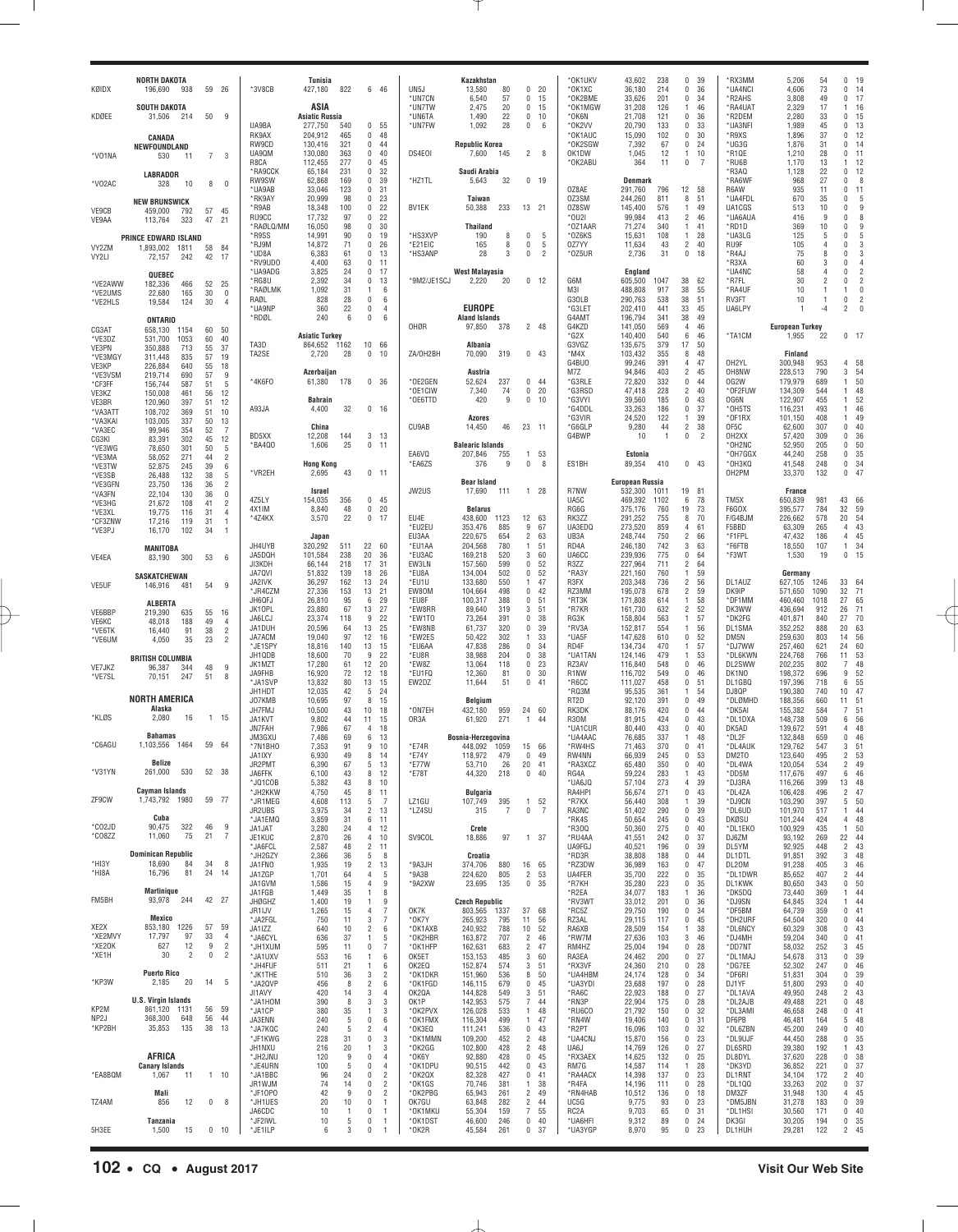| *DL2AWA<br>DL7LX                              | 29,106<br>196<br>33<br>$\Omega$<br>29,094<br>157<br>$\overline{2}$<br>37                                                                           | *RA2FB                            | Kaliningrad<br>76,692<br>358<br>0                                                                   | 42                         | <b>GM47</b>                         | Scotland<br>438,515                  | 885                | 33                                    | 52                               | UW2ZM<br>UR8GX                       | 34,400<br>32,165                             | 159<br>190              | $\Omega$<br>$\mathbf{0}$             | -43<br>35                        | K2XN                       | <b>SOUTH CAROLINA</b><br>2,808     | 44                | 23                                           | 3                                                  |
|-----------------------------------------------|----------------------------------------------------------------------------------------------------------------------------------------------------|-----------------------------------|-----------------------------------------------------------------------------------------------------|----------------------------|-------------------------------------|--------------------------------------|--------------------|---------------------------------------|----------------------------------|--------------------------------------|----------------------------------------------|-------------------------|--------------------------------------|----------------------------------|----------------------------|------------------------------------|-------------------|----------------------------------------------|----------------------------------------------------|
| DLØDRL<br>*DL4SZB<br>*DL1ATZ<br><b>DFØSAX</b> | 27,291<br>183<br>$\mathbf{0}$<br>33<br>129<br>43<br>25,828<br>$\overline{1}$<br>25,795<br>161<br>35<br>$\Omega$<br>171<br>33<br>25,377<br>$\Omega$ | RA2F<br>*RA2FX<br>*RN2FQ          | 72,384<br>368<br>0<br>33,728<br>220<br>0<br>13,891<br>97<br>0                                       | 39<br>31<br>29             | GM9N<br>*YT8A                       | 21,156<br>Serbia<br>336,311          | 93<br>896          | 0<br>8                                | 43<br>65                         | *US3IZ<br>*UT3IA<br>*UR5ZW<br>UR4MVJ | 30,944<br>29,045<br>24,840<br>23,556         | 204<br>162<br>192<br>85 | $\Omega$<br>0<br>$\Omega$<br>0       | 32<br>37<br>30<br>52             | WB4GHZ                     | <b>TENNESSEE</b><br>18,000         | 175               | 41                                           |                                                    |
| *DF1XC<br>DLØFR                               | 147<br>35<br>22,890<br>$\Omega$<br>153<br>33<br>22,836<br>$\Omega$                                                                                 | YL2SW                             | Latvia<br>449.934<br>1030                                                                           | 12 70                      | *YT4T<br>*YU7AU                     | 146,880<br>116,685                   | 567<br>519         | 5<br>0                                | 46<br>45                         | *UT5UQV<br>*UT5EPP                   | 21,025<br>20,860                             | 141<br>162              | 0<br>$\Omega$                        | 29<br>28                         | N4UA                       | VIRGINIA<br>83,655                 | 537               | 51                                           | 14                                                 |
| DQ5M<br>*DJ8EW<br>*DL2AL                      | 22,715<br>145<br>35<br>$\Omega$<br>22,085<br>145<br>35<br>$\Omega$<br>20,640<br>147<br>32<br>$\Omega$                                              | *YL2TD<br>*YL2GP<br>YL2SM         | 134,326<br>556<br>$\mathbf{1}$<br>37,518<br>200<br>$\mathbf{0}$<br>31,248<br>198<br>$\mathbf{0}$    | 46<br>-37<br>31            | *YU1ED<br>*YU1JW<br>*YU1FG          | 70,034<br>61,614<br>56,088           | 368<br>292<br>273  | 0<br>0<br>0                           | 38<br>42<br>41                   | *UT7EL<br>*UT9EZ<br>*UT2EF           | 20,460<br>19,401<br>19,300                   | 126<br>147<br>181       | $\Omega$<br>$\Omega$<br>$\mathbf{0}$ | 33<br>29<br>25                   | W1IE<br>W7HJ<br>KC4ZA      | 1,936<br>868<br>680                | 38<br>28<br>28    | 22<br>14<br>10                               | 0<br>0<br>0                                        |
| DC9ZP<br>*DL6RBH<br>DL6ZXG                    | 20,576<br>140<br>32<br>$\Omega$<br>20,130<br>138<br>33<br>$\Omega$<br>19,240<br>105<br>0<br>37                                                     | *YL3GAZ                           | 29,886<br>174<br>$\mathbf{1}$                                                                       | 33                         | *YT2U<br>YU1ZZ                      | 5,865<br>1,216                       | 49<br>17           | 0<br>1.                               | 23<br>15                         | *US5ELM<br>UT3UV<br>*UT2AB           | 18,340<br>17,100<br>15,500                   | 100<br>120<br>101       | 0<br>$\Omega$<br>0                   | 35<br>30<br>31                   | W5/MMØLID                  | <b>TEXAS</b><br>54,693             | 383               | 51                                           | 8                                                  |
| DK2WU<br>*DO2XX                               | 18,900<br>119<br>34<br>$\overline{1}$<br>17,876<br>100<br>$^{\circ}$<br>41                                                                         | *HBØ/DL5SE                        | Liechtenstein<br>347,760<br>921                                                                     | 17 55                      | *IT9PZM                             | Sicily<br>60,113                     | 253                | $\mathbf{1}$                          | 46                               | *UT7MR<br>*UTØEK                     | 12,892<br>11,592                             | 119<br>83               | 0<br>0                               | 22<br>28                         | N5OE                       | 12,423                             | 135               | 39                                           | 2                                                  |
| *DKØMN<br>*DP5W<br>*DL7VMM                    | 152<br>27<br>17,118<br>$\Omega$<br>16,800<br>138<br>28<br>$\Omega$<br>16,095<br>123<br>29<br>$\Omega$                                              | LY2NK                             | Lithuania<br>340,275<br>1021                                                                        | 4 61                       | *IT9RDG                             | 30<br>Slovakia                       | 2                  | 0                                     | $\overline{2}$                   | *UR5CML<br>*UT5URW<br>*UR1YAA        | 11,100<br>10,773<br>10,076                   | 55<br>83<br>98          | $\mathbf{1}$<br>0<br>0               | 36<br>27<br>22                   | W6MZ<br>K2GMY              | CALIFORNIA<br>4,758<br>432         | 83<br>27          | 24<br>8                                      | 2<br>$\sqrt{ }$                                    |
| *DL2AXM<br>*DK7GH<br>*DL5CL                   | 15,988<br>134<br>28<br>$\Omega$<br>15,120<br>90<br>35<br>$\Omega$<br>14,760<br>79<br>35<br>$\overline{1}$                                          | LY4T<br>*LY4L<br>LY2IJ            | 337,415<br>1016<br>5<br>273,360<br>906<br>5<br>136,360<br>471<br>$\mathbf{1}$                       | 60<br>55<br>55             | OM7RU<br>*OM3ZWA<br>OM3IAG          | 422,484<br>213,945<br>205,740        | 1063<br>831<br>672 | 11<br>1<br>6                          | - 65<br>50<br>54                 | *UY5TE<br>*UR5A0<br>*US5E0I          | 7,714<br>5,727<br>5,589                      | 95<br>55<br>37          | 0<br>$\Omega$<br>0                   | 19<br>23<br>27                   | N6HI                       | <b>ARIZONA</b><br>100              | 10                | 5                                            | C                                                  |
| *DK6CS<br>*DL2ZA                              | 14,663<br>105<br>0<br>31<br>14,490<br>101<br>29<br>$\overline{1}$<br>32<br>$^{\circ}$                                                              | *LY20U<br>*LY20M                  | 109,650<br>$\overline{2}$<br>426<br>99,311<br>427<br>0<br>449<br>0                                  | 49<br>47<br>40             | *OM5WW<br>OM3PA                     | 179,950<br>172,975                   | 723<br>626<br>561  | $\mathbf{1}$<br>$\mathbf{1}$          | 49<br>54<br>49                   | *UR7Z0<br>*UW7CN                     | 5,434<br>1,275                               | 48<br>18                | $\mathbf 0$<br>0                     | 22<br>15                         |                            | OREGON                             |                   |                                              |                                                    |
| *DJ700<br>*DK3DUA<br>*DL7YAD                  | 14,048<br>88<br>13,717<br>106<br>$^{\circ}$<br>29<br>11,418<br>72<br>5<br>28                                                                       | *LY1FK<br>*LY2H<br>*LY4R          | 88,880<br>49,946<br>299<br>0<br>33,088<br>143<br>1                                                  | 34<br>46                   | *OMØDC<br>*OM7AG<br>*OM2XA          | 144,228<br>109,822<br>106,000        | 514<br>413         | $\overline{2}$<br>0<br>$\overline{2}$ | 43<br>48                         | *UR3IQ<br>*US6IKF                    | 700<br>140                                   | 10<br>4                 | 0<br>0                               | 10<br>$\overline{4}$             | <b>KF7WNS</b>              | 710<br>UTAH                        | 31                |                                              |                                                    |
| *DJ3CS<br>*DJ2YE<br>*DM3XI                    | 11,370<br>79<br>30<br>$\Omega$<br>10,660<br>102<br>26<br>$\Omega$<br>10,621<br>42<br>44<br>$\overline{1}$                                          | LY3BA<br>*LY2NZ<br>*LY2EW         | 31,651<br>208<br>0<br>31,620<br>212<br>0<br>27,090<br>189<br>0                                      | 31<br>31<br>30             | *OM8LM<br>*OM8HG<br>*OMØCS          | 104,676<br>96,554<br>86,044          | 480<br>419<br>345  | 0<br>0<br>1                           | 44<br>46<br>48                   | VK6LW                                | <b>OCEANIA</b><br><b>Australia</b><br>47,804 | 132                     | 12 26                                |                                  | K9JWV                      | 14,104<br>WASHINGTON               | 140               | 40                                           |                                                    |
| *DK6SP<br>*DO2MS<br>*DL5JS                    | 9,984<br>67<br>$^{\circ}$<br>32<br>9,773<br>83<br>0<br>29<br>9,438<br>86<br>0<br>26                                                                | *LY2ND<br>*LY7Z<br>LY9Y           | 19,278<br>150<br>0<br>11,472<br>100<br>$\mathbf{1}$<br>7,587<br>0<br>54                             | 27<br>23<br>27             | *OM3R<br>*OM2DT<br>OM5VS            | 69,750<br>53,300<br>40,992           | 308<br>207<br>190  | 0<br>$\overline{2}$<br>1              | 45<br>-48<br>41                  | <b>VK310</b><br>VK2GR                | 15,314<br>2,550                              | 89<br>20                | 8<br>4                               | 11<br>13                         | W7DRA                      | 1,862<br>MICHIGAN                  | 56                | 14                                           |                                                    |
| *DG7RO<br>*DD5MA                              | 7,514<br>67<br>0<br>26<br>7,475<br>70<br>$^{\circ}$<br>25                                                                                          | *LY2TA                            | 4,266<br>51<br>0                                                                                    | 18                         | OM7JG<br>*OM3CDN                    | 17,784<br>17,712                     | 89<br>136          | 0<br>0                                | 39<br>27                         | KG6DX                                | Guam<br>30                                   | 3                       | $\mathbf 0$                          | $\overline{1}$                   | W8GP<br>N8LR               | 45,024<br>10,956                   | 351<br>139        | 51<br>32                                     | $\overline{1}$                                     |
| *DG7NFX<br>*DM20RI<br>*DL3CB                  | 6,808<br>70<br>23<br>$\Omega$<br>6,554<br>47<br>0<br>29<br>6,258<br>74<br>0<br>21                                                                  | LX1NO                             | Luxembourg<br>64,470<br>304                                                                         | $0$ 42                     | *OM2MM<br>*OM3SX<br>*OM4AY          | 16,068<br>10,370<br>9,960            | 51<br>54<br>86     | $\overline{4}$<br>0<br>0              | 48<br>34<br>24                   | *WH6YH                               | Hawaii<br>23,100                             | 70                      | 30                                   | 3                                | KT8K                       | 3,726<br>OHIO                      | 63                | 27                                           | $\mathfrak{a}$                                     |
| DL9MRF<br>*DK9ZQ<br>*DL2GAN                   | 6,110<br>36<br>23<br>3<br>5,302<br>65<br>22<br>0<br>4,318<br>61<br>17<br>$\Omega$                                                                  | PA5KT<br>PAØBWL                   | <b>Netherlands</b><br>260,400<br>25<br>588<br>725<br>18<br>253,863                                  | 55<br>49                   | S57C                                | Slovenia<br>285,480                  | 936                | 10 51                                 |                                  | *NH6AH                               | 1                                            | $-2$                    | $\overline{2}$                       | $\overline{1}$                   | AC8AP                      | 5,704<br><b>WEST VIRGINIA</b>      | 80                | 31                                           |                                                    |
| *DL6GCE<br>*DL4SL                             | 4,284<br>53<br>$^{\circ}$<br>18<br>4,224<br>39<br>22<br>$\Omega$                                                                                   | PAØQX<br>*PE2JMR                  | 424<br>3<br>86,715<br>80,520<br>251<br>9                                                            | 38<br>51                   | *S51DX<br>S50A                      | 230,472<br>158,256                   | 860<br>419         | 3<br>15                               | 51<br>57                         | *YB1UUU<br>*YB1CYD                   | Indonesia<br>180<br>164                      | 9<br>$\overline{7}$     | $\mathbf{0}$<br>$\mathbf 0$          | $\overline{4}$<br>$\overline{4}$ | K80WL                      | 4,272                              | 74                | 24                                           | O                                                  |
| *DL8MAS<br>*DL1RPR<br>*DL4VAI                 | 4,176<br>53<br>18<br>$\Omega$<br>4,080<br>45<br>20<br>$\Omega$<br>2,784<br>41<br>16<br>$\Omega$                                                    | PA5TT<br>*PAØTCA<br>*PA2W         | 61,495<br>254<br>0<br>42,789<br>152<br>10<br>35,630<br>205<br>0                                     | 49<br>41<br>35             | S51RE<br>S53A<br>*S57NAW            | 128,208<br>77,750<br>70,515          | 532<br>293<br>316  | $\overline{2}$<br>12<br>0             | 46<br>38<br>45                   | *YC1COZ                              | 90<br><b>Philippines</b>                     | 6                       | $\mathbf 0$                          | 5                                | NN9K<br>W9QL               | ILLINOIS<br>20,629<br>5,191        | 191<br>76         | 48<br>28                                     | $\overline{1}$                                     |
| *DH6YAG<br>*DK6WA<br>DL5KVV                   | 2,584<br>28<br>18<br>$\overline{1}$<br>2,430<br>32<br>$^{\circ}$<br>18<br>2,328<br>69<br>9<br>3                                                    | <b>PAØWRS</b><br>*PA3BWK<br>*PA3I | 30,973<br>122<br>8<br>17,794<br>0<br>114<br>13,257<br>100<br>0                                      | 39<br>31<br>27             | *S57WJ<br>*S59D<br>$*$ S51J         | 63,760<br>14,016<br>8,320            | 324<br>93<br>88    | 0<br>0<br>0                           | 40<br>32<br>20                   | *4F2KWT                              | 420<br>Samoa                                 | 7                       | $\mathbf{1}$                         | -5                               | W09S                       | 4,400<br>INDIANA                   | 76                | 25                                           | $\mathbf 0$                                        |
| *DLØGEO<br>*DL1HBT<br>*DL6EZ                  | 1,812<br>35<br>12<br>$\Omega$<br>1,442<br>23<br>14<br>$\Omega$<br>1,358<br>23<br>14<br>$\Omega$                                                    | *PAØINA<br>*PAØRBA<br>PA3AKE      | 9,538<br>49<br>1<br>6,314<br>58<br>0<br>1,284<br>12<br>3                                            | 37<br>22<br>9              | *S51VA<br>*S52TI                    | 902<br>880                           | 11<br>12           | $\mathbf{1}$<br>0                     | 10<br>20                         | 5W1SA                                | 280                                          | 9                       | 1                                    | 3                                | W9CC                       | 24,960<br>WISCONSIN                | 223               | 45                                           | 3                                                  |
| *D05LW<br>*DLØNG                              | 414<br>11<br>9<br>$\Omega$<br>224<br>7<br>7<br>$\Omega$                                                                                            |                                   | Northern Ireland                                                                                    |                            | EA1DAV                              | <b>Spain</b><br>484,704              | 839                | 40                                    | 59                               | *PY2KC                               | <b>SOUTH AMERICA</b><br><b>Brazil</b><br>57  | 4                       | $\mathbf 0$                          | 3                                | AF9J                       | 3,013                              | 58                | 23                                           |                                                    |
| *DL5HP<br>*DF4MAA<br>*DJ80G                   | 124<br>8<br>$\Omega$<br>4<br>36<br>3<br>3<br>$\Omega$<br>36<br>3<br>3<br>0                                                                         | MIØBPB                            | 70,596<br>247<br>Norway                                                                             | 13 40                      | EA2LU<br>*EA3KU<br>EA5CI            | 148,746<br>61,318<br>22,896          | 349<br>267<br>70   | 23<br>0<br>4                          | 55<br>46<br>49                   |                                      | Chile                                        |                         |                                      |                                  | KIØII                      | COLORADO<br>1,760                  | 41                | 19                                           |                                                    |
| *DC2CL                                        | 20<br>$\mathfrak{p}$<br>$\overline{2}$<br>$\Omega$<br>Greece                                                                                       | *LA3BO<br><b>LAØCX</b><br>*LA80KA | 189,210<br>730<br>$\mathbf{1}$<br>420<br>0<br>90,601<br>125<br>0<br>18,570                          | 50<br>43<br>30             | *EE4A<br>*EA2SW<br>*EA5DFV          | 9,773<br>4,860<br>3,417              | 70<br>47<br>41     | 1<br>0<br>0                           | 28<br>20<br>17                   | *XR2K<br>*CE2LML                     | 20<br>$\overline{1}$                         | $\overline{2}$<br>$-2$  | $^{\circ}$<br>$\mathbf 0$            | $\overline{4}$<br>$\overline{2}$ | <b>NSØR</b>                | KANSAS<br>50                       | 5                 |                                              |                                                    |
| *SV1NZX                                       | 2,397<br>29<br>17<br>0<br>Guernsey                                                                                                                 | *LA9DK<br>*LA6XI<br>*LA2WRA       | 0<br>7,800<br>60<br>4,640<br>46<br>$\mathbf{1}$<br>30<br>$\overline{2}$<br>0                        | 26<br>19<br>$\overline{2}$ | *EA1CM<br>*EA5IMM                   | 30<br>14                             | 2<br>2             | 0<br>0                                | $\overline{2}$<br>$\overline{2}$ | HK1MW                                | Colombia<br>61,183                           | 107                     | 41                                   | -18                              | NØUR                       | MINNESOTA<br>11,324                | 125               | 36                                           | 2                                                  |
| GU4YOX                                        | 887,985<br>1439<br>41<br>64                                                                                                                        |                                   | Poland                                                                                              |                            | SMØHRP                              | Sweden<br>319,130                    | 873                | 10 60                                 |                                  | *HC2AO                               | Ecuador<br>349,948                           | 399                     | 51                                   | 38                               |                            | CANADA<br><b>ALBERTA</b>           |                   |                                              |                                                    |
| *HA4XH<br>HA8BE                               | Hungary<br>435,003<br>27<br>56<br>985<br>397,012<br>996<br>11<br>66                                                                                | SP3HLM<br>SP2LNW<br>SP9FKQ        | 446,165<br>18<br>1024<br>320,991<br>878<br>12<br>208,278<br>719<br>$\overline{2}$                   | 67<br>59<br>56             | SM6CPY<br>SM5Q<br>SB <sub>3</sub> W | 254,843<br>46,395<br>39,900          | 662<br>200<br>222  | 15<br>0<br>0                          | 58<br>45<br>35                   | ZP5DBC                               | Paraguay<br>1,300                            | 12                      | 4                                    | 9                                | VE6EX                      | 6,003                              | 57                | 23                                           | $\mathbf 0$                                        |
| *HG60<br>*HA8WY<br>*HA4YF                     | 157,029<br>623<br>$\mathbf{0}$<br>51<br>142,239<br>50<br>549<br>$\overline{1}$<br>122,010<br>504<br>48<br>$\overline{1}$                           | *SN2K<br>*SP3JUN                  | 192,940<br>698<br>$\overline{c}$<br>147,100<br>604<br>$\overline{c}$                                | 53<br>48                   | *SB7W<br>*SM5DXR<br>*SM6IQD         | 21,888<br>20,100<br>16,290           | 120<br>136<br>109  | 0<br>0<br>1                           | 36<br>30<br>29                   | *YV6BXN                              | Venezuela<br>2,106                           | 18                      | 4                                    | 9                                | BA411                      | ASIA<br>China<br>141               | 10                | 0                                            | 3                                                  |
| *HA5MA<br>HA7LW                               | 109,800<br>492<br>45<br>$\Omega$<br>48,945<br>39<br>255<br>$\mathbf{0}$<br>$\mathbf{0}$                                                            | SP5AUC<br>*SP9JZT<br>SQ10D        | 145,584<br>625<br>$\mathbf 0$<br>105,478<br>468<br>$\mathbf{1}$<br>104,156<br>402<br>$\overline{4}$ | 48<br>45<br>48             | *SAØBXV<br>*SI5Y                    | 6,825<br>2,955                       | 68<br>40           | 0<br>0                                | 21<br>15                         | YV5IAL<br>*YV4BCD                    | 1,742<br>343                                 | 17<br>8                 | 4<br>$\overline{1}$                  | 9<br>6                           | BA7CK                      | 135<br>Japan                       | 6                 | 0                                            | 5                                                  |
| *HA3YE<br>HA7JQK                              | 16,940<br>125<br>28<br>1,521<br>24<br>0<br>13                                                                                                      | *SP9DLY<br>SQ9V<br>SP6AEG         | 87,480<br>394<br>$\mathbf{1}$<br>83,899<br>8<br>303<br>$\sqrt{2}$<br>82,732<br>314                  | 44<br>45<br>50             | SM7BHM<br>SM40TI                    | 1,952<br>252                         | 25<br>6            | 0<br>0                                | 16<br>6                          |                                      | QRP<br>NORTH AMERICA                         |                         |                                      |                                  | JH4CES<br>JA6GCE           | 1,036<br>1,022                     | 42<br>53          | 0                                            |                                                    |
| *TF3E0                                        | Iceland<br>5,060<br>47<br>$^{\circ}$<br>22                                                                                                         | 'SO7M<br>*SQ3WW<br>*SP9FMP        | 82,044<br>393<br>$\mathbf 0$<br>71,472<br>301<br>$\mathbf{1}$<br>71,393<br>289<br>$\mathbf{1}$      | 43<br>47<br>48             | UX1UA<br>UX2X                       | <b>Ukraine</b><br>473,248<br>458,516 | 966<br>1115        | 16 76<br>17                           | 62                               | W1CEK                                | <b>UNITED STATES</b><br><b>MAINE</b><br>442  | 14                      | 13                                   | $\overline{\mathbf{0}}$          | JR1UJX<br>7K1CPT<br>JK1TCV | 828<br>198<br>75                   | 54<br>45<br>3     | 2<br>0<br>$\overline{c}$                     | $\overline{4}$<br>$\overline{2}$<br>$\overline{1}$ |
| EI5KF<br>*EI5KG                               | Ireland<br>767,016<br>1133<br>45<br>61<br>16,948<br>83<br>$\overline{2}$<br>36                                                                     | SP2XX<br>*SP2TMT                  | 70,305<br>325<br>2<br>52,377<br>280<br>$\mathbf{0}$                                                 | 41<br>39                   | *UX1UX<br>UY5VA<br><b>UYØZG</b>     | 325,992<br>301,000<br>291,994        | 963<br>835<br>670  | 5<br>$\overline{4}$<br>19             | 63<br>66<br>64                   | W1TW                                 | <b>MASSACHUSETTS</b>                         |                         | 39                                   | 8                                |                            | <b>EUROPE</b><br>Austria           |                   |                                              |                                                    |
| *EI3CTB                                       | 9<br>$\mathbf 0$<br>3<br>117                                                                                                                       | *SP4GHL<br>*SP9RI<br>*SQ9FMU      | 44,650<br>238<br>$\mathbf{0}$<br>41,580<br>242<br>$\mathbf{0}$<br>40,775<br>238<br>$\mathbf{0}$     | 38<br>35<br>35             | US7VF<br>*UT5AX                     | 267,960<br>213,850                   | 810<br>662         | 1<br>$\overline{2}$                   | 65<br>63                         | K <sub>1</sub> SX<br>W1RGA           | 18,330<br>15,429<br>3,800                    | 147<br>170<br>80        | 34<br>20                             | 3<br>0                           | OE1XTU                     | 675                                | 15                | 0                                            | g                                                  |
| IZ2KXC<br>*IK2CLB                             | Italy<br>313,804<br>15<br>61<br>819<br>213,525<br>570<br>16<br>57                                                                                  | *SO3F<br>*SP3AMO<br>*SP1JRF       | 21,504<br>97<br>0<br>13,630<br>96<br>$\mathbf{0}$<br>9,918<br>69<br>$\mathbf{0}$                    | 42<br>29<br>29             | UT3QU<br>*UR5MM<br>UT7NY            | 192,930<br>173,362<br>172,980        | 659<br>604<br>588  | 1<br>$\mathbf{1}$<br>4                | 58<br>57<br>56                   | KN <sub>1</sub> H                    | <b>NEW HAMPSHIRE</b><br>10,816               | 136                     | 30                                   | $\overline{2}$                   | EU6DX<br>EW1P              | <b>Belarus</b><br>38,488<br>10,680 | 229<br>93         | 0, 34<br>0 <sub>24</sub>                     |                                                    |
| *IZ5ICH<br>*IV3AZV<br>*I2WIJ                  | 185,808<br>675<br>$\overline{2}$<br>54<br>60<br>144,081<br>458<br>3<br>133,574<br>461<br>3<br>55                                                   | *S01RE<br>*SP9EML<br>*SP6TRH      | 5,904<br>50<br>$\mathbf{1}$<br>5,434<br>49<br>$\mathbf{0}$<br>4,655<br>52<br>$\mathbf{0}$           | 23<br>22<br>19             | UR4LRG<br>*UT1US<br>*USØHZ          | 150,180<br>142,274<br>128,700        | 525<br>501<br>533  | 0<br>3<br>0                           | 60<br>55<br>50                   | W1FMR                                | 8,704<br><b>NEW JERSEY</b>                   | 108                     | 27                                   | 5                                | E77CV                      | Bosnia-Herzegovina<br>124,600      | 491               | 0 <sub>50</sub>                              |                                                    |
| *IV3CYT<br>IK4ZGO<br>*IV3BCA                  | 93,168<br>393<br>47<br>$\overline{1}$<br>62,156<br>298<br>$\mathbf 0$<br>41<br>57,408<br>272<br>$\overline{2}$<br>44                               | *SP2HMN<br>*SQ7LQJ                | 3,480<br>35<br>$\mathbf{0}$<br>23<br>1,904<br>$\mathbf{0}$                                          | 20<br>17                   | *UT8IM<br>*UX3HA<br>*UZ5UA          | 125,200<br>116,282<br>106,304        | 515<br>458<br>508  | $\mathbf{1}$<br>$\mathbf{1}$<br>0.44  | 49<br>52                         | W2ID<br>W2JEK                        | 51,116<br>6,264                              | 420<br>101              | 46<br>25                             | 6<br>$\overline{2}$              | LZ1ND                      | <b>Bulgaria</b><br>1,812           | 30                | $0$ 12                                       |                                                    |
| *IK2AHB<br>*IK7MIY                            | 53,621<br>251<br>$\overline{c}$<br>41<br>40,964<br>172<br>$\mathbf 0$<br>49                                                                        | *SP6A<br>SN6A                     | 27<br>1,456<br>$\mathbf{0}$<br>$\overline{2}$<br>$\mathbf 0$<br>30                                  | -14<br>$\overline{2}$      | *UT5T<br>*US7IY                     | 101,479<br>100,234                   | 431<br>442         | 1.<br>$0$ 46                          | 48                               | AE3J                                 | DELAWARE<br>2,622                            | 45                      | 23                                   | 0                                |                            | <b>Czech Republic</b>              |                   |                                              |                                                    |
| IZ40SH<br>IZ3GNG<br>IV3HAX                    | 38,272<br>174<br>46<br>0<br>37,842<br>147<br>47<br>4<br>34,265<br>201<br>$\mathbf 0$<br>35                                                         | CS <sub>2</sub> C                 | Portugal<br>1,218,780<br>1497<br>48                                                                 | 74                         | UT5VX<br>UT7VR<br><b>USØSY</b>      | 99,225<br>95,294<br>94,450           | 460<br>323<br>385  | 0, 45<br>$\overline{2}$<br>3          | 56<br>47                         | K3HX                                 | PENNSYLVANIA<br>12,402                       | 136                     | 36                                   | 3                                | OL4W<br>OK1FKD<br>OK5WF    | 183,820<br>133,008<br>114,724      | 733<br>583<br>521 | 1 51<br>1<br>0                               | 47<br>-46                                          |
| *IK3SSJ<br>*IW8FFX<br>*IV3EPO                 | 26,145<br>154<br>$\mathbf 0$<br>35<br>24,200<br>120<br>40<br>0<br>19,762<br>97<br>41<br>0                                                          | CT1EAV<br>*CT1EXR                 | 40<br>$\mathbf 0$<br>8,029<br>20<br>$\overline{2}$<br>$\bf{0}$                                      | 37<br>$\overline{2}$       | *UY2UQ<br>*US4EX<br>US7IA           | 94,080<br>87,256<br>86,428           | 481<br>344<br>448  | 0<br>0<br>0                           | 42<br>52<br>41                   | N4AX                                 | <b>ALABAMA</b><br>31,211                     | 209                     | 48 11                                |                                  | OLØA<br>OK2BYH<br>OK1ES    | 100,107<br>78,816<br>72,634        | 422<br>337<br>330 | $\mathbf{1}$<br>$\mathbf{1}$<br>$\mathbf{1}$ | 48<br>47<br>45                                     |
| *IZ2FME<br>*IZ1GLX<br>*IKØEIE                 | 15,570<br>111<br>30<br>0<br>15,428<br>113<br>0<br>28<br>13,545<br>73<br>35<br>0                                                                    | Y05KLD<br>Y09AYN                  | Romania<br>232,176<br>818<br>1<br>176,165<br>631<br>1                                               | 55<br>54                   | *UT5PY<br>UX1VX<br>*UT7KF           | 84,280<br>81,926<br>78,752           | 445<br>363<br>359  | 0<br>0<br>0                           | 40<br>46<br>46                   | K3TW                                 | FLORIDA<br>30,264                            | 231                     | 41 11                                |                                  | OL9R                       | 33,559<br>England                  | 193               | 0                                            | -37                                                |
| *IW2FUT<br>*IN3MNS                            | 13,203<br>98<br>$\mathbf 0$<br>27<br>10,998<br>92<br>$\mathbf 0$<br>26                                                                             | *YO2NAA<br>*Y08AXP                | 121,662<br>444<br>1<br>89,775<br>396<br>$\mathbf{1}$                                                | 53<br>44                   | *UT1V<br>*UW20                      | 73,778<br>69,540                     | 438<br>400         | 0<br>0                                | 37<br>38                         | AI2S                                 | 5,115                                        | 68                      | 24                                   | -7                               | G3YMC<br>G4GIR             | 7,659<br>2,680                     | 74<br>25          | 0<br>3                                       | 23<br>-17                                          |
| IZ3KIF<br>*I6FDJ<br>*IZ1WT0                   | 10,920<br>70<br>$\mathbf 0$<br>30<br>10,848<br>91<br>0<br>24<br>36<br>3,060<br>$\mathbf 0$<br>17                                                   | *Y05DAS<br>*Y02BLX<br>*Y05NY      | 75,600<br>362<br>0<br>66,486<br>315<br>0<br>64,116<br>330<br>0                                      | 42<br>42<br>39             | *UT200<br>*UT7QB<br>*UT4EK          | 62,648<br>59,459<br>58,065           | 315<br>346<br>370  | 041<br>0<br>0                         | -37<br>35                        | AA4GA<br>W4Q0                        | GEORGIA<br>35,112<br>8,960                   | 266<br>99               | 47<br>36                             | 9<br>$\overline{4}$              | RN1CW                      | <b>European Russia</b><br>78,468   | 310               | 2                                            | 50                                                 |
| *IK2IKW<br>*IK2SYK<br>*IZ2CSX                 | 27<br>2,376<br>0<br>18<br>26<br>2,064<br>0<br>16<br>1,656<br>18<br>0<br>18                                                                         | *Y03J0S<br>*Y02CEQ<br>*Y09RIJ     | 49,140<br>254<br>0<br>48,204<br>246<br>$\mathbf{1}$<br>17,408<br>101<br>$\mathbf{1}$                | 39<br>38<br>33             | *UT2WQ<br>*UT8MM<br>*UT7LW          | 57,798<br>56,339<br>54,405           | 321<br>209<br>292  | 0<br>$\overline{2}$<br>0              | 38<br>51<br>39                   | <b>NA40</b>                          | 1,512<br><b>KENTUCKY</b>                     | 33                      | 20                                   | $\overline{1}$                   | UA3DJG<br>RW3AI<br>R3XAA   | 48,322<br>13,202<br>13,133         | 288<br>132<br>136 | 0<br>0<br>0                                  | 37<br>23<br>23                                     |
| IZ8HUJ<br>IZ3BSU                              | 975<br>12<br>9<br>$\overline{1}$<br>690<br>10<br>0<br>10                                                                                           | *Y06HSU<br>*Y08SA0                | 10,088<br>78<br>0<br>9,405<br>101<br>0                                                              | 26<br>19                   | *UR7CB<br>*UX3UV                    | 51,264<br>50,694                     | 311<br>333         | 0<br>0                                | 36<br>34                         | K4TO                                 | 37,140                                       | 252                     | 50                                   | 10                               | RT4W<br>RA3DJA             | 11,956<br>6,678                    | 100<br>98         | 0<br>0                                       | 28<br>18                                           |
| <b>IKØXEZ</b><br>*IK2AIT                      | 378<br>9<br>6<br>0<br>68<br>0<br>$\overline{4}$<br>4                                                                                               | *Y04SI<br>*Y04MM                  | 5,833<br>0<br>64<br>4,097<br>50<br>0                                                                | 19<br>17                   | *UTØCK<br>US7IM                     | 43,626<br>34,884                     | 288<br>184         | 0<br>0                                | 33<br>- 38                       | AA4XX                                | <b>NORTH CAROLINA</b><br>87,788              | 532                     | 52 16                                |                                  | RU6MO<br>R3EE              | 4,932<br>4,000                     | 66<br>64          | 0<br>0 16                                    | 18                                                 |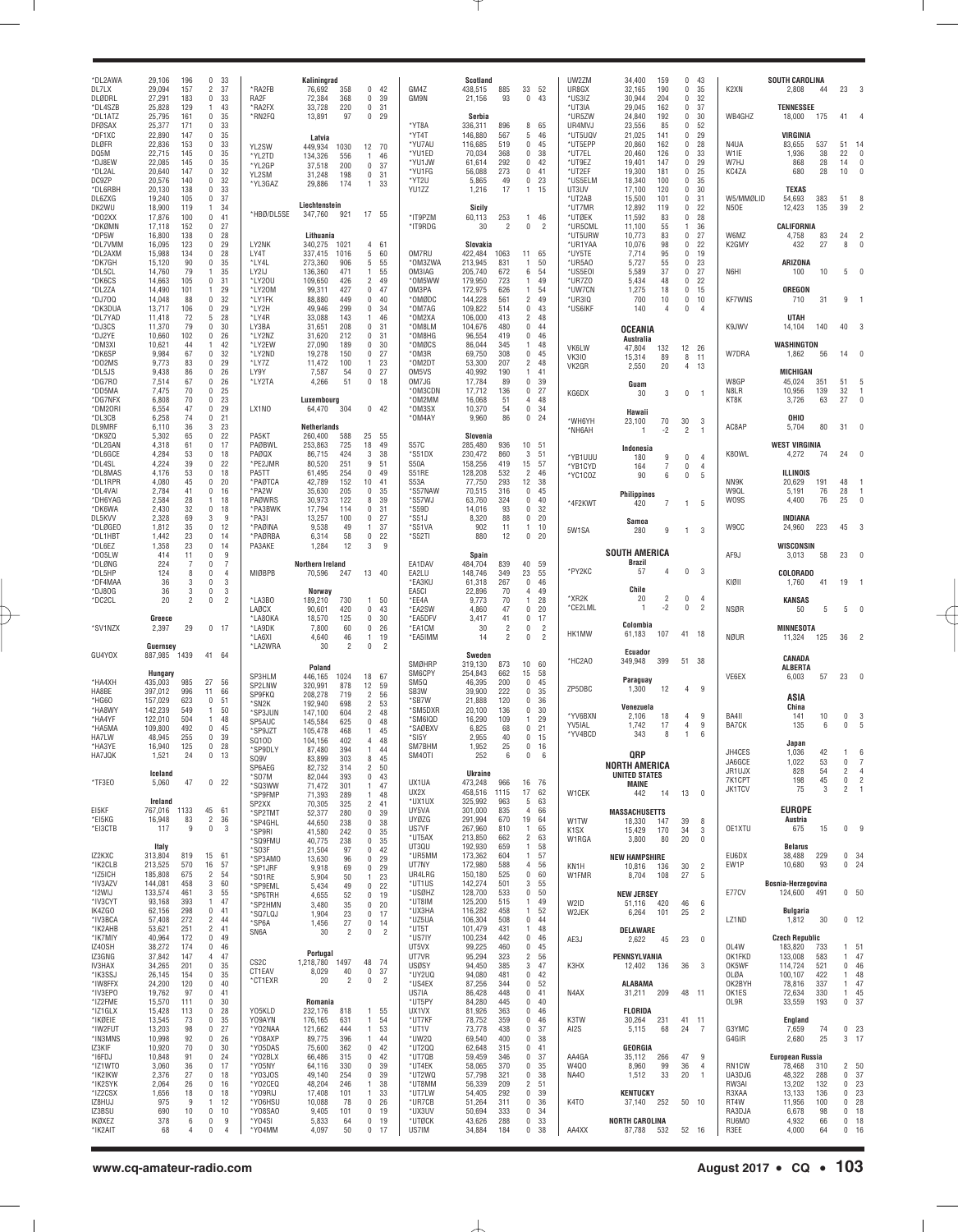| DL3TU<br>DL2TM<br>DJ1YFK<br>DL6YA0<br>DL8MBS<br>DJ3GE<br><b>DL6UKL</b><br>DJ2RG | Germany<br>86,296<br>43,919<br>19,437<br>18,112<br>17,680<br>11,280<br>9,545<br>5,784 | 425<br>280<br>150<br>140<br>166<br>109<br>97<br>53 | $\mathbf{1}$<br>0<br>0<br>$\overline{1}$<br>0<br>0<br>0<br>0 | 45<br>37<br>31<br>31<br>26<br>24<br>23<br>24 | K1RV<br>NF1A<br>W1KQ<br>W1HIS<br>*K1TH<br>K1VK<br>AA10<br>WA1DRQ | 40,647<br>21,120<br>12,844<br>9,840<br>7,252<br>6,270<br>4,917<br>3,192    | 325<br>153<br>140<br>123<br>110<br>65<br>59<br>61 | 41<br>37<br>34<br>27<br>28<br>27<br>29<br>21 | 10<br>11<br>4<br>3<br>0<br>6<br>4<br>$\mathbf 0$ | WX4G<br>N4BP<br>NN4X<br>W4TAA<br>W90Y<br>KX4TT<br>K4LM<br>*K3K0 | 195,110<br>131,463<br>83,868<br>40,755<br>33,768<br>18,180<br>16,250<br>6,104 | 510<br>637<br>162<br>247<br>143<br>71<br>98<br>103 | 57<br>56<br>40<br>48<br>44<br>39<br>34<br>26 | 52<br>25<br>47<br>17<br>23<br>21<br>16<br>$\overline{2}$ | AJ6T<br>N <sub>2</sub> N <sub>S</sub><br>N6IE<br>W6SR<br>K6MM<br>NC6B<br>W6YI<br>NC6K<br>W6GJB | 42,780<br>41,846<br>29,848<br>29,250<br>24,808<br>18,179<br>12,597<br>10,935<br>7,385 | 237<br>207<br>195<br>152<br>181<br>118<br>61<br>95<br>68 | 49<br>45<br>46<br>51<br>49<br>44<br>23<br>38<br>28 | 11<br>16<br>10<br>14<br>7<br>9<br>16<br>7<br>7          | W9PA<br>NM9P<br>KK9V<br>K9SG<br>K9LA<br>KØTQ<br>KK91<br>KT9L<br>*N9LF | 246,186<br>76,246<br>47,905<br>43,230<br>38,659<br>36,135<br>27,872<br>18,921<br>17,748 | 998<br>472<br>252<br>211<br>213<br>261<br>235<br>159<br>138 | 57<br>54<br>47<br>46<br>52<br>45<br>45<br>48<br>44 | -37<br>13<br>20<br>20<br>15<br>10<br>$\overline{7}$<br>3<br>7 |
|---------------------------------------------------------------------------------|---------------------------------------------------------------------------------------|----------------------------------------------------|--------------------------------------------------------------|----------------------------------------------|------------------------------------------------------------------|----------------------------------------------------------------------------|---------------------------------------------------|----------------------------------------------|--------------------------------------------------|-----------------------------------------------------------------|-------------------------------------------------------------------------------|----------------------------------------------------|----------------------------------------------|----------------------------------------------------------|------------------------------------------------------------------------------------------------|---------------------------------------------------------------------------------------|----------------------------------------------------------|----------------------------------------------------|---------------------------------------------------------|-----------------------------------------------------------------------|-----------------------------------------------------------------------------------------|-------------------------------------------------------------|----------------------------------------------------|---------------------------------------------------------------|
| D04TP<br>DM5BB<br>DK70G<br>DM4YWL                                               | 2,415<br>1,386<br>648<br>2<br>France                                                  | 23<br>24<br>18<br>-1                               | 0<br>$\mathbf 0$<br>0<br>0                                   | 21<br>14<br>8<br>$\overline{1}$              | W1NT<br>WX1S<br>K1GQ                                             | <b>NEW HAMPSHIRE</b><br>172,040<br>91,102<br>57,190<br><b>RHODE ISLAND</b> | 603<br>351<br>292                                 | 54<br>52<br>44                               | 34<br>30<br>26                                   | NQ41<br>N4PN<br>N4RJ<br>NO9E<br>ND <sub>1</sub> Y               | <b>GEORGIA</b><br>515,339<br>286,638<br>232,933<br>133,848<br>52,788          | 1302<br>1001<br>517<br>577<br>441                  | 59<br>59<br>54<br>54<br>48                   | 62<br>42<br>55<br>34<br>5                                | N6GEO<br>KF61<br>NE61<br>KY7M<br>N7DD                                                          | 2,192<br>144<br>40<br>ARIZONA<br>353,298<br>352,591                                   | 61<br>12<br>2<br>1021<br>968                             | 14<br>6<br>0<br>58<br>57                           | $\overline{2}$<br>$\bf 0$<br>$\overline{c}$<br>48<br>44 | *N9LJX<br>K9IMM<br>W0AIH<br>KK9K                                      | 13,328<br>WISCONSIN<br>261,504<br>229,908<br>112,590                                    | 88<br>1012<br>1007<br>519                                   | 38<br>56<br>57<br>55                               | 11<br>40<br>35<br>26                                          |
| F5VBT<br>F5NGA                                                                  | 139,919<br>3,276<br>Hungary                                                           | 589<br>37                                          | $\mathbf{1}$<br>0                                            | 46<br>18                                     | NB1U<br>K2LE                                                     | 7,080<br><b>VERMONT</b><br>96,301                                          | 90<br>444                                         | 26<br>53 26                                  | $\overline{4}$                                   | K4ZRJ<br>*K4FDP                                                 | 19,943<br>40<br><b>KENTUCKY</b>                                               | 106<br>2                                           | 30<br>0                                      | 19<br>$\overline{2}$                                     | N7AT<br>K7WP<br>W6XI                                                                           | 306,063<br>104,828<br>91,246                                                          | 1081<br>544<br>305                                       | 56<br>55<br>54                                     | 37<br>18<br>32                                          | NE9U<br>*N9CK<br>W9AV<br>K9GS                                         | 102,136<br>93,730<br>65,455<br>33,408                                                   | 637<br>553<br>417<br>240                                    | 56<br>56<br>54<br>53                               | 12<br>14<br>11<br>5                                           |
| HA5BA                                                                           | 5,187<br>Italy                                                                        | 59                                                 | 0, 19                                                        |                                              | N2NT                                                             | NEW JERSEY<br>370,008                                                      | 859                                               | 52                                           | 56                                               | K4WW<br>N4QS<br>*KB7H                                           | 101,360<br>75,831<br>49,379                                                   | 590<br>440<br>274                                  | 54<br>52<br>51                               | 16<br>17<br>16                                           | N7RK<br>KF6HI<br>N9NA                                                                          | 86,025<br>84,450<br>83,993                                                            | 434<br>393<br>481                                        | 55<br>55<br>56                                     | 20<br>20<br>15                                          | *N9UA                                                                 | 31,959<br>COLORADO                                                                      | 257                                                         | 49                                                 |                                                               |
| <b>IØZUT</b><br>IZØORT                                                          | 17,940<br>4,788<br>Latvia                                                             | 126<br>46                                          | 0<br>0                                                       | 30<br>21                                     | N2MM<br>W2LE<br>W2YC<br>N <sub>2</sub> WM                        | 127,073<br>93,375<br>81,721<br>43,512                                      | 589<br>478<br>472<br>175                          | 56<br>53<br>55<br>52                         | 27<br>22<br>16<br>22                             | *ND4Y<br>AB410                                                  | 42,944<br>12,056<br><b>NORTH CAROLINA</b>                                     | 292<br>104                                         | 52<br>37                                     | 9<br>7                                                   | WA7AM<br>W6RW<br>K6LL<br>K7HP                                                                  | 83,648<br>67,680<br>48,258<br>48,114                                                  | 499<br>355<br>303<br>274                                 | 53<br>55<br>52<br>54                               | 11<br>17<br>11<br>12                                    | <b>KVØQ</b><br>WØMU<br>NØKE<br>*WØETT                                 | 482,676<br>139,523<br>70,518<br>55,044                                                  | 1260<br>656<br>386<br>325                                   | 59<br>57<br>54<br>54                               | 55<br>26<br>15<br>12                                          |
| YL2QN                                                                           | 80,238<br>Lithuania                                                                   | 367                                                | $0$ 43                                                       |                                              | K2RET<br>AB2DE<br>AB2E                                           | 40,297<br>34,450<br>29,172                                                 | 255<br>171<br>223                                 | 45<br>48<br>43                               | 14<br>17<br>9                                    | N1LN<br>K <sub>2</sub> AV<br>K4SV                               | 464,212<br>434,910<br>250,500                                                 | 1158<br>1192<br>763                                | 58<br>59<br>56                               | 60<br>50<br>44                                           | AD7ND<br>N6VR<br>*K3WYC                                                                        | 6,360<br>1,975<br>1,770                                                               | 53<br>30<br>52                                           | 34<br>22<br>13                                     | 6<br>3<br>$\overline{2}$                                | WØCO<br>K5ZG<br>KBØYH                                                 | 26,928<br>4,191<br>140                                                                  | 224<br>51<br>3                                              | 44<br>30<br>$\overline{1}$                         | 7<br>3<br>3                                                   |
| LY5Q<br>LY5AA<br>LY40                                                           | 143,676<br>1,200<br>6<br>Macedonia                                                    | 551<br>23<br>3                                     | 1<br>0<br>0                                                  | 51<br>12<br>$\overline{1}$                   | N <sub>2</sub> RJ<br>KC2LSD<br>N <sub>2</sub> VW<br>WX2S         | 23,010<br>19,620<br>10,010<br>6,567                                        | 83<br>107<br>111<br>38                            | 29<br>46<br>31<br>14                         | 30<br>14<br>4<br>19                              | K8AC<br>WJ2D<br>K5EK<br>N4YDU<br>W3CL                           | 195,888<br>168,560<br>130,896<br>126,242<br>77,472                            | 858<br>510<br>639<br>596<br>414                    | 57<br>55<br>53<br>54<br>51                   | 31<br>43<br>28<br>25<br>21                               | KG7CW<br>KA7T<br>W7MEM                                                                         | <b>IDAHO</b><br>135,289<br>36,600<br>11,040                                           | 699<br>235<br>111                                        | 56<br>50<br>44                                     | 21<br>10<br>$\overline{2}$                              | WØFLS<br>WØMLD<br>WØGXA                                               | <b>IOWA</b><br>205,470<br>33,660<br>33,157                                              | 878<br>174<br>143                                           | 57<br>51<br>50                                     | 33<br>15<br>21                                                |
| Z35M                                                                            | 520<br>Netherlands                                                                    | 12                                                 | 0                                                            | -8                                           | AB3CX<br>N <sub>2</sub> ZX                                       | <b>NEW YORK</b><br>275,628<br>236,040                                      | 893<br>747                                        | 58<br>58                                     | 45<br>47                                         | W1AJT<br>N4GU<br>AB4Z                                           | 76,664<br>42,166<br>8,024                                                     | 396<br>293<br>103                                  | 54<br>45<br>33                               | 20<br>13<br>$\overline{1}$                               | KØSN                                                                                           | <b>MONTANA</b><br>50,688                                                              | 323                                                      | 53 11                                              |                                                         | WØGJ                                                                  | 29,478<br><b>KANSAS</b>                                                                 | 260                                                         | 45                                                 | 6                                                             |
| PA9CW<br><b>PAØRBO</b>                                                          | 10,097<br>3,408<br>Norway                                                             | 89<br>45                                           | 0<br>0                                                       | 23<br>16                                     | K8FC<br>N <sub>2</sub> GC<br>N <sub>2</sub> WK<br>K2EP           | 187,068<br>158,976<br>73,130<br>48,348                                     | 585<br>604<br>406<br>250                          | 57<br>60<br>55<br>51                         | 45<br>36<br>16<br>17                             | W3GQ<br>N410                                                    | 5,134<br>SOUTH CAROLINA<br>97,660                                             | 49<br>509                                          | 24<br>56                                     | 10<br>-20                                                | N7DXT<br>W7RN                                                                                  | 29,070<br>NEVADA<br>81,405                                                            | 256<br>410                                               | 42<br>53                                           | 3<br>14                                                 | K3PA<br>NJ8M<br>WØUY                                                  | 197,800<br>62,370<br>24,060                                                             | 656<br>520<br>142                                           | 56<br>50<br>47                                     | -44<br>5<br>13                                                |
| LA1DSA                                                                          | 630<br>Poland                                                                         | 14                                                 | 0                                                            | 9                                            | N <sub>2</sub> JJ<br>N2SQW<br>K2MK                               | 33,536<br>28,443<br>25,560                                                 | 171<br>192<br>142                                 | 48<br>45<br>46                               | 16<br>12<br>14                                   | K4YYL<br>K <sub>2</sub> SX<br>*KG4IGC                           | 95,656<br>49,290<br>22,034                                                    | 356<br>319<br>188                                  | 53<br>48<br>39                               | 35<br>-14<br>- 7                                         | K2RD<br>K7XC                                                                                   | 67,980<br>19,550<br>OREGON                                                            | 399<br>154                                               | 54<br>44                                           | 12<br>6                                                 | KØKX<br>KØTI                                                          | <b>MINNESOTA</b><br>202,807<br>140,700                                                  | 574<br>774                                                  | 57<br>56                                           | 46<br>19                                                      |
| SQ2ICX<br>SN <sub>5</sub> V                                                     | 40,836<br>16,965<br>Romania                                                           | 203<br>119                                         | 0<br>0                                                       | 41<br>29                                     | K1PTF<br>N <sub>2</sub> CU<br>WA2MCR<br>WA3AFS                   | 22,572<br>20,988<br>19,227<br>18,476                                       | 153<br>142<br>140<br>74                           | 45<br>40<br>42<br>44                         | 9<br>13<br>9<br>18                               | W4MEL<br>K4RO                                                   | 20,944<br><b>TENNESSEE</b><br>193,500                                         | 131<br>716                                         | 42<br>57                                     | - 14<br>43                                               | K4XU<br>KN7K<br>WS7L<br>*WA7SHP                                                                | 121,737<br>43,776<br>38,130<br>2,163                                                  | 510<br>311<br>229<br>47                                  | 54<br>49<br>52<br>21                               | 23<br>8<br>10<br>$^{\circ}$                             | KØPK<br>*KØRC<br>KØAD<br>K4IU                                         | 136,192<br>102,690<br>101,728<br>64,890                                                 | 746<br>605<br>635<br>455                                    | 56<br>56<br>56<br>56                               | 20<br>14<br>12<br>$\overline{7}$                              |
| Y02AQB<br>Y04AAC<br>Y02CMI                                                      | 37,869<br>5,576<br>4,370                                                              | 194<br>68<br>39                                    | 0 <sub>39</sub><br>$0$ 17<br>0                               | 23                                           | AA2DT<br>K9RS                                                    | 144<br>DELAWARE<br>48,321                                                  | 5<br>271                                          | 3<br>43                                      | 3<br>-20                                         | K40WR<br>AA4DD<br>N4VV<br>*N4ARO                                | 150,720<br>143,234<br>87,480<br>47,970                                        | 755<br>524<br>389<br>295                           | 57<br>56<br>55<br>54                         | 23<br>35<br>26<br>11                                     | WF4U<br>K7UA                                                                                   | <b>UTAH</b><br>55,543<br>45,548                                                       | 321<br>307                                               | 52<br>48                                           | 15<br>11                                                | KØYR<br>WBØN<br>WAØMHJ<br><b>WBØCFF</b>                               | 56,225<br>46,431<br>39,123<br>35,706                                                    | 342<br>298<br>259<br>188                                    | 56<br>54<br>50<br>51                               | 9<br>9<br>13<br>15                                            |
| GM4M                                                                            | Scotland<br>27,144                                                                    | 152                                                | 0 <sup>36</sup>                                              |                                              | 4U1WB                                                            | <b>DISTRICT OF COLUMBIA</b><br>2,736                                       | 66                                                | 18                                           | $\overline{1}$                                   | W6UB<br>*KS4X<br>*K4BX                                          | 47,676<br>39,936<br>33,687                                                    | 352<br>239<br>238                                  | 48<br>51<br>48                               | 10<br>13<br>9                                            | K7UT                                                                                           | 28,969<br>WASHINGTON                                                                  | 179                                                      | 49                                                 | 10                                                      | WØDD<br>*WGØM<br>*KØEOO                                               | 22,165<br>12,669<br>8,022                                                               | 142<br>137<br>64                                            | 41<br>39<br>36                                     | 14<br>$\overline{2}$<br>6                                     |
| YU8NU                                                                           | Serbia<br>34,816                                                                      | 221                                                | 0 32                                                         |                                              | N3QE                                                             | <b>MARYLAND</b><br>308,588                                                 | 1002                                              | 59                                           | 44                                               | K4AFE<br>*KA4R<br>N4NA                                          | 31,350<br>16,128<br>16,036                                                    | 228<br>147<br>186                                  | 50<br>42<br>37                               | 7<br>6<br>$\overline{1}$                                 | K70X<br>W6SZN<br>W7FI                                                                          | 105,577<br>78,210<br>71,196                                                           | 517<br>445<br>382                                        | 54<br>52<br>54                                     | 17<br>14<br>14                                          | WØAD<br>KIØI                                                          | 812<br><b>MISSOURI</b><br>149,644                                                       | 19<br>818                                                   | 13<br>57                                           | 19                                                            |
| S57M<br>S <sub>52</sub> P                                                       | Slovenia<br>163,047<br>140,850                                                        | 643<br>572                                         | $\mathbf{1}$<br>$\mathbf{0}$                                 | 50<br>50                                     | NN3W<br>K3AJ<br>*K3ZU                                            | 298,725<br>219,220<br>211,446                                              | 1037<br>781<br>605                                | 58<br>58<br>55                               | 47<br>39<br>47                                   | N <sub>1</sub> OKL                                              | 5,208<br>VIRGINIA                                                             | 65                                                 | 28                                           | -3                                                       | K7CW<br>K7SS                                                                                   | 70,618<br>46,980                                                                      | 396<br>309                                               | 52<br>47                                           | 15<br>11                                                | WØTT<br>W9MAF<br>NIØG                                                 | 112,480<br>100,932<br>68,967                                                            | 630<br>488<br>293                                           | 56<br>56<br>52                                     | 18<br>22<br>27                                                |
| S530<br>S53AR                                                                   | 96,044<br>90,144                                                                      | 371<br>380                                         | $\overline{2}$<br>$\mathbf{1}$                               | 50<br>47                                     | N3HEE<br>NA3M<br>AB3CV                                           | 186,989<br>180,310<br>158,760                                              | 804<br>638<br>492                                 | 57<br>56<br>57                               | 32<br>39<br>41                                   | N4RV<br>KA4RRU<br>WA2BCK                                        | 247,063<br>225,930<br>177,660                                                 | 732<br>763<br>663                                  | 58<br>56<br>57                               | 49<br>46<br>33                                           | N7BV<br>*K7BX<br><b>KK7PW</b>                                                                  | 24,909<br>6,696<br>2,457                                                              | 175<br>106<br>51                                         | 50<br>26<br>21                                     | $\overline{7}$<br>$\overline{1}$<br>$\pmb{0}$           | WØMB<br>WI4T<br>*WX5CW                                                | 30,408<br>26,448<br>4,020                                                               | 225<br>189<br>65                                            | 50<br>52<br>27                                     | 6<br>6<br>3                                                   |
| EA5ICL                                                                          | Spain<br>6,615                                                                        | 50                                                 | $0$ 27                                                       |                                              | K2PLF<br>W3EKT<br>NA1DX                                          | 103,649<br>101,007<br>72,488                                               | 393<br>363<br>328<br>270                          | 54<br>53<br>54<br>50                         | 37<br>34<br>28                                   | W4NF<br>WS6X<br>KE4S<br>*N3UA                                   | 162,336<br>153,090<br>96,268<br>88,686                                        | 697<br>755<br>416                                  | 58<br>55<br>54<br>53                         | 31<br>26<br>28<br>25                                     | WC7S                                                                                           | WYOMING<br>9,640                                                                      | 116                                                      | 38                                                 | $\overline{2}$                                          | <b>KTØA</b>                                                           | <b>SOUTH DAKOTA</b><br>42,588                                                           | 371                                                         | 48                                                 |                                                               |
| SE4E                                                                            | Sweden<br>12,550<br><b>Ukraine</b>                                                    | 104                                                | 0 <sub>25</sub>                                              |                                              | K1BZ<br>N <sub>1</sub> SZ<br>N3AM<br>K3SX                        | 50,116<br>42,098<br>38,115<br>36,783                                       | 263<br>278<br>177                                 | 48<br>45<br>48                               | 18<br>14<br>10<br>19                             | W4AAW<br>K1GG<br>W4VIC                                          | 87,984<br>87,635<br>50,592                                                    | 418<br>422<br>325<br>258                           | 51<br>54<br>48                               | 27<br>31<br>20                                           | W8MJ<br>N8EA                                                                                   | <b>MICHIGAN</b><br>314,384<br>140,116                                                 | 1185<br>387                                              | 58<br>50                                           | 40<br>42                                                | *V01HP                                                                | CANADA<br>NEWFOUNDLAND<br>299,725                                                       | 449                                                         | 45 50                                              |                                                               |
| UX8IX<br>UX2MF                                                                  | 44,030<br>40,770                                                                      | 251<br>165                                         | 0<br>0                                                       | -37<br>45                                    | W3NRJ<br>*K3NDM                                                  | 22,248<br>15,695                                                           | 149<br>141                                        | 39<br>36                                     | 15<br>7                                          | K5VIP<br>W2YE                                                   | 49,288<br>33,180                                                              | 320<br>210                                         | 49<br>45                                     | 12<br>15                                                 | W8/UT5UDX<br>K8BZ<br>NK8X                                                                      | 87,570<br>71,321<br>32,406                                                            | 521<br>367<br>101                                        | 54<br>54<br>32                                     | 16<br>19<br>34                                          |                                                                       | <b>LABRADOR</b>                                                                         |                                                             |                                                    |                                                               |
| UZ5DM<br>USØMS<br>UV1IW                                                         | 37,686<br>22.490<br>5,600                                                             | 251<br>185<br>58                                   | 0<br>$0\quad26$<br>0 <sub>20</sub>                           | 33                                           | K3AU<br>N30C<br>*K3MAW                                           | 12,060<br>7,680<br>6,444                                                   | 133<br>76<br>66                                   | 29<br>23<br>34                               | 7<br>9<br>$\sqrt{2}$                             | *K4MI<br>W4JVN<br>N4HB                                          | 23,814<br>18.326<br>16,464                                                    | 200<br>147<br>144                                  | 42<br>40<br>39                               | 7<br>9<br>9                                              | AA8R<br>KK9T                                                                                   | 24,076<br>16,023                                                                      | 198<br>143                                               | 47<br>46                                           | 5<br>3                                                  | *V02NS                                                                | 4,675<br><b>NEW BRUNSWICK</b>                                                           | 39                                                          | 22                                                 |                                                               |
|                                                                                 | Wales                                                                                 |                                                    |                                                              |                                              | K3YDX                                                            | 2,142                                                                      | 35                                                | 16                                           | 5                                                | W4JAM<br>N4FX                                                   | 9,600<br>8,080                                                                | 102<br>77                                          | 36<br>34                                     | $\overline{4}$<br>6                                      | K8AZ                                                                                           | OHIO<br>340,046 1119                                                                  |                                                          | 58 49                                              |                                                         | *VE9ML                                                                | 68,259                                                                                  | 214                                                         | 43 18                                              |                                                               |
| GW4W                                                                            | 21,917<br><b>OCEANIA</b>                                                              | 141                                                | 0 <sup>31</sup>                                              |                                              | AA3B<br>K3WW<br>KF3B                                             | PENNSYLVANIA<br>505,180 1281<br>468,027<br>458,280                         | 1131<br>1056                                      | 59<br>59<br>60                               | 57<br>60<br>60                                   | K4FJ<br>AB4SF<br>KK4VA                                          | 7,986<br>6,496<br>4,500                                                       | 89<br>92<br>58                                     | 26<br>26<br>25                               | 7<br>$\overline{2}$<br>-5                                | N8TR<br>W3HKK<br>N8BJQ<br>K8CX                                                                 | 207,900<br>107,360<br>98,496<br>80,582                                                | 593<br>414<br>549<br>303                                 | 57<br>55<br>53<br>53                               | 48<br>33<br>19<br>33                                    | VY2TT                                                                 | <b>PRINCE EDWARD ISLAND</b><br>675,792 920<br>QUEBEC                                    |                                                             | 57 60                                              |                                                               |
| KH6KG                                                                           | Hawaii<br>15,841                                                                      | 54                                                 | 24                                                           | $\overline{7}$                               | N3RD<br>NN3Q<br>N3RS                                             | 381,444<br>317,255<br>286,944                                              | 1054<br>931<br>744                                | 59<br>59<br>59                               | 55<br>48<br>53                                   | K5VR                                                            | <b>ARKANSAS</b><br>21,175 139                                                 |                                                    | 46                                           | - 9                                                      | *WD8KNC<br>*KA8G<br>K8ZT                                                                       | 60,030<br>49,042<br>30,316                                                            | 458<br>305<br>250                                        | 52<br>49<br>46                                     | 6<br>13<br>6                                            | VA2WA<br>VA2AM<br>VE2BWL                                              | 867,840 1293<br>99,958<br>21,068                                                        | 210<br>93                                                   | 58 62<br>42<br>36 10                               | 40                                                            |
|                                                                                 | <b>SOUTH AMERICA</b>                                                                  |                                                    |                                                              |                                              | NO3M<br>W3FV                                                     | 239,103<br>172,206                                                         | 891<br>859                                        | 57<br>56                                     | 36<br>25                                         | AA5AU                                                           | LOUISIANA<br>7,527                                                            | 57                                                 | 29                                           | 10                                                       | KE8M<br>N9RC                                                                                   | 29,640<br>27,816                                                                      | 197<br>146                                               | 49<br>46                                           | 11<br>15                                                | *VE2FK                                                                | 2,130                                                                                   | 32                                                          | 15                                                 | $\overline{0}$                                                |
| YV6AF                                                                           | Venezuela<br>96                                                                       | $\overline{4}$                                     | $\mathbf 0$                                                  | $\overline{4}$                               | K3WJV<br>K3NM<br>K3UW                                            | 170,856<br>108,576<br>67,392                                               | 812<br>342<br>349                                 | 58<br>56<br>52                               | 26<br>40<br>20                                   | N <sub>5</sub> CW                                               | <b>MISSISSIPPI</b><br>56,160 459                                              |                                                    | 47                                           | - 7                                                      | *K8LY<br>N8DX<br>W8EH                                                                          | 18,032<br>16,513<br>8,244                                                             | 168<br>76<br>97                                          | 43<br>27<br>33                                     | -3<br>22<br>3                                           | VE3EJ<br>VE3JM                                                        | <b>ONTARIO</b><br>943,182 1393<br>718,836                                               | 1209                                                        | 60<br>59                                           | 62<br>52                                                      |
|                                                                                 | ASSISTED<br>NORTH AMERICA                                                             |                                                    |                                                              |                                              | *NY3B<br>K3MD<br>W8CDX                                           | 63,189<br>58,860<br>53,592                                                 | 404<br>384<br>416                                 | 48<br>44<br>50                               | 15<br>16<br>6                                    | W <sub>2</sub> GS                                               | 17,424<br>OKLAHOMA                                                            | 166                                                | 38                                           | - 6                                                      | NW8F<br>AC8E                                                                                   | 4,512<br>700                                                                          | 60<br>19                                                 | 29<br>14                                           | 3<br>$\pmb{0}$                                          | VE3CX<br>VE3RZ<br>VE3MM                                               | 475,200<br>405,180<br>213,974                                                           | 1061<br>900<br>517                                          | 58<br>56<br>56                                     | 32<br>34<br>27                                                |
| K <sub>1</sub> ZZ                                                               | <b>UNITED STATES</b><br><b>CONNECTICUT</b><br>270,729                                 | 679                                                | 56                                                           | 55                                           | WY3A<br>*N3LPJ<br>K3JGJ                                          | 53,580<br>47,002<br>44,943                                                 | 362<br>250<br>201                                 | 47<br>55<br>52                               | 13<br>16<br>19                                   | K5CM<br>K <sub>5</sub> UV                                       | 187,050<br>52,520                                                             | 855<br>327                                         | 57 30<br>53 12                               |                                                          | NW8U                                                                                           | <b>WEST VIRGINIA</b><br>28,249                                                        | 213                                                      | 46                                                 | $\overline{7}$                                          | VE3CV<br>VE3VV<br>*VE3XAT                                             | 163,324<br>95,336<br>15,543                                                             | 436<br>285<br>99                                            | 55<br>48<br>31                                     | 21<br>20<br>$\overline{2}$                                    |
| N1MD<br>W1CTN                                                                   | 40,044<br>31,104                                                                      | 162<br>221                                         | 48<br>44                                                     | 23<br>10                                     | *K2BB<br>K3ND                                                    | 43,090<br>42,568                                                           | 268<br>219                                        | 47<br>47                                     | 15<br>21                                         | K <sub>5</sub> Z <sub>0</sub>                                   | TEXAS<br>303,114 1041                                                         |                                                    | 56                                           | 42                                                       | K9MMS                                                                                          | ILLINOIS<br>177,560                                                                   | 729                                                      | 58                                                 | -34                                                     |                                                                       | <b>MANITOBA</b>                                                                         |                                                             |                                                    |                                                               |
| *N1EN<br>*W1ARY<br>KA1J                                                         | 31,080<br>19,032<br>15,239                                                            | 196<br>198<br>109                                  | 42<br>36<br>40                                               | 14<br>3<br>9                                 | W3WH<br>KB3Z<br><b>W0BR</b>                                      | 36,900<br>34,086<br>31,735                                                 | 239<br>223<br>215                                 | 48<br>44<br>42                               | 12<br>13<br>13                                   | K5NA<br>K5AX<br>*K5KJ                                           | 201,600<br>160,455<br>85,464                                                  | 562<br>609<br>479                                  | 56<br>56<br>54                               | 44<br>39<br>18                                           | N9CO<br>WM9Q<br>N9EP                                                                           | 140,616<br>118,755<br>95,964                                                          | 496<br>812<br>632                                        | 56<br>56<br>57                                     | 37<br>9<br>9                                            | *VE4VT                                                                | 27,664<br><b>ALBERTA</b>                                                                | 111                                                         | 48                                                 | -4                                                            |
| W1RM<br>N2GZ                                                                    | 1,332<br>1,278                                                                        | 27<br>24                                           | 17<br>14                                                     | $\overline{1}$<br>4                          | AB3AH<br>NG3J<br>N3ZA                                            | 28,356<br>14,574<br>11,193                                                 | 222<br>131<br>94                                  | 42<br>37<br>30                               | 9<br>5<br>9                                      | *W5PR<br>K5BG<br>AC5K                                           | 72,930<br>60,078<br>53,888                                                    | 273<br>402<br>322                                  | 55<br>50<br>48                               | 30<br>- 12<br>- 16                                       | N2BJ<br>N9LQ<br>*AB9YC                                                                         | 84,594<br>84,184<br>68,200                                                            | 503<br>520<br>483                                        | 57<br>55<br>54                                     | 12<br>13<br>8                                           | VE6SV<br>CG6LB                                                        | 253,680<br>17,640                                                                       | 635<br>89                                                   | 55 25<br>33                                        | - 7                                                           |
| K1JB<br>K1ESE                                                                   | <b>MAINE</b><br>118,179<br>51,597                                                     | 431<br>291                                         | 48<br>46                                                     | -33<br>-17                                   | K4IQJ                                                            | <b>ALABAMA</b><br>112,344                                                  | 339                                               | 54                                           | 39                                               | AC4CA<br>*KE5LQ<br>*N5PHT                                       | 51,120<br>40,920<br>33,872                                                    | 243<br>242<br>242                                  | 50<br>52<br>51                               | 21<br>- 14<br>$\overline{7}$                             | KEØL<br>AI9T<br>*K9WM                                                                          | 52,602<br>48,900<br>46,138                                                            | 317<br>347<br>350                                        | 53<br>50<br>53                                     | 13<br>10<br>6                                           | <b>VE7ACN</b><br>VE7XF                                                | <b>BRTISH COLUMBIA</b><br>29,885<br>13,392                                              | 146<br>84                                                   | 39<br>32                                           | $\overline{4}$<br>$\overline{4}$                              |
| *W1DYJ                                                                          | 4,806<br><b>MASSACHUSETTS</b>                                                         | 63                                                 | 24                                                           | 3                                            | KR4F<br>K4CWW<br>*AB4B                                           | 104,922<br>98,404<br>64,077                                                | 425<br>544<br>186                                 | 54<br>56<br>54                               | 33<br>17<br>39                                   | *WA5LFD<br>N5XJ<br>W5AJ                                         | 33,814<br>9,006<br>1,365                                                      | 236<br>100<br>18                                   | 47<br>36<br>8                                | 11<br>$\overline{2}$<br>- 7                              | W9YK<br>NA9RB<br>N9LAH                                                                         | 45,258<br>42,000<br>33,925                                                            | 344<br>209<br>234                                        | 53<br>54<br>48                                     | $\frac{4}{3}$<br>16<br>11                               | <b>VE710</b>                                                          | 13,108                                                                                  | 96                                                          | 28                                                 | $\overline{1}$                                                |
| W1UE<br>N <sub>2</sub> KW                                                       | 754,130<br>436,195                                                                    | 1302<br>1095                                       | 59<br>57                                                     | - 71<br>58                                   | AG4W                                                             | 14,760                                                                     | 44                                                | 3                                            | -37                                              |                                                                 | CALIFORNIA                                                                    |                                                    |                                              |                                                          | W9DCA<br>NQ6N                                                                                  | 18,659<br>12,169                                                                      | 168<br>71                                                | 43<br>26                                           | $\frac{4}{3}$<br>17                                     |                                                                       | <b>NORTH AMERICA</b><br>Alaska                                                          |                                                             |                                                    |                                                               |
| W1FV<br>W1EBI<br>KB1W                                                           | 82,680<br>61,573<br>60,852                                                            | 246<br>340<br>346                                  | 38<br>50<br>49                                               | 40<br>17<br>17                               | K90M<br>N4WW                                                     | FLORIDA<br>316,480<br>244,310                                              | 859<br>602                                        | 59<br>56                                     | -56<br>54                                        | K9YC<br>K6NR<br>W6SX                                            | 119,939<br>77,220<br>56,978                                                   | 512<br>337<br>365                                  | 55<br>47<br>51 11                            | - 18<br>- 18                                             | AC9S                                                                                           | 10,920<br>INDIANA                                                                     | 110                                                      | 36                                                 | 4                                                       | KL7SB                                                                 | 14,100<br>Mexico                                                                        | 84                                                          | 24                                                 | 6                                                             |
| *K1NZ                                                                           | 42,456                                                                                | 304                                                | 48                                                           | 10                                           | K5KG                                                             | 220,304                                                                    | 803                                               | 58                                           | 40                                               | K6RC                                                            | 56,832                                                                        | 342                                                | 51 13                                        |                                                          | K9NW                                                                                           | 266,362 1047                                                                          |                                                          | 57 40                                              |                                                         | XE2S                                                                  | 300,202                                                                                 | 661                                                         | 57 25                                              |                                                               |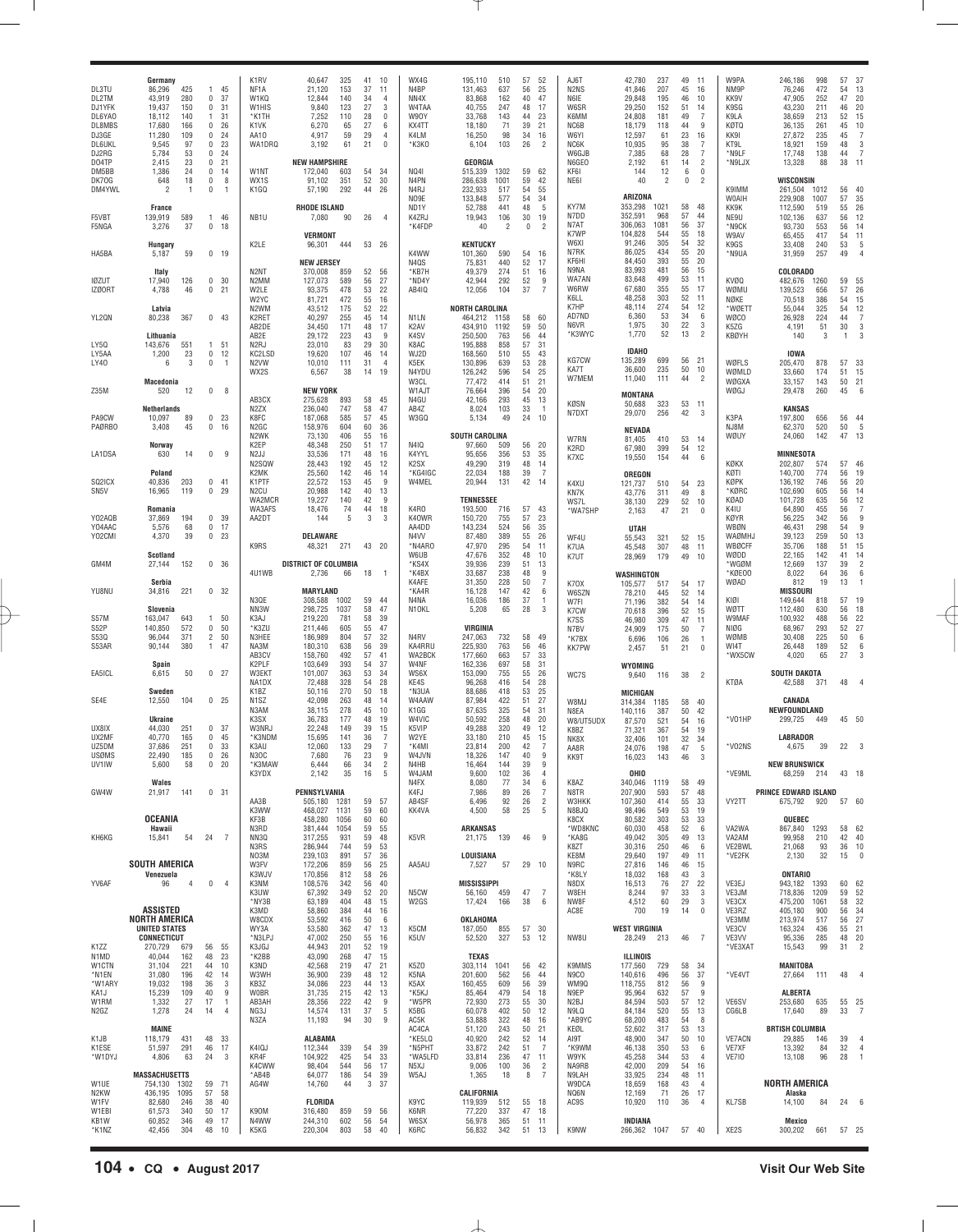| XE <sub>2</sub> ST<br>*XE2FGC | 56,151<br>1,212                       | 216<br>21            | 42<br>8                          | 9<br>$\overline{4}$              |                           | <b>EUROPE</b><br>Austria                        |                                              | R4HC<br>RL4F                           | 177,236<br>603<br>160,303<br>540                   | $\Omega$<br>$\Omega$ | 59<br>59            | *DJ9MH<br><b>DL1NKS</b>          | 111,496<br>106,040            | 452<br>417        | 48<br>8<br>47<br>8                                     | YL2PP<br>*YL1S                         | 215,296<br>116,794      | 644<br>505          | 60<br>4<br>0<br>46               |
|-------------------------------|---------------------------------------|----------------------|----------------------------------|----------------------------------|---------------------------|-------------------------------------------------|----------------------------------------------|----------------------------------------|----------------------------------------------------|----------------------|---------------------|----------------------------------|-------------------------------|-------------------|--------------------------------------------------------|----------------------------------------|-------------------------|---------------------|----------------------------------|
|                               | <b>U.S. Virgin Islands</b>            |                      |                                  |                                  | OE2S<br>OE8TED            | 985<br>585,611<br>539<br>185,196                | 33<br>-74<br>9<br>57                         | UA3QGT<br>R5DT                         | 159,216<br>535<br>157,058<br>556                   | 3<br>1.              | 59<br>58            | *DF1LON<br>*DF1LX                | 104,304<br>100,256            | 439<br>437        | 49<br>$\overline{4}$<br>51<br>$\mathbf{1}$             | YL5T<br>YL2K0                          | 27,004<br>18,873        | 122<br>135          | 0<br>43<br>0<br>27               |
| NP2X                          | 433,116                               | 710                  | 51 55                            |                                  | OE1TKW<br>*OE2LCM         | 508<br>165,168<br>411<br>98,512                 | 5<br>57<br>1<br>46                           | RK3T<br>RM7M<br>RU3FM                  | 151,563<br>540<br>134,732<br>552<br>134,268<br>370 | 0<br>0<br>4          | 57<br>52<br>63      | DJ4AX<br>DJ3WE<br>*DL6ON         | 97,971<br>96,460<br>93,295    | 112<br>419<br>454 | 30<br>83<br>$\overline{c}$<br>50<br>46<br>$\mathbf{1}$ | LY2MM                                  | Lithuania<br>507,314    |                     | 71                               |
|                               | ASIA<br><b>Asiatic Russia</b>         |                      |                                  |                                  | OE5CSP                    | 76,560<br>312                                   | $\overline{1}$<br>47                         | RL4A<br>R6AP                           | 133,686<br>430<br>132,394<br>521                   | 1<br>1               | 62<br>52            | DL2CC<br>DL4HG                   | 93,208<br>86,811              | 325<br>327        | 5<br>56<br>10<br>47                                    | LY2BKT<br>LY7M                         | 504,415<br>459,277      | 1097<br>1229<br>930 | 15<br>10<br>69<br>17<br>74       |
| R8TT<br>RA9Y                  | 593,134<br>499,824                    | 913<br>784           | $\overline{2}$<br>1              | 69<br>71                         | EF6T                      | <b>Balearic Islands</b><br>767,454 1146         | 42 69                                        | RV6ASU<br>UA1ANA                       | 132,132<br>305<br>130,572<br>498                   | 12<br>$\mathbf{1}$   | 65<br>53            | *DL7ALM<br>DL7UPN                | 77,691<br>77,520              | 372<br>342        | 0<br>47<br>2<br>49                                     | LY3BN<br>*LY5W                         | 315,780<br>313,276      | 792<br>913          | 60<br>16<br>62<br>6              |
| RG9A<br><b>RW0AR</b>          | 476,339<br>457,030                    | 724<br>761           | $\overline{2}$<br>$\overline{1}$ | 69<br>69                         |                           | <b>Belarus</b>                                  |                                              | *RM30<br>R <sub>0</sub> 1B             | 120,068<br>485<br>115,232<br>482                   | 1.<br>1.             | 51<br>51            | DL4HRM<br><b>DJØIF</b>           | 73,692<br>72,879              | 357<br>307        | $\mathbf{1}$<br>45<br>50<br>$\mathbf{1}$               | *LY3B<br>*LY2AJ                        | 256,443<br>231,660      | 891<br>845          | 56<br>-1<br>-1<br>54             |
| RT9S<br>RN9N                  | 209,804<br>121,680                    | 391<br>265           | $\bf{0}$<br>$\bf{0}$             | 59<br>52                         | EU6AF<br>EW8R             | 419,484<br>1012<br>335,075<br>1001              | 16<br>62<br>7<br>58                          | UA6LCN<br>RT3N                         | 97,245<br>465<br>91,392<br>469                     | 0<br>$\Omega$        | 45<br>42            | *DL3HWD<br>*DL1TS                | 72,324<br>64,578              | 316<br>298        | 48<br>$\mathbf{1}$<br>46<br>1                          | LY5R<br>*LY3X                          | 209,484<br>168,685      | 583<br>616          | 63<br>6<br>5 <sup>1</sup><br>4   |
| R9CM<br>RV9UP                 | 121,626<br>120,428                    | 231<br>323           | $\overline{1}$<br>0              | 57<br>46                         | EU5C<br>EW8DX             | 272,426<br>872<br>248,976<br>874                | 7<br>54<br>$\bf{0}$<br>56                    | RA3DNC<br>*R6KA                        | 81,880<br>370<br>77,896<br>316                     | $\Omega$<br>1.       | 46<br>51            | DL8UD<br>DL20E                   | 59,478<br>58,701              | 283<br>231        | 0<br>46<br>0<br>51                                     | LY2K<br>LY2BVB                         | 151,008<br>134,895      | 578<br>363          | 5 <sup>1</sup><br>-1<br>8<br>61  |
| RU9AC<br>UI8J                 | 117,957<br>101,178                    | 319<br>295           | 0<br>0                           | 41<br>42                         | EU8U<br>*EU3A             | 213,378<br>783<br>128,400<br>508                | 52<br>1.<br>$\bf{0}$<br>50                   | R4FD<br>RU4PU                          | 74,683<br>343<br>67,257<br>203                     | 1<br>0               | 46<br>53            | *DL8DWW<br>DL3YM                 | 52,360<br>51,747              | 288<br>218        | 0<br>40<br>0<br>47                                     | LY50<br>*LY2CO                         | 79,718<br>78,645        | 352<br>321          | 0<br>46<br>49<br>$\Omega$        |
| RW90A<br>*RW9DX               | 63,512<br>54,336                      | 222<br>192           | 0<br>0                           | 34<br>32                         | *EU4T<br>EU1A             | 113,339<br>378<br>390<br>106,132                | 55<br>4<br>$\mathbf 0$<br>52                 | R3VA<br>RM3DA                          | 58,425<br>301<br>54,184                            | 0<br>1.              | 41<br>51            | *DL8LBK<br>DL5ST                 | 50,554<br>47,385              | 236<br>232        | 5<br>41<br>44<br>1                                     | LY2SA<br>*LY/RN5M                      | 30,788<br>12,220        | 146<br>94           | 43<br>0<br>0<br>26               |
| RAØFF                         | 42,141<br>37,333                      | 221                  | 10<br>0                          | 23<br>37                         | EW8W<br>*EW6F             | 330<br>75,510<br>1,918<br>28                    | 3<br>42<br>$\bf{0}$<br>14                    | *R7CA                                  | 213<br>49,446<br>268<br>48,804<br>238              | 1                    | 40<br>42            | DK1FW<br>DK7VW                   | 45,198                        | 151<br>207        | 9<br>45<br>$\mathbf{1}$<br>43                          | LY2NY                                  | 5,992                   | 50                  | 0<br>28                          |
| RT8U<br>RV9CX<br>RW9WT        | 36,550<br>23,275                      | 112<br>112<br>101    | 0<br>0                           | 34<br>25                         | EW7M<br>EW1TZ             | 420<br>7<br>400<br>10                           | 0<br>$\overline{7}$<br>0<br>8                | RN <sub>1</sub> ON<br>*RW4WA<br>*RZ3QM | 46,371<br>254<br>44,496<br>276                     | 0<br>0<br>0          | 39<br>36            | DL80BF<br>*DL9SEV                | 41,756<br>41,160<br>40,770    | 177<br>200        | 2<br>47<br>0<br>45                                     | LX71                                   | Luxembourg<br>1,294,320 | 1795                | 44 76                            |
| *UAØLHS<br>RDØA               | 21,367<br>12,749                      | 166<br>119           | 4<br>$\bf{0}$                    | 19<br>19                         |                           | Belgium                                         |                                              | RA4Y<br>*RK6AQP                        | 41,492<br>216<br>39,546<br>220                     | 0<br>0               | 41<br>39            | *DL1II<br>DM4X                   | 39,285<br>38,070              | 194<br>182        | 0<br>45<br>0<br>45                                     |                                        | Moldova                 |                     |                                  |
| RWOLT<br>RM9I                 | 6,740<br>3,842                        | 42<br>27             | 0<br>0                           | 20<br>17                         | ON4IA<br>OP5T             | 397,761<br>776<br>229,824<br>695                | 26<br>67<br>7<br>57                          | *R3RR<br>RC7A                          | 38,124<br>119<br>38,048<br>192                     | 1<br>$\Omega$        | 53<br>41            | DF2RG<br>*DL5YL                  | 37,587<br>36,898              | 148<br>227        | $\overline{4}$<br>47<br>$\mathbf{1}$<br>37             | ER4A<br>*ER3DX                         | 66,785<br>5,280         | 352<br>38           | 0<br>-37<br>24<br>0              |
| *UA9UX<br>RL9Y                | 3,120<br>1,440                        | 53<br>13             | $\bf{0}$<br>$\mathbf{1}$         | 10<br>11                         | *ON5JT                    | 14,400<br>95                                    | $\bf{0}$<br>30                               | RA4PQ<br>*UA4W                         | 32,198<br>163<br>24,675<br>149                     | 0<br>$\Omega$        | 34<br>35            | *DO7CED<br>DJ6TB                 | 31,449<br>30,888              | 213<br>169        | 0<br>33<br>2<br>37                                     |                                        | Netherlands             |                     |                                  |
| RAØAM<br>R9IR                 | 1,141<br>644                          | 26<br>11             | $\mathbf 0$<br>0                 | $\overline{7}$<br>$\overline{7}$ | E70T                      | Bosnia-Herzegovina<br>477,260<br>832            | 36<br>62                                     | *RA6DT<br>*R4WT                        | 14,364<br>76<br>14,014<br>139                      | 2<br>0               | 34<br>22            | DM5TI<br>DL5ME\                  | 30,294<br>29,362              | 129<br>105        | 2<br>49<br>$\overline{c}$<br>51                        | PA3FYM<br>PA9M                         | 900,600<br>528,906      | 1304<br>1000        | 43<br>-77<br>30<br>68            |
| *RK9UE<br>RUØA                | 592<br>250                            | 31<br>5              | 0<br>0                           | $\overline{4}$<br>5              | *E72U                     | 135,150<br>523                                  | 0<br>51                                      | *RK2M<br>RK4PA                         | 11,001<br>143<br>7,840<br>38                       | 0<br>0               | 19<br>32            | DL5ASK<br>*DL5RDP                | 29,172<br>28,224              | 161<br>147        | 0<br>39<br>0<br>42                                     | PA3GVI<br>PI4CC                        | 454,388<br>337,770      | 917<br>782          | 25<br>67<br>26<br>55             |
| *RKØUT<br>*RA9MX              | 81<br>44                              | 6<br>8               | 0<br>0                           | 3<br>$\overline{2}$              | LZ3ZZ                     | <b>Bulgaria</b><br>166,367<br>612               | 52<br>$\mathbf{1}$                           | <b>RC9F</b><br>*R6FY                   | 7,623<br>73<br>5,560<br>56                         | 0<br>0               | 21<br>20            | DJ4MZ<br>DL5ME                   | 23,345<br>22,389              | 150<br>85         | 0<br>35<br>50<br>1                                     | PA4VHF<br>PAØ0                         | 231,886<br>191,842      | 621<br>500          | 18<br>53<br>58<br>13             |
| *R8UT                         | 18                                    | 9                    | 0                                | $\overline{1}$                   | LZ6Y<br>*LZ2ZG            | 122,612<br>396<br>67,800<br>266                 | $\bf{0}$<br>58<br>1<br>49                    | RU3GF<br>*RA6AAW                       | 4,202<br>38<br>3,828<br>38                         | 0<br>0               | 22<br>22            | *DL8ZAJ<br>DK1FT                 | 22,085<br>21,672              | 135<br>134        | 34<br>1<br>0<br>36                                     | *PC5Q<br>PA8AD                         | 189,864<br>189,189      | 494<br>590          | 21<br>51<br>8<br>55              |
| 'BA4DL                        | China<br>8,489                        | 121                  | 4                                | $\mathfrak{g}$                   | *LZ1NG                    | 35,264<br>183                                   | $\bf{0}$<br>38                               | *R1AP<br>*RW3WP                        | 24<br>2,877<br>28<br>1,441                         | $\Omega$<br>$\Omega$ | 21<br>11            | DL8UNF<br>DL4RCK                 | 21,088<br>20,336              | 147<br>104        | 0<br>32<br>0<br>41                                     | PA5WT<br>PA3AAV                        | 135,700<br>132,532      | 545<br>354          | 49<br>$\overline{1}$<br>16<br>52 |
| *BDØAAI<br>BA70T              | 3,991<br>1,390                        | 40<br>21             | $\bf{0}$<br>0                    | 13<br>10                         | SV9DJ0                    | Crete<br>399<br>107,588                         | $\overline{c}$<br>50                         | *RX7K<br>RD3K                          | 23<br>1,236<br>630<br>9                            | $\Omega$<br>0        | 12<br>9             | DF5MA<br>DL9NDV                  | 18,632<br>18,377              | 115<br>77         | 0<br>34<br>46<br>1                                     | PA4N<br>PC <sub>2</sub> D              | 131,130<br>94,760       | 411<br>410          | 54<br>8<br>45<br>$\overline{1}$  |
| 'BH4TXN<br>*BH7PFH            | 928<br>364                            | 22<br>9              | 0<br>0                           | 8<br>$\overline{7}$              | *SV9GPV                   | 30,702<br>110                                   | $\bf{0}$<br>51                               | UA6YW<br>R7GX                          | 330<br>6<br>210<br>6                               | 4<br>0               | $\overline{2}$<br>6 | *DG8HJ<br>*DL7UGN                | 18,093<br>18,080              | 117<br>125        | 36<br>1<br>0<br>32                                     | PA4M<br>*PA9CC                         | 90,630<br>39,032        | 324<br>194          | 14<br>39<br>40<br>$\overline{1}$ |
| *BD4CRN                       | 54                                    | 6                    | 0                                | $\overline{2}$                   | 9A5CW<br>9A3XV            | Croatia<br>1486<br>1,153,490<br>728,456<br>1203 | 43<br>87<br>33<br>74                         | *UA3YCX<br>R7IA                        | 96<br>6<br>66<br>3                                 | 0<br>$\Omega$        | $\overline{4}$<br>3 | *D04DXA<br>*DL4JLM               | 18,040<br>17,472              | 100<br>96         | 0<br>41<br>0<br>39                                     | PI4D<br>PAØABN                         | 31,688<br>25,543        | 190<br>121          | 0<br>34<br>39<br>2               |
| P33W                          | Cyprus<br>1,543,806                   | 1400                 | 30 <sup>°</sup>                  | 83                               | 9A2EU<br>9A2KD            | 227<br>76,356<br>18,473<br>125                  | 5<br>58<br>$\bf{0}$<br>29                    |                                        | Finland                                            |                      |                     | DK6BT<br>DL1DAW                  | 16,653<br>16,422              | 89<br>75          | $\mathbf{1}$<br>38<br>41<br>$\mathbf{1}$               | PAØMIR<br>*PA1CW                       | 17,465<br>14,471        | 99<br>103           | 35<br>0<br>28<br>-1              |
|                               |                                       |                      |                                  |                                  |                           | <b>Czech Republic</b>                           |                                              | OH6MW<br>OH <sub>2</sub> BO            | 275,631<br>605<br>200,244<br>406                   | 16<br>20             | 63<br>62            | DF1HF<br>*DL4DZ                  | 15,741<br>14,178              | 52<br>101         | 49<br>$\overline{4}$<br>0<br>34                        | PA1HR<br>PA1BX                         | 13,761<br>7,348         | 82<br>68            | $\overline{2}$<br>31<br>22<br>0  |
| *VU2ABS                       | India<br>312                          | 7                    | $\bf{0}$                         | 6                                | OK1DX<br><b>OLØW</b>      | 592,673<br>1018<br>333,949<br>863               | 32<br>75<br>13<br>64                         | OH3OJ<br>OH3FM                         | 187,833<br>725<br>182,580<br>696                   | 3<br>0               | 48<br>51            | *DL7A1<br>DD5ZZ                  | 12,028<br>11,814              | 98<br>83          | 0<br>31<br>0<br>33                                     | *PA3MET<br>PA1T                        | 3,604<br>2,032          | 46<br>26            | 0<br>17<br>0<br>16               |
|                               | <b>Isreal</b>                         |                      |                                  |                                  | OK1CRM<br>OK1T            | 871<br>285,516<br>283,162<br>930                | 4<br>62<br>3<br>58                           | OH6RE<br>OH2BV                         | 133,950<br>565<br>118,160<br>404                   | 0<br>2               | 47<br>54            | *DL9W<br>*DL5KW                  | 9,891<br>9,842                | 111<br>52         | 0<br>21<br>0<br>37                                     | PAØM<br>*PA8E                          | 1,820<br>1,236          | 28<br>23            | 0<br>13<br>12<br>0               |
| *4Z5TK                        | 6,640                                 | 36                   | 0 <sub>20</sub>                  |                                  | OK2ZV<br>OL1M             | 730<br>258,653<br>210,780<br>706                | 8<br>63<br>4<br>56                           | OH <sub>5</sub> C<br>OH3EX             | 108,855<br>477<br>83,295<br>365                    | 0<br>1               | 45<br>44            | DL9DRA<br>*DL6HH                 | 9,108<br>7,557                | 56<br>45          | 0<br>36<br>32<br>1                                     |                                        | Northern Ireland        |                     |                                  |
| JR40ZR                        | Japan<br>177,936                      | 365                  | 17                               | 49                               | OK1ATP<br>*OK6AA          | 457<br>195,291<br>483<br>126,352                | 13<br>68<br>3<br>50                          | OH3AD<br>*OH5CZ                        | 21,888<br>136<br>12,282<br>114                     | 0<br>0               | 32<br>23            | DF9MV<br>DM3VL                   | 6,440<br>4,950                | 36<br>26          | 0<br>35<br>6<br>16                                     | *MI4I<br>GI5I                          | 45,312<br>45,216        | 182<br>180          | 6 42<br>1.<br>47                 |
| JH2FXK<br>JA4CUU              | 152,526<br>59,800                     | 297<br>151           | 21<br>14                         | 45<br>36                         | *OK2BFN<br>*OK1AY         | 460<br>119,621<br>462<br>113,620                | 2<br>51<br>1<br>51                           |                                        | France                                             |                      |                     | DK2Z0<br>*DL5HF                  | 4,225<br>3,768                | 29<br>29          | $\mathbf{1}$<br>24<br>23<br>$\mathbf{1}$               |                                        | Norway                  |                     |                                  |
| JE1BMJ<br>JA6BZI              | 44,896<br>37,128                      | 115<br>104           | 14<br>11                         | 32<br>31                         | *OK1SI<br>OK6DJ           | 87,840<br>409<br>69,825<br>294                  | $\overline{1}$<br>44<br>1<br>48              | F4HQZ<br>*F8CRS                        | 63,928<br>175<br>30,550<br>128                     | 15<br>$\Omega$       | 46<br>47            | DJ3AK<br>DL7BA                   | 3,300<br>1,920                | 25<br>16          | 3<br>19<br>6<br>6                                      | LB8DC<br>LA7THA                        | 195,855<br>173,728      | 698<br>548          | 3<br>52<br>10<br>51              |
| JF3LOP<br>JA1PTJ              | 28,675<br>20,100                      | 136<br>76            | 13<br>11                         | 24<br>19                         | OK1AYU                    | 1,105<br>13                                     | -1<br>12                                     | F5VHJ<br>F4EUG                         | 21,682<br>115<br>11,060<br>63                      | 0<br>0               | 37<br>35            | *DL2BQV<br>*DG1HXJ               | 1,695<br>1,326                | 25<br>24          | 0<br>15<br>0<br>13                                     | *LA5LJA<br>LA7AFA                      | 72,568<br>52,292        | 301<br>126          | 46<br>$\overline{1}$<br>9<br>59  |
| 7M4CLF<br>JH1RFM              | 17,115<br>15,372                      | 60<br>66             | 10<br>10                         | 25<br>18                         | OU2V                      | <b>Denmark</b><br>190,472<br>633                | 9<br>49                                      | *F1TRE                                 | 58<br>7,644                                        | $\mathbf{1}$         | 25                  | DH1NBE<br>DL9GTB                 | 900<br>576                    | 10<br>16          | 2<br>8<br>0<br>9                                       | LA7XK<br>LA6TPA                        | 43,554<br>24,256        | 155<br>152          | 50<br>-1<br>32<br>0              |
| JG1LFR<br>JH5MXB              | 13,450<br>13,216                      | 106<br>59            | 9<br>9                           | 16<br>19                         | OZ1ADL<br>0ZØB            | 131,648<br>388<br>125,125<br>444                | $\overline{7}$<br>57<br>6<br>49              | DL70N                                  | Germany<br>838,950<br>1369                         |                      | 83                  | DJ9BX                            | 5                             | $\overline{1}$    | 0<br>$\mathbf{1}$                                      | *LA2HFA<br>LB2TB                       | 18,880<br>1,936         | 117<br>19           | 32<br>0<br>15<br>1               |
| JM1NKT<br>JA1LZR              | 12,974<br>12,324                      | 96<br>57             | 9<br>13                          | 17<br>13                         | 0Z40<br>*OZ1DJJ           | 273<br>80,997<br>41,993<br>157                  | 4<br>53<br>4<br>45                           | DF7ZS<br>DK6WL                         | 725,928<br>1235<br>640,440<br>1186                 | 36<br>40<br>32       | 76<br>76            | SV <sub>2</sub> D <sub>S</sub> J | Greece<br>481,094             | 1136              | 9<br>73                                                |                                        | Poland                  |                     |                                  |
| JA7GYP<br>JH7XMO              | 8,211<br>8,056                        | 43<br>72             | 6<br>9                           | 17<br>10                         | 0Z4MD                     | 17,700<br>63                                    | 1.<br>49                                     | DP9Z<br><b>DJØMDR</b>                  | 605,676<br>1170<br>598,920<br>1135                 | 29<br>32             | 73<br>73            | SV3RF<br>SV <sub>1</sub> DPI     | 469.887<br>427,367            | 996<br>990        | 20<br>67<br>72<br>11                                   | SN <sub>2</sub> M<br>SN <sub>5</sub> X | 944,892<br>675,062      | 1443<br>1191        | 33<br>84<br>26<br>77             |
| JH1GNU<br><b>JN3TMW</b>       | 7,752<br>6,920                        | 52<br>67             | 6<br>5                           | 13<br>15                         | SV5DKL                    | <b>Dodecanese</b><br>75,250<br>338              | 0<br>43                                      | DP4M                                   | 558,817<br>1176                                    | 30                   | 67<br>68            | *SV1JG<br>SV1D00                 | 12,672<br>5.32U               | 75<br>56          | $\mathbf 0$<br>32<br>19                                | SP3GTS<br>SP4Z                         | 434,970<br>432,905      | 927<br>980          | 20<br>70<br>11                   |
| JA7ZP<br>JR2AWS               | 6,468<br>6,341                        | 43<br>84             | 8<br>$\overline{7}$              | 14<br>10                         |                           | England                                         |                                              | DK20Y<br>DL7URH                        | 532,475<br>1150<br>406,472<br>944<br>980           | 27<br>20             | 68<br>59            |                                  | Hungary                       |                   |                                                        | SP4G<br>*SQ5M                          | 430,388<br>290,283      | 1104<br>827         | 10<br>66<br>63<br>6              |
| JL4DJM<br>JA4CZM              | 6,048<br>5,166                        | 43<br>52             | 3<br>$\overline{4}$              | 15<br>14                         | G5W<br>G3U                | 1,211,707<br>1554<br>713,155<br>1175            | 47<br>80<br>37<br>70                         | DK1KC<br>DL9YAJ                        | 342,900<br>340,257<br>809<br>878                   | 16<br>20             | 67<br>62            | HA8BT<br>*HA6NL                  | 280,734<br>277,332            | 771<br>825        | 6<br>65<br>12<br>54                                    | *SNØR<br>*SP4JCQ                       | 271,375<br>245,572      | 837<br>848          | 58<br>7<br>57<br>1               |
| JA300K<br>JA1RTX              | 4,820<br>4,300                        | 30<br>26             | 3<br>8                           | 17<br>12                         | G3TXF<br>G3P              | 701,742<br>1110<br>471,750<br>816               | 40<br>71<br>38<br>64                         | DLØSLG<br>DD2ML                        | 337,200<br>325,322<br>866<br>612                   | 18<br>15<br>31       | 64<br>68            | HA8V<br>HA5UA                    | 223,398<br>197,694            | 827<br>730        | 1<br>53<br>1<br>53                                     | SP5MXZ<br>*SP6NIC                      | 190,176<br>188,892      | 683<br>728          | 56<br>0<br>52<br>1               |
| JA2VQF<br>*JH9DRL             | 4,029<br>3,718                        | 29<br>86             | $\bf{0}$<br>$\overline{4}$       | 17<br>9                          | G4RGK<br>G2NF             | 461,088<br>859<br>338,940<br>696                | 37<br>59<br>28<br>62                         | DHØGHU<br>DL4CF<br><b>DL6MHW</b>       | 318,978<br>809<br>310,960<br>308,812<br>775        | 13<br>23             | 67<br>59            | HA3LI<br>HG17EYOF                | 184,382<br>172,462            | 635<br>645        | 0<br>58<br>3<br>50                                     | SP6T<br>SN70                           | 176,760<br>150,043      | 592<br>561          | 57<br>3<br>52<br>-1              |
| JM4WUZ<br>JI1ANI              | 3,598<br>3,440                        | 51<br>26             | 3<br>$\overline{7}$              | 11<br>9                          | G3XTT<br>G8X              | 271,740<br>756<br>188,024<br>473                | 12<br>58<br>23<br>53                         | DJ5MW<br>DH8BQA                        | 265,194<br>677<br>788<br>260,002                   | 16<br>16             | 65<br>55            | HA7GN<br>*HA6PJ                  | 138,207<br>129,536            | 363<br>596        | 56<br>13<br>0<br>44                                    | SP5UAF<br>*SP6MLX                      | 128,350<br>125,832      | 521<br>518          | $\overline{2}$<br>48<br>48<br>1  |
| JQ1TIV<br>JA2AXB              | 3,376<br>3,232                        | 35<br>28             | 5<br>6                           | 11<br>10                         | MØUKR<br>GØBNR            | 139,973<br>529<br>352<br>116,298                | $\overline{c}$<br>51<br>5<br>58              | DL5LYM<br>DJ5AN                        | 239,834<br>695<br>229,258<br>586                   | 10<br>13             | 64<br>66            | *HA3MG<br>*HA3PV                 | 70,182<br>39,672              | 344<br>224        | 0<br>42<br>0<br>36                                     | SP9JZU<br>SP4W                         | 105,920<br>105,786      | 312<br>394          | 4<br>60<br>53<br>-1              |
| *JN1MSO<br>JG1EIQ             | 2,160<br>2,150                        | 54<br>67             | $\overline{4}$<br>$\overline{2}$ | 5<br>8                           | M7V<br>G3UHU              | 250<br>105,894<br>100,230<br>286                | 21<br>53<br>9<br>56                          | DF3VM<br>DL5RMH                        | 632<br>215,861<br>526                              | 13<br>17             | 60                  | *HG5DX<br>HA2VR                  | 13,473<br>13,048              | 102<br>93         | 0<br>27<br>0<br>28                                     | SN7Q<br>*SP5XOV                        | 89,200<br>86,850        | 448<br>349          | 0<br>40<br>49<br>-1              |
| *JF3GFH<br>JA5FBZ             | 1,812<br>1,755                        | 32<br>15             | $\overline{4}$<br>$\overline{4}$ | 8<br>11                          | *2EØSDV<br>G3SVD          | 59,840<br>278<br>38,064<br>140                  | 1<br>43<br>3<br>49                           | DJ7UC                                  | 212,431<br>496<br>208,160                          | 20                   | 62<br>60            | *HA8TKS<br>*HA5TOP               | 8,610<br>2,415                | 59<br>31          | 0<br>30<br>0<br>15                                     | SP2MHC<br>*SP5TAT                      | 67,520<br>65,565        | 349<br>292          | 39<br>1<br>44<br>1               |
| JH1CTV<br>JF7PHE              | 1,350<br>630                          | 50<br>10             | 3<br>5                           | 6<br>$\overline{c}$              | GØAZH<br>G4IUF            | 38,060<br>174<br>21,432<br>110                  | 8<br>36<br>$\overline{c}$<br>36              | DJ9IE<br>*DL3DTH                       | 722<br>207,886<br>810<br>203,280                   | 13<br>3              | 49<br>53            |                                  | Italy                         |                   |                                                        | *SP1DPA<br>*SQ5LTL                     | 63,597<br>59,415        | 299<br>234          | 42<br>1<br>50<br>1               |
| JH4UTP<br>*JN1RQV             | 570<br>420                            | 38<br>$\overline{7}$ | $\overline{c}$<br>$\mathbf{1}$   | 3<br>6                           | G4AFJ                     | 13,494<br>67                                    | $\overline{c}$<br>37                         | DG1CMZ<br>DF4PD                        | 194,590<br>279<br>189,378<br>469<br>450            | 40<br>18             | 70<br>63            | <b>IKØYUT</b><br>IK4DCX          | 705,685<br>166,374            | 1146<br>624       | 37<br>76<br>0<br>54                                    | SP3QDM<br>SP5WA                        | 56,672<br>53,382        | 187<br>262          | 53<br>3<br>42<br>0               |
| *JAØBZY<br>JE4KQH             | 360<br>329                            | 10<br>8              | $\mathbf{0}$<br>$\bf{0}$         | $\overline{4}$<br>7              | *ES4NY                    | Estonia<br>161,252<br>605                       | 51<br>1                                      | DK3UA<br>DL4ME                         | 188,604<br>182,848<br>621                          | 16<br>12<br>7        | 62<br>52            | IZ5NFD<br><b>IV3JCC</b>          | 142,884<br>120,832            | 446<br>405        | 8<br>55<br>3<br>56                                     | SQ1X<br>*SP9CVY                        | 51,092<br>48,739        | 186<br>202          | 53<br>0<br>$\overline{2}$<br>45  |
| JR4VEV<br>JH1APK              | 270<br>250                            | 13<br>5              | $\bf{0}$<br>5                    | 5<br>$\mathbf{0}$                | ES3BM                     | 29,632<br>183                                   | $\mathbb O$<br>32                            | DK2CX<br>DK2L0                         | 179,530<br>579<br>174,888<br>585                   | 4<br>$\overline{7}$  | 58<br>59            | IZ8VYU<br>IK30RD                 | 109,933<br>92,820             | 464<br>295        | 0<br>47<br>6<br>54                                     | SP3KRE<br>SP8K                         | 42,640<br>41,616        | 205<br>160          | 0<br>41<br>0<br>51               |
| JA1HGY<br><b>JAØGCI</b>       | 144<br>60                             | 6<br>3               | $\mathbf{0}$<br>$\mathbf{0}$     | 6<br>3                           |                           | <b>European Russia</b>                          |                                              | DL1RTL<br>*DL6RAI                      | 174,420<br>617<br>172,962<br>713                   | 2                    | 53<br>52            | IZ5MOQ<br>IK2SAU                 | 70,618<br>70,096              | 213<br>261        | 5<br>57<br>51<br>1                                     | SP9LAS<br>*SP8FB                       | 40,377<br>34,437        | 184<br>180          | 43<br>0<br>39<br>0               |
| *JQ1EPD<br>JH2XQY             | 60<br>51                              | 3<br>3               | $\overline{1}$<br>$\mathbf{0}$   | $\overline{1}$<br>3              | RK4FD<br>RV1CC            | 618,569<br>1129<br>412,296<br>991               | 83<br>14<br>13<br>69                         | DL1BUG<br>DF6QV                        | 167,620<br>636<br>166,352<br>442                   | 3<br>19              | 55<br>55            | <b>IKØXBX</b><br>IK2TDM          | 68,805<br>54,097              | 247<br>228        | 0<br>55<br>46<br>1                                     | *SP9GMI<br>*SP2DKI                     | 26,949<br>24,640        | 138<br>162          | 39<br>0<br>32<br>0               |
| JA2FSM                        | 27                                    | 3                    | $\bf{0}$                         | 3                                | RO5F<br>UA10MS            | 966<br>329,980<br>866<br>313,128<br>780         | 6<br>64<br>1<br>71<br>5<br>74                | *DF8AA<br>DK1AX                        | 447<br>165,760<br>161,572<br>565                   | 15<br>7              | 59<br>55            | IK2ANI<br>IK2GWH                 | 41,140<br>25,262              | 190<br>152        | 0<br>44<br>0<br>34                                     | SP5X0<br>SP9M                          | 21,870<br>19,565        | 149<br>110          | 30<br>0<br>35<br>0               |
| UN7LZ                         | Kazakhstan<br>662,480                 | 1050                 | 1                                | 69                               | R3LA<br>RK3ER             | 306,994<br>289,179<br>861                       | $\overline{c}$<br>67                         | DL80H<br>DJ9A0                         | 159,036<br>301<br>149,796<br>427                   | 23<br>15             | 64<br>58            | IC8POF<br>IZ2EWR                 | 9,504<br>6,275                | 49<br>50          | 0<br>36<br>24<br>1                                     | *SP2WGB<br>SP2MKT                      | 18,432<br>17,610        | 101<br>120          | 36<br>0<br>30<br>0               |
|                               | Saudi Arabia                          |                      |                                  |                                  | RY6M<br>RN3TT             | 728<br>284,515<br>268,670<br>811                | 8<br>69<br>1<br>66                           | DL5KUT<br>DK7YY                        | 149,058<br>501<br>145,200<br>449                   | 9<br>9               | 54<br>57            | *IZ5AGY                          | 968                           | 20                | 0<br>11                                                | SP5TT<br>*SQ3JPV                       | 15,330<br>13,260        | 105<br>97           | 30<br>0<br>30<br>0               |
| 7Z1SJ                         | 428,238                               | 601                  | 8 66                             |                                  | R3KM<br>R <sub>1</sub> DX | 260,568<br>714<br>243,777<br>730                | $\overline{c}$<br>70<br>$\overline{4}$<br>65 | *DF4XG<br><b>DKØXB</b>                 | 144,666<br>698<br>139,620<br>595                   | 1<br>$\mathbf{1}$    | 46<br>51            | UA2FZ                            | Kaliningrad<br>1,006,200 1470 |                   | 35 85                                                  | *SQ4AVD<br>*SP7IIT                     | 8,625<br>6,072          | 75<br>55            | 23<br>0<br>22<br>0               |
|                               | <b>Thailand</b>                       |                      |                                  |                                  | R7AW<br>RZ3QS             | 234,010<br>675<br>203,553<br>669                | 6<br>64<br>$\mathbf{1}$<br>62                | DL1NEO<br>DJ5IW                        | 139,552<br>553<br>135,198<br>507                   | 3<br>7               | 53<br>51            |                                  | Kosovo                        |                   |                                                        | SP9U0P<br>*SP3DOF                      | 60<br>$\overline{2}$    | 4<br>$\mathbf{1}$   | 0<br>3<br>0                      |
| <b>HSØZEE</b>                 | 826                                   | 20                   | 0                                | 7                                | RK3IM<br>*UA3MIF          | 194,870<br>624<br>189,805<br>717                | 3<br>62<br>0<br>55                           | DK5TX<br>DK8ZZ                         | 131,872<br>571<br>120,900<br>404                   | $\overline{2}$<br>12 | 50<br>50            | Z60A                             | 396,585                       | 1226              | 360                                                    |                                        | Romania                 |                     |                                  |
| A65CA                         | <b>United Arab Emirates</b><br>16,120 | 73                   | 0 <sub>26</sub>                  |                                  | R3ST<br>RA1QD             | 185,850<br>665<br>178,200<br>605                | 1<br>58<br>$\overline{c}$<br>58              | DJ7MH<br>DL6JF                         | 499<br>118,402<br>113,022<br>373                   | $\mathbf{1}$         | 52<br>5 58          | YL2VW                            | Latvia<br>311,335             | 836               | 8 63                                                   | Y03APJ                                 | 342,873                 | 787                 | 18 63                            |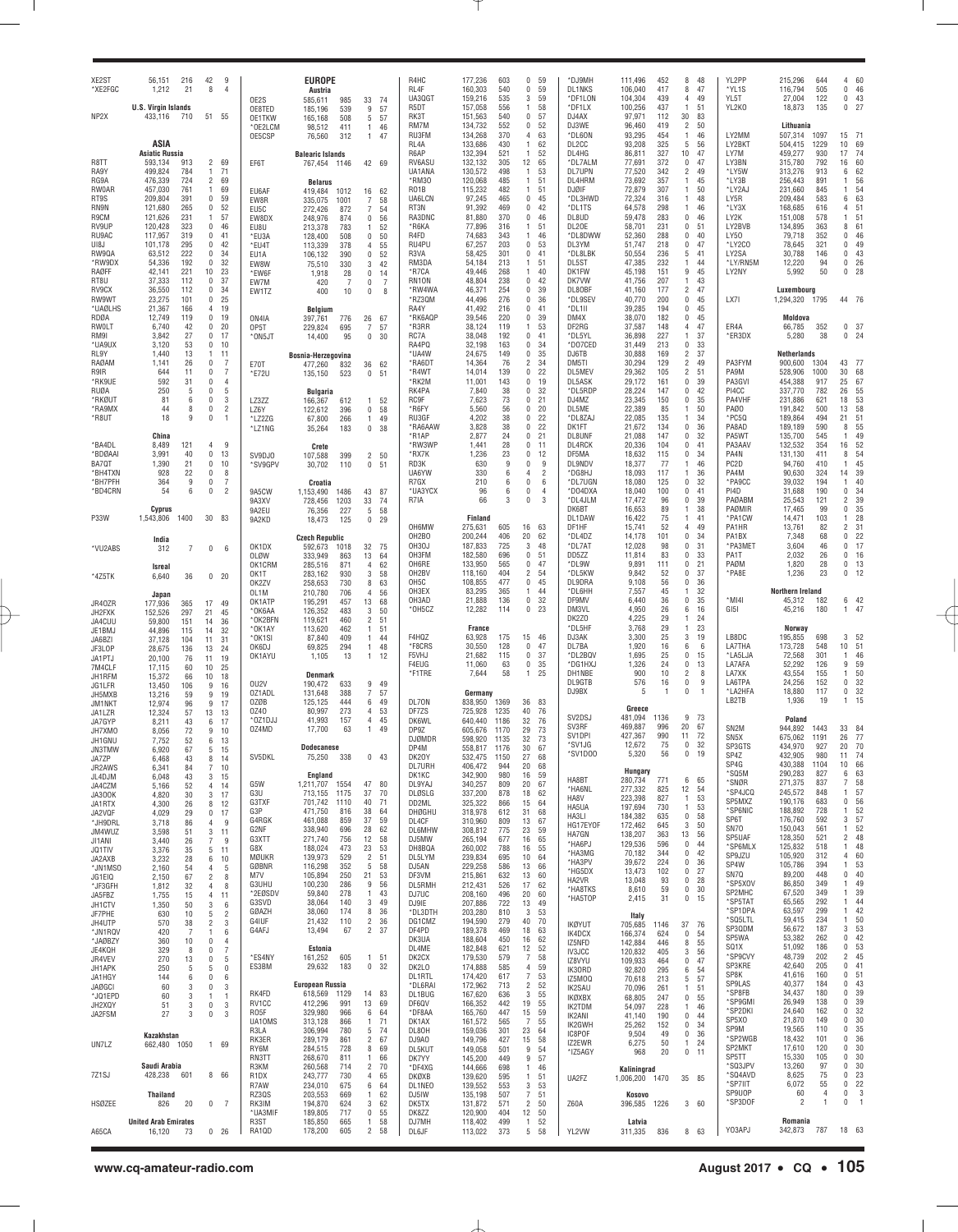| *YR7J<br>YR9F<br>Y02GL                        | 803<br>270,072<br>496<br>141,873<br>127,350<br>506                                   | 7 59<br>56<br>$\overline{1}$<br>6<br>44                                                                     | UT3N<br>*UT5UN<br>UR2VA                          | 98,992<br>457<br>93,075<br>384<br>87,984<br>340                                   | 046<br>$\overline{2}$<br>49<br>51<br>$\mathbf{1}$                                  | K5GDX                             | <b>MISSISSIPPI</b><br>309,816<br>998                                     | 57 47                                             | G4AQG                                   | England<br>639,612 1018                                                            | 38 71                                                                | PJ2T                                           | SOUTH AMERICA<br>Curacao<br>1,792,342 1380                                                                                                                       |                         | 58 73                                                                                    |
|-----------------------------------------------|--------------------------------------------------------------------------------------|-------------------------------------------------------------------------------------------------------------|--------------------------------------------------|-----------------------------------------------------------------------------------|------------------------------------------------------------------------------------|-----------------------------------|--------------------------------------------------------------------------|---------------------------------------------------|-----------------------------------------|------------------------------------------------------------------------------------|----------------------------------------------------------------------|------------------------------------------------|------------------------------------------------------------------------------------------------------------------------------------------------------------------|-------------------------|------------------------------------------------------------------------------------------|
| Y09HP<br>Y03FRI<br>*Y09WF<br>Y08D0H<br>*Y04DW | 111,595<br>397<br>108,976<br>374<br>107,961<br>405<br>68,362<br>358<br>58,045<br>241 | 54<br>$\overline{1}$<br>$\overline{2}$<br>54<br>53<br>$\bf{0}$<br>$\mathbf 0$<br>38<br>46<br>$\overline{1}$ | *UX7IW<br><b>URØIQ</b><br>UR5E<br>UX2VA<br>UT100 | 83,306<br>384<br>82,224<br>346<br>77,805<br>276<br>77,495<br>264<br>75,905<br>336 | $\mathbf 0$<br>46<br>0<br>48<br>0<br>57<br>$\mathbf{1}$<br>54<br>$\mathbf 0$<br>47 | K5TA<br>K5KC                      | <b>NEW MEXICO</b><br>69,720<br>502<br>OKLAHOMA<br>415,302 1085           | 50 10<br>57 57                                    | UA7K<br>RU1A<br>UA4M<br>R7AB            | European Russia<br>1611<br>1,257,249<br>1498<br>930,580<br>768,231<br>1213<br>1109 | 99<br>34<br>29<br>86<br>24<br>87<br>20<br>82                         |                                                | CHECK LOGS<br>4M5L, 8SØDX, 9M6YBG, AA7G, AC2OC, AD3Y.<br>CT4NH, DK9BW, DL1ROJ, DL7CX, DM5DX,                                                                     |                         |                                                                                          |
| Y02LSP<br>*Y07AWZ<br>Y08WW                    | 19,076<br>96<br>16,988<br>111<br>38<br>6,970                                         | $\bf{0}$<br>38<br>$\mathbf 0$<br>31<br>$\mathbf 0$<br>34                                                    | UX51Z<br>UW5SW<br>*UV7E                          | 66,300<br>255<br>65,231<br>330<br>62,771<br>323                                   | 51<br>$\mathbf{1}$<br>$\mathbf 0$<br>41<br>0<br>41                                 | N6DZ                              | CALIFORNIA<br>206,968<br>727                                             | 56 26                                             | RK4FL<br>RC3W<br>UA3A                   | 613,530<br>528,710<br>1063<br>509,122<br>1163<br>990<br>448,392                    | 9<br>82<br>78<br>5<br>78<br>6                                        |                                                | EA3AGB, EA3GHZ, EA3JL, EA5DY, EI7CC.<br>EW2A, EY8MM, G3VDB, G3YSX, GU4EON,<br>HAØIV, HA1DAE, HA3MY, HG8C, IK1YDB                                                 |                         |                                                                                          |
| *Y09GDN<br>Y02MFC                             | 1,080<br>18<br>200<br>$\overline{7}$                                                 | $\bf{0}$<br>12<br>$\pmb{0}$<br>5                                                                            | <b>UT8IO</b><br>*UT4LW<br>US5WE                  | 57,266<br>307<br>55,640<br>292<br>54,079<br>271                                   | 0<br>38<br>0<br>40<br>0<br>41                                                      | W7FSL                             | ARIZONA<br>471<br>88,476                                                 | 55<br>18                                          | UA4S<br>RA3W<br>RM <sub>10</sub>        | 960<br>415,646<br>293,526<br>852<br>212,872<br>759                                 | 73<br>4<br>3<br>66<br>55<br>$\overline{4}$                           |                                                | IK2A00, IK4MGP, IR9RW, IV3SKB, IZØAIS,<br>IZ4MJP, JA5EXW, JY9FC, LA1U, LY5G, N3IQ,<br>N8OO, OF7CW, OH6LI, OK1DMP, OK2BZ,<br>OK2PAD, OK2PAY, PAØVAJ, PA40, PY2RO, |                         |                                                                                          |
| GM4AFF                                        | Scotland<br>564<br>254,692<br>Serbia                                                 | 24 58                                                                                                       | UX6IR<br>*UT1UL<br>US8ICM<br>UT8EU               | 49,400<br>179<br>45,880<br>250<br>30,730<br>179<br>27,940<br>125                  | 51<br>$\mathbf{1}$<br>0<br>40<br>0<br>35<br>0<br>44                                | K7JR                              | <b>OREGON</b><br>92<br>15,000                                            | 41<br>9                                           | RY6Y<br>RT5G<br>RK3PWR                  | 425<br>170,863<br>139,708<br>559<br>58,422<br>311                                  | $10$<br>67<br>$\overline{c}$<br>51<br>$\mathbf 0$<br>39              |                                                | PY4HO, R2AB, R2PA, R6KX, R6YY, R7FK<br>RA3FH, RA3WDK, RA4AAT, RA9DZ, RK7T,<br>RO7T, RU9CY, RWØCR, RW3DKK, RW3DW                                                  |                         |                                                                                          |
| YT8T<br>*YT2AAA<br>YU1CC                      | 1077<br>394,476<br>527<br>124,644<br>41,711<br>147                                   | 5 66<br>47<br>$\bf{0}$<br>$\bf{0}$<br>53                                                                    | *UZ5ZV<br>*UT4WA<br>*UY8IF                       | 27,200<br>178<br>22,059<br>103<br>15,704<br>51                                    | 0<br>32<br>0<br>43<br>0<br>52                                                      | K7CA                              | <b>UTAH</b><br>1458<br>602,410                                           | 57 50                                             | OF5Z<br>OG4T                            | Finland<br>1084<br>407,559<br>677<br>237,582                                       | 68<br>5<br>$\overline{c}$<br>65                                      |                                                | RW3TN, RW5C, RW6AF, RZ10A, RZ3AMW<br>S51CQ, S52WW, S53DIJ, S57XX, S58Q,<br>S59DKR, S59EIJ, S59T, SM5ENX, SP2GJV,<br>SP2HNF, SP5BYC, SP50XJ, SP6NZ, SP6PYP,       |                         |                                                                                          |
| *IT9RZU                                       | <b>Sicily</b><br>341<br>82,560                                                       | $0$ 48                                                                                                      | UR5SMS<br>UT5UGQ<br>*UT3C<br>UR1HM               | 14,619<br>92<br>10,550<br>86<br>9,599<br>70<br>5,904<br>48                        | 0<br>33<br>0<br>25<br>0<br>29<br>$\mathbf 0$<br>24                                 | N7QT                              | WASHINGTON<br>123,525<br>597<br><b>MICHIGAN</b>                          | 54 21                                             | TM6M                                    | <b>France</b><br>1452<br>1,128,567                                                 | 47 74                                                                |                                                | SP8FNA, SP8HKT, SP8MVC, SP9TPV, SQ5OVL,<br>SV1PMQ, SV4FFL, TF3SG, UA1AIR, UA9FBC.<br>UK9AA, USØTA, US1GCU, US5ECT, UTØEO.                                        |                         |                                                                                          |
| OM3GI<br>OM7M                                 | <b>Slovak Republic</b><br>1,132,038<br>1573<br>1,052,674<br>1503                     | 41 81<br>40<br>79                                                                                           | *UY5QZ                                           | 5,126<br>54<br>Wales                                                              | $\mathbf 0$<br>22                                                                  | W8RT                              | 846<br>233,442<br>OHIO                                                   | 57 42                                             | DFØWRTC<br>DM7C                         | Germany<br>831,796<br>1255<br>758,796<br>1384                                      | 78<br>44<br>32<br>79                                                 | YU9CF, ZL4AS                                   | UT5EO, UT6EE, UT6UA, UX7VA, UY1HY, UZ9E,<br>VU3DMP, WØVX, YO2KHK, YO4RDW, YT6W,                                                                                  |                         |                                                                                          |
| *OM7LM<br>*OM7LW<br>*OM7YC<br>*OM7PY          | 213,060<br>698<br>99,636<br>435<br>19,617<br>100<br>16,200<br>125                    | $\overline{7}$<br>53<br>$\bf{0}$<br>46<br>$\mathbf 0$<br>39<br>$\bf{0}$<br>27                               | *MW5R<br>GW9J                                    | 234,801<br>716<br>350<br>98,658                                                   | $\overline{7}$<br>56<br>8<br>46                                                    | W8PR<br>AD8P                      | 153,032<br>697<br>14,749<br>126<br><b>ILLINOIS</b>                       | 56<br>32<br>43<br>6                               | DR5L<br>DM4TR<br>DL5CW<br>DFØRW         | 1137<br>618,353<br>413,116<br>1066<br>409,409<br>920<br>320,144<br>718             | 38<br>69<br>24<br>58<br>24<br>67<br>26<br>62                         |                                                | <b>2017 SSB RESULTS</b><br><b>SINGLE OPERATOR</b>                                                                                                                |                         |                                                                                          |
| OMØATP<br>OM3WZ                               | 7,458<br>69<br>24<br>1,521                                                           | $\mathbf 0$<br>22<br>$\bf{0}$<br>13                                                                         | VK7CW                                            | OCEANIA<br>Australia<br>208<br>11                                                 | 0<br>$\overline{4}$                                                                | K9CT                              | 436,785 1361<br>COLORADO                                                 | 59 52                                             | DLØAC<br><b>DLØVW</b>                   | 213,652<br>758<br>379<br>105,621                                                   | 51<br>11<br>8<br>49                                                  |                                                | <b>NORTH AMERICA</b><br><b>UNITED STATES</b><br><b>CONNECTICUT</b>                                                                                               |                         |                                                                                          |
| S530<br>S50K<br>S51YI                         | Slovenia<br>1119<br>670,773<br>1005<br>508,915<br>362,320<br>882                     | 30 <sup>°</sup><br>81<br>21<br>74<br>64<br>16                                                               | VK3GK<br>KH6LC                                   | 36<br>5<br>Hawaii<br>701<br>519,375                                               | 0<br>$\overline{2}$<br>53 22                                                       | KØRF<br>NØNI                      | 322,146 1204<br><b>IOWA</b><br>1388<br>508,344                           | 58 41<br>58 60                                    | HG8DX<br>HG7T<br>HG5A                   | Hungary<br>1763<br>1,404,135<br>1338<br>778,994<br>1104<br>526,050                 | 42<br>93<br>30<br>76<br>71<br>19                                     | W1AN<br>*WA1JD<br>*KA1VMG<br>*K1CSP            | 91.104<br>33,600<br>7,755<br>4,756                                                                                                                               | 373<br>252<br>108<br>67 | 48 25<br>46<br>10<br>32<br>$\overline{1}$<br>27<br>$\overline{2}$                        |
| S53M<br>S53F<br>*S57KM                        | 255,340<br>736<br>537<br>251,604<br>872<br>251,430                                   | 9<br>59<br>24<br>63<br>$5\phantom{.0}$<br>53                                                                | KH6DX                                            | 153,373<br>216<br>Indonesia                                                       | 49<br>-24                                                                          |                                   | CANADA<br>QUEBEC                                                         |                                                   | EIØR                                    | Ireland<br>1634<br>1,240,008                                                       | 45 77                                                                | *KA1AL<br>W1WEF                                | 3.692<br>161                                                                                                                                                     | 62<br>7                 | 24<br>$\overline{2}$<br>7<br>$\mathbf{0}$                                                |
| *S54X<br>S52A<br>S56A<br>*S53V                | 226,800<br>722<br>209,220<br>628<br>674<br>166,750<br>147,500<br>600                 | 59<br>$\overline{4}$<br>5<br>61<br>49<br>$\overline{1}$<br>$\bf{0}$<br>50                                   | *YB1AR<br>YBØNFL                                 | $\overline{7}$<br>399<br>$\overline{1}$<br>2<br><b>New Zealand</b>                | 0<br>$\overline{7}$<br>$\bf{0}$<br>$\overline{1}$                                  | VE20J<br>VE3MIS                   | 519,936 1078<br><b>ONTARIO</b><br>244,550<br>759                         | 59 37<br>56<br>11                                 | IZ1LBG<br>IK2YCW                        | Italy<br>1267<br>766,818<br>964<br>564,746                                         | 39<br>74<br>32<br>75                                                 | K1WHS<br>K10YB<br>*W2LP                        | <b>MAINE</b><br>2.002<br>1,575<br>1,248                                                                                                                          | 23<br>30<br>30          | 14<br>8<br>20<br>$\overline{1}$<br>16<br>$\mathbf{0}$                                    |
| S53BB<br>*S51RJ<br>S52NR                      | 431<br>103,635<br>303<br>59,560<br>213<br>32,224                                     | $\bf{0}$<br>49<br>$\bf{0}$<br>40<br>$\mathbf 0$<br>32                                                       | ZM4T                                             | 137<br>47,232<br><b>South Cook Islands</b>                                        | 25 11                                                                              | VE3FAS                            | 113,475<br>297<br><b>BRITISH COLUMBIA</b>                                | 54<br>21                                          | IK3VUU                                  | 321,720<br>917<br>Lithuania                                                        | 66<br>4                                                              | W1EQ0                                          | <b>MASSACHUSETTS</b><br>129,276                                                                                                                                  | 565                     | 27<br>54                                                                                 |
| *EF3W<br>EF7X                                 | Spain<br>926<br>518,708<br>697<br>436,774                                            | 34<br>69<br>36<br>71                                                                                        | E51DWC                                           | 103,530<br>182<br><b>SOUTH AMERICA</b><br>Aruba                                   | 42 16                                                                              | VE7NY<br>VE7SCC<br>CF7MM          | 735<br>308,179<br>288<br>69,309<br>22,272<br>143                         | - 23<br>56<br>47<br>$\overline{4}$<br>29<br>3     | LY2XW<br>LY2TS<br>LY2Z0<br>LY2FN        | 1187<br>585,249<br>427,275<br>1103<br>958<br>307,188<br>442<br>156,780             | 19<br>74<br>$\overline{7}$<br>68<br>59<br>$\overline{4}$<br>12<br>55 | *KB1VXY<br>*K1NZ<br>*KC1CRS<br>*W1RGA          | 4,140<br>3,087<br>1.536<br>1,350                                                                                                                                 | 60<br>63<br>39<br>39    | 28<br>$\overline{2}$<br>20<br>$\overline{1}$<br>16<br>$\mathbf{0}$<br>15<br>$\mathbf{0}$ |
| EA20T<br>EA1DR<br>EF1A                        | 214,256<br>310<br>360<br>178,712<br>171,922<br>494                                   | 43<br>69<br>27<br>62<br>9<br>58<br>3<br>69                                                                  | P40AA<br>P40XX                                   | 1,609,902<br>1287<br>389,472<br>411                                               | 57 69<br>53<br>43                                                                  | HI1UD                             | <b>NORTH AMERICA</b><br><b>Dominican Republic</b><br>105,042<br>329      | 45 16                                             | PI4DX<br>PI4COM                         | <b>Netherlands</b><br>1,076,117 1466<br>1269<br>749,628                            | 44 75<br>36<br>72                                                    | *W1KU<br>*W1WH<br>W1PL                         | 969<br>407<br>75                                                                                                                                                 | 24<br>14<br>6           | 17<br>$\mathbf{0}$<br>11<br>$\Omega$<br>5                                                |
| EA5KA<br>EA7TG<br>EA2AAZ<br>EA5GMB            | 111,744<br>291<br>92,175<br>220<br>82,900<br>106<br>28,480<br>143                    | 19<br>56<br>37<br>63<br>$\mathbf 0$<br>40                                                                   | PV8DX<br>PY2IU                                   | Brazil<br>20<br>3,610<br>880<br>10                                                | 10<br>9<br>3<br>8                                                                  |                                   | AFRICA<br>Morocco                                                        |                                                   | SN8B                                    | Poland<br>842,380<br>1396                                                          | 26<br>84                                                             | AF1T<br>W1NT                                   | <b>NEW HAMPSHIRE</b><br>147.096<br>50.380                                                                                                                        | 637<br>391              | 26<br>55<br>47<br>8                                                                      |
| EA1SA<br>EA3NP<br>EA3NN<br>*EA2AZ             | 28,341<br>120<br>26,047<br>69<br>15,712<br>101<br>65<br>7,194                        | $\mathbf 0$<br>47<br>$\mathbf 0$<br>61<br>$\bf{0}$<br>32<br>$\mathbf 0$<br>22                               | HK1R                                             | Colombia<br>1205<br>1,495,250<br>Peru                                             | 57 68                                                                              | CN2AA                             | 3,410,560 2341<br>ASIA<br><b>Asiatic Russia</b>                          | 54 92                                             | SN <sub>1</sub> D<br>SN <sub>1</sub> LH | 926<br>380,640<br>384<br>100,984<br>Romania                                        | 64<br>16<br>51<br>$\overline{1}$                                     | KA1QBO<br>*KG6CIH<br>K <sub>1</sub> TR         | 9.945<br>4,758<br>2,112                                                                                                                                          | 109<br>71<br>32         | 35<br>$\overline{4}$<br>24<br>$\overline{2}$<br>18<br>$\Delta$                           |
| *EA7MT<br>EC1KR<br>*EA5AER                    | 6,816<br>59<br>6,804<br>48<br>5,355<br>51                                            | $\mathbf 0$<br>24<br>$\mathbf 0$<br>28<br>$\mathbf 0$<br>21                                                 | 0A4DX                                            | 179<br>111,680<br>Uruguay                                                         | 40 24                                                                              | RY9C<br>RD8D<br>RK9LWA            | 741,234<br>1020<br>691,614<br>977<br>280<br>103,560                      | 3 75<br>73<br>$\overline{4}$<br>$\mathbf 0$<br>40 | YR8D<br>YR8V                            | 1149<br>530,992<br>493<br>134,460                                                  | 18<br>70<br>1<br>53                                                  | W1XX<br>*W2DAN                                 | <b>RHODE ISLAND</b><br>211,280<br>16,560                                                                                                                         | 708<br>191              | 57 38<br>34<br>$\overline{2}$                                                            |
| EA1DFP<br>EA1AR<br>EA1FMD                     | 5,050<br>35<br>4,212<br>30<br>28<br>4,104<br>10                                      | $\mathbf 0$<br>25<br>$\mathbf 0$<br>27<br>27<br>$\bf{0}$<br>$\bf{0}$<br>10                                  | CW5W<br>$*4M1K$                                  | 394<br>426,800<br>Venezuela                                                       | 53 57<br>49                                                                        | RK9CYA<br>UIØL                    | 201<br>60,622<br>168<br>8,300<br>China                                   | $\mathbf 0$<br>34<br>-1<br>-9                     | YTØA<br>YT5W                            | Serbia<br>943<br>434,478<br>1104<br>347,386                                        | 18<br>69<br>58<br>4                                                  | *WA1BXY<br>*N1EYE                              | 10,240<br>7,276<br>VERMONT                                                                                                                                       | 133<br>88               | 29<br>3<br>31<br>3                                                                       |
| *EB2RA<br>EF1N<br>*EC7KW<br>*EB5CS            | 570<br>12<br>480<br>238<br>7<br>120<br><b>6</b>                                      | $\bf{0}$<br>8<br>0<br>7<br>$\cap$<br>5                                                                      | *YV6CR                                           | 625,500<br>635<br>3<br>9                                                          | 51<br>2<br>- 7                                                                     | B <sub>1</sub> Z                  | 334<br>72,760<br>Japan                                                   | 1 33                                              | IQ9UI                                   | Sicily<br>1249<br>894,000                                                          | 43 82                                                                | AA1SU<br>W <sub>1</sub> V<br>*KC1SS            | 13,098<br>5,790<br>4,524                                                                                                                                         | 153<br>67<br>69         | 35<br>$\overline{2}$<br>26<br>$\overline{4}$<br>25<br>-1                                 |
| SEØX<br>SA4A                                  | Sweden<br>607,511 1156<br>210,394<br>693                                             | 24<br>- 73<br>9<br>50                                                                                       |                                                  | <b>MULTI-OP</b><br>NORTH AMERICA<br><b>UNITED STATES</b><br><b>MASSACHUSETTS</b>  |                                                                                    | JA3YBK<br>JK2VOC                  | 486<br>310,473<br>402<br>61<br><b>Oman</b>                               | 25<br>56<br>0<br>3                                | OM6A<br>0M40                            | Slovakia<br>724,400 1317<br>312,914<br>994                                         | 31<br>69<br>6<br>56                                                  | *N2HMM<br>K <sub>2</sub> TTT                   | <b>NEW JERSEY</b><br>47,880<br>37,980                                                                                                                            | 311<br>223              | 44 13<br>47 13                                                                           |
| SM5EP0<br>SM4DHF<br>SM7PEV                    | 171,248<br>595<br>144,837<br>433<br>98,294<br>394                                    | 52<br>4<br>52<br>11<br>47<br>$\overline{2}$                                                                 | K6ND<br>W1FM                                     | 225,432<br>613<br>43,513<br>338                                                   | 55 46<br>45<br>8                                                                   | A44A                              | 437,184<br>681<br><b>Thailand</b>                                        | 2, 70                                             | S51V<br>S52ZW                           | Slovenia<br>1880<br>1,460,580<br>466,140<br>1060                                   | 41<br>91<br>19<br>66                                                 | N <sub>2ED</sub><br>K2DLS<br>*N2WSY            | 19,788<br>12,426<br>8,970                                                                                                                                        | 157<br>144<br>78        | 43<br>8<br>36<br>$\overline{2}$<br>40<br>6                                               |
| SM5FUG<br>SM2EKA<br>*SM6BZV<br>*SE5E          | 71,652<br>337<br>12,936<br>112<br>11,488<br>69<br>3,408<br>44                        | 42<br>$\bf{0}$<br>$\bf{0}$<br>24<br>$\overline{2}$<br>30<br>$\mathbf{1}$<br>15                              | W10P                                             | <b>RHODE ISLAND</b><br>142,071 554<br><b>NEW JERSEY</b>                           | 58 29                                                                              | <b>HSØZIA</b><br>E <sub>2</sub> X | 332<br>106,918<br>52,212<br>211                                          | 6 43<br>2 36                                      | S540<br>S57W                            | 384,440<br>1090<br>102,396<br>452                                                  | $\overline{I}$<br>63<br>$\bf{0}$<br>46                               | *WA2ALY<br>*N2IVN<br>*KB2SDF<br>*W3PR          | 4,928<br>2,800<br>1,940<br>1,242                                                                                                                                 | 59<br>44<br>41<br>33    | 28<br>$\overline{4}$<br>23<br>$\overline{2}$<br>20<br>$\mathbf{0}$<br>18<br>$\mathbf{0}$ |
| HB9DHG                                        | Switzerland<br>252,056<br>890                                                        | 1 55                                                                                                        | W2GD                                             | 879,174 1564<br>MARYLAND                                                          | 60 74                                                                              | OHØZ                              | <b>EUROPE</b><br><b>Aland Islands</b><br>470,568 1051                    | 14 70                                             | EA3AKA<br>EA5RS<br>EA2NS                | Spain<br>419,805<br>784<br>423<br>150,281<br>136<br>31,095                         | 32<br>63<br>54<br>13<br>$\mathbf 0$<br>45                            | *W2JEK<br>KC2LST                               | 387<br>120                                                                                                                                                       | 20<br>$\overline{7}$    | 9<br>$\mathbf{0}$<br>6<br>$\theta$                                                       |
| HB9CVQ<br><b>HB9CRV</b>                       | 220,385<br>789<br>37,468<br>196                                                      | 0 <sub>55</sub><br>$\bf{0}$<br>38                                                                           | NJ3I<br>K3CCR<br>KB3VQC                          | 204,039<br>781<br>133,980<br>536<br>112,285<br>483                                | 58 41<br>56<br>31<br>29<br>56                                                      | OE6U                              | Austria<br>104,370<br>424                                                | 1 48                                              | SM7BCX                                  | Sweden<br>623,378 1164                                                             | 31 67                                                                | WF2W<br>*W2CCC<br>*WA2JQK                      | <b>NEW YORK</b><br>179,958<br>21,340<br>16,218                                                                                                                   | 734<br>148<br>131       | 58<br>31<br>45<br>10<br>43<br>8                                                          |
| UW2M<br>UT6UD<br>UW5Z0                        | Ukraine<br>1,065,927<br>1396<br>511,875<br>1057<br>502,550<br>1013                   | 34 95<br>17<br>74<br>71<br>24                                                                               | N3EB<br>W3MF                                     | PENNSYLVANIA<br>397,540<br>1140<br>110,290<br>492                                 | 58 52<br>56<br>26                                                                  | EU1WW                             | <b>Belarus</b><br>527,008 1112<br>Belgium                                | 16 70                                             | HB9CA                                   | Switzerland<br>1,061,520 1570                                                      | 43 77                                                                | *N2BEG<br>*K2SI<br>*KX1W                       | 14,400<br>8,580<br>4,617                                                                                                                                         | 136<br>106<br>72        | 41<br>$\overline{4}$<br>32<br>$\overline{1}$<br>26<br>$\overline{1}$                     |
| UT5C<br>UT5EL<br>*UX5UN<br>*UT7QF             | 420,112<br>1068<br>366,413<br>805<br>245,752<br>721<br>238,464<br>755                | 8<br>69<br>21<br>68<br>7<br>61<br>63<br>$\overline{1}$                                                      | K3MJW<br>KØDI                                    | 370<br>64,532<br><b>FLORIDA</b><br>661,248 1454                                   | 55<br>13<br>59 69                                                                  | OT6M                              | 875,280 1263<br>Bulgaria                                                 | 42 78                                             | UZ3A<br>UR7D<br>UZ2I                    | <b>Ukraine</b><br>769,984 1314<br>542,610<br>1205<br>196,240<br>730                | 22<br>- 84<br>22<br>68<br>$\overline{2}$<br>53                       | *WB2KLD<br>N <sub>2</sub> ZN<br>*WS9M<br>AC2MT | 4,401<br>1,992<br>1,872<br>1,818                                                                                                                                 | 68<br>34<br>27<br>46    | 26<br>$\overline{1}$<br>21<br>3<br>25<br>$\overline{1}$<br>18<br>$\mathbf{0}$            |
| *UV7V<br>UT4XU<br>UXØLL                       | 231,777<br>743<br>226,554<br>761<br>216,370<br>540                                   | $\overline{2}$<br>61<br>60<br>$\overline{1}$<br>13<br>64                                                    | AD4ES                                            | 224,540<br>772<br><b>KENTUCKY</b>                                                 | 57<br>46                                                                           | LZ5R<br>LZ7A<br>LZ2JE             | 755,106 1324<br>426,072<br>997<br>354,508<br>879                         | 20 82<br>17<br>65<br>11 66                        | UR6EA<br>UR4RWW<br>UT7E                 | 193,088<br>716<br>80,625<br>403<br>283<br>56,784                                   | $\overline{1}$<br>55<br>$\mathbb O$<br>43<br>42<br>$\bf{0}$          | *AC2IK<br>*WB2NFL<br>*K2RYD                    | 728<br>714<br>612                                                                                                                                                | 22<br>24<br>24          | 13<br>$\mathbf{0}$<br>14<br>$\mathbf{0}$<br>12<br>$\mathbf{0}$                           |
| UT5ECZ<br>UR8RF<br>UY5ZZ<br>UR7EU             | 208,303<br>616<br>208,164<br>745<br>206,896<br>630<br>200,384<br>656                 | 3<br>64<br>56<br>$\overline{1}$<br>5<br>62<br>$\overline{c}$<br>60                                          | W5MX<br>N4XD                                     | 501,387 1401<br><b>NORTH CAROLINA</b><br>450,455 1119                             | 59 52<br>58 57                                                                     | 9A5M<br>9A5Y                      | Croatia<br>817,718 1382<br>793,198 1355                                  | 34 75<br>26<br>80                                 | UT4UXB<br>UT4UWC                        | 17,850<br>157<br>483<br>18                                                         | 25<br>$\bf{0}$<br>$\overline{7}$<br>$\mathbf 0$                      | *NO2C<br>*K2KU                                 | 363<br>$\overline{2}$<br>DELAWARE                                                                                                                                | 15<br>$\mathbf{1}$      | 11<br>$\mathbf{0}$<br>-1<br>$\Omega$                                                     |
| UR7R<br>UY3AW                                 | 197,780<br>746<br>189,865<br>585                                                     | $\bf{0}$<br>55<br>7<br>58                                                                                   |                                                  | <b>SOUTH CAROLINA</b>                                                             |                                                                                    | 9A6V                              | 100,656<br>416<br><b>Czech Republic</b>                                  | 0.48                                              |                                         | <b>OCEANIA</b><br>Hawaii                                                           |                                                                      | *KS3D                                          | 35,322                                                                                                                                                           | 261                     | 50<br>8                                                                                  |
| UX4U<br><b>UXØFF</b><br>*UW1U                 | 182,655<br>404<br>172,200<br>506<br>127,000<br>539                                   | 21<br>60<br>64<br>6<br>50<br>$\bf{0}$                                                                       | AA4V                                             | 438,380 1166<br>VIRGINIA                                                          | 58 57                                                                              | OL7M<br>OL3Z<br>OK5Z              | 1,205,986<br>1645<br>1,007,811<br>1494<br>970,456<br>1524                | 41 90<br>41<br>78<br>34<br>82                     | KH7M                                    | 732<br>549,100<br>Indonesia                                                        | 54 22                                                                | 4U1WB                                          | <b>DISTRICT OF COLUMBIA</b><br>1,344<br>MARYLAND                                                                                                                 | 48                      | 14<br>$\Omega$                                                                           |
| UR7EN<br>US2YW<br>*UW5Q<br>UW7LL              | 118,378<br>401<br>113,088<br>411<br>107,068<br>426<br>103,073<br>351                 | 57<br>$\overline{1}$<br>$\bf{0}$<br>57<br>$\bf{0}$<br>52<br>$\overline{2}$<br>57                            | NR4M<br>KC4D                                     | 1447<br>633,000<br>334,430<br>1053<br><b>ARKANSAS</b>                             | 60 65<br>57<br>-49                                                                 | OL1R<br>OK2W<br>OK5T<br>OL1C      | 872,492<br>1351<br>1337<br>779,544<br>592,764<br>1196<br>452,800<br>1110 | 35<br>83<br>30<br>78<br>70<br>24<br>62<br>18      | YE1K<br>YE1ZAL                          | 260<br>119,380<br>52<br>5<br>Tonga                                                 | $\overline{c}$<br>45<br>$\overline{2}$<br>$\bf{0}$                   | K3ZO<br>K3RA<br>K1BZ                           | 102,372<br>49,700<br>20,548                                                                                                                                      | 518<br>253<br>202       | 52 24<br>52 18<br>40<br>$\overline{4}$                                                   |
| UR5MW                                         | 100,223<br>392                                                                       | 52<br>$\overline{1}$                                                                                        | W50N                                             | 286,700 1109                                                                      | 57 43                                                                              | OK2KWX                            | 751<br>198,396                                                           | 5<br>49                                           | A35W                                    | 81,400<br>211                                                                      | 28 12                                                                | N3DUE                                          | 18,354                                                                                                                                                           | 170                     | 39 7                                                                                     |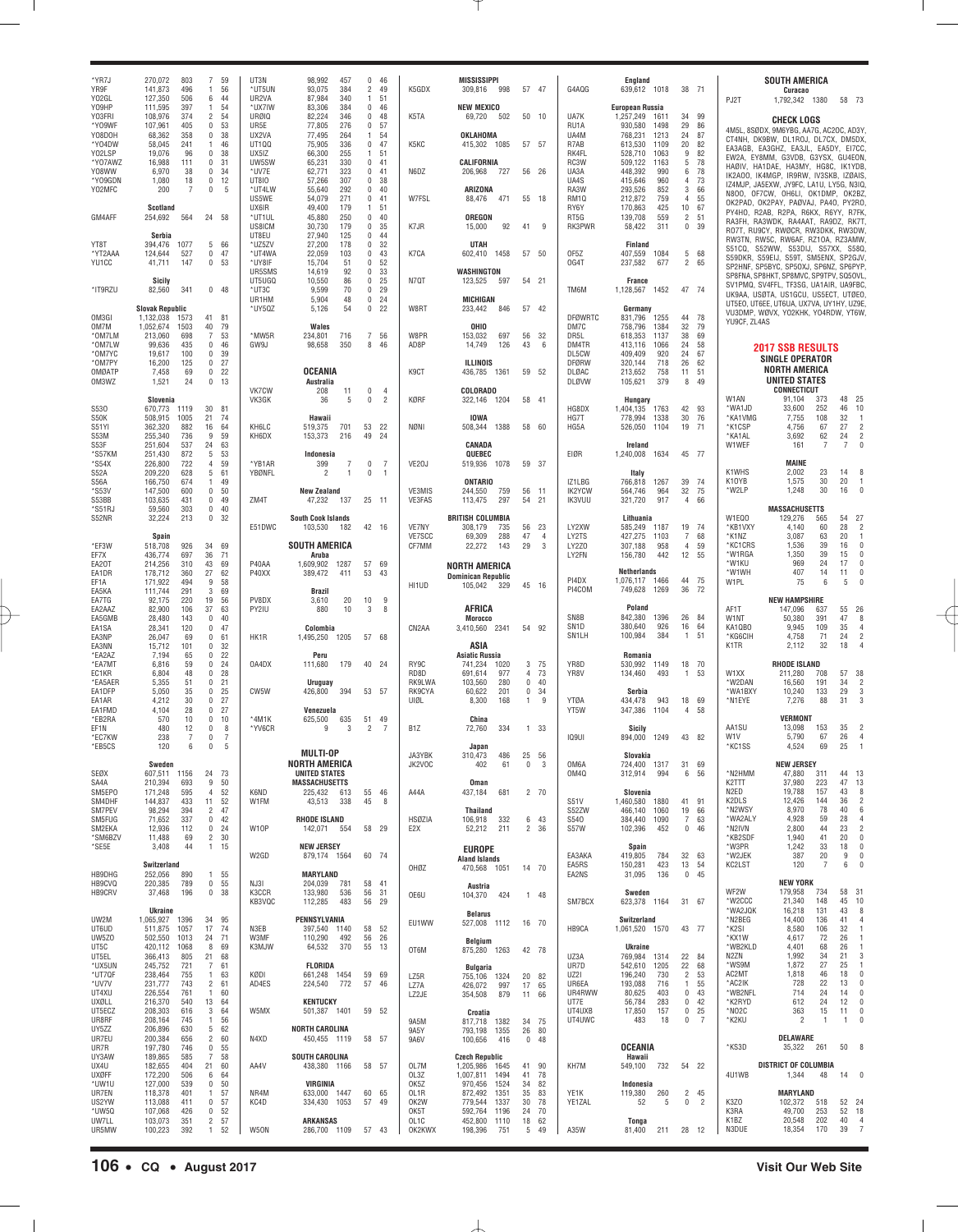| MS3T*<br>*W3MBC<br>K3AJ<br>*N3TE<br>K3MM<br>*K3KU<br>*K3DCW<br>*N3VOP<br>*W3CB      | 153<br>14,706<br>120<br>12,306<br>6,235<br>97<br>5,673<br>78<br>4,896<br>55<br>3,640<br>53<br>1,919<br>43<br>896<br>26<br>612<br>24<br>PENNSYLVANIA               | 39<br>38<br>29<br>29<br>29<br>27<br>18<br>14<br>12       | $\overline{4}$<br>4<br>0<br>$\overline{2}$<br>3<br>$\mathbf{1}$<br>$\mathbf{1}$<br>0<br>$\Omega$ | W5PR<br>K5RX<br>*K5KJ<br>*K5URU<br>*AJ4F<br>AK5DX<br>*N1CC<br>*NW5Q<br>*NN5T<br>KF5NRS | <b>TEXAS</b><br>184,730<br>153,009<br>36,928<br>7,600<br>6,840<br>3,332<br>2,530<br>2,470<br>2,136<br>65 | 751<br>762<br>251<br>88<br>72<br>40<br>49<br>40<br>37<br>5 | 57<br>58<br>55<br>34<br>33<br>29<br>21<br>23<br>22<br>$\overline{4}$ | 34<br>23<br>9<br>4<br>5<br>5<br>2<br>3<br>2                                              | *WB9HFK<br>*W9JXN<br>N9LYE<br>NI9H<br>*K9MMS<br>*WA9KIA<br>N9LAH<br>W9IIX<br>*WT2P<br>*KA9CAR<br>*W9EBK | 12,240<br>118<br>11,484<br>111<br>11,160<br>106<br>9,706<br>98<br>4,323<br>55<br>3,993<br>56<br>3,210<br>49<br>41<br>2,328<br>7<br>119<br>52<br>5<br>$\overline{c}$<br>1 | 43<br>41<br>42<br>43<br>30<br>33<br>30<br>24<br>7<br>4<br>$\overline{1}$ | $\overline{2}$<br>3<br>3<br>3<br>3<br>$\mathbf 0$<br>$\mathbf 0$<br>$\mathbf 0$<br>$\mathbf 0$<br>$\mathbf 0$<br>$\Omega$ | XE <sub>2</sub> S<br>XE1RF<br>*XE1H<br>*XE1AY<br>XE2N<br>NP <sub>2</sub> X<br>NP <sub>2</sub> J | Mexico<br>34,075<br>11,349<br>4,775<br>2,512<br>20<br><b>U.S. Virgin Islands</b><br>126,480<br>64,396     | 147<br>58<br>40<br>35<br>2<br>287<br>154 | 41<br>29<br>21<br>14<br>2<br>48<br>36                 | 6<br>10<br>4<br>$\overline{2}$<br>$\Omega$<br>32<br>32 | R <sub>1</sub> AK<br>UA5C<br>*RZ3DW<br>*R7KR<br>*R7NP<br>*RA4CB<br>*RX3XA<br>*UA1CUR<br>UA1CEI<br>RW4NN<br>*RK3E | 62,304<br>38,924<br>33,210<br>30,384<br>28,860<br>25,389<br>24,660<br>23,628<br>15,064<br>14,229<br>13,824 | 295<br>217<br>167<br>174<br>161<br>135<br>142<br>148<br>114<br>92<br>102 | 44<br>0<br>37<br>0<br>41<br>0<br>36<br>0<br>37<br>$\Omega$<br>39<br>$\Omega$<br>36<br>$\Omega$<br>32<br>$\mathbf{1}$<br>28<br>0<br>30<br>$\mathbf{1}$<br>27<br>$\Omega$ |
|-------------------------------------------------------------------------------------|-------------------------------------------------------------------------------------------------------------------------------------------------------------------|----------------------------------------------------------|--------------------------------------------------------------------------------------------------|----------------------------------------------------------------------------------------|----------------------------------------------------------------------------------------------------------|------------------------------------------------------------|----------------------------------------------------------------------|------------------------------------------------------------------------------------------|---------------------------------------------------------------------------------------------------------|--------------------------------------------------------------------------------------------------------------------------------------------------------------------------|--------------------------------------------------------------------------|---------------------------------------------------------------------------------------------------------------------------|-------------------------------------------------------------------------------------------------|-----------------------------------------------------------------------------------------------------------|------------------------------------------|-------------------------------------------------------|--------------------------------------------------------|------------------------------------------------------------------------------------------------------------------|------------------------------------------------------------------------------------------------------------|--------------------------------------------------------------------------|-------------------------------------------------------------------------------------------------------------------------------------------------------------------------|
| W3BGN<br>W3TS<br>K3PP<br>KY3W<br>*WS3C<br>K3SWZ<br>N3RJ<br>*KD3HN<br>*K3VED<br>NF3R | 193,557<br>681<br>160,688<br>742<br>237<br>29,800<br>17,756<br>169<br>12,642<br>126<br>11,132<br>97<br>10,947<br>117<br>7,683<br>82<br>72<br>6,660<br>2,088<br>36 | 53<br>57<br>39<br>42<br>39<br>40<br>38<br>37<br>33<br>23 | 38<br>26<br>11<br>4<br>4<br>6<br>3<br>$\overline{2}$<br>4<br>$\mathbf{1}$                        | K6ME<br>*N6LL<br>W6RKC<br>K6MM<br>KE6QR<br>*K6MI<br>KW6S<br>*KG6A0                     | CALIFORNIA<br>14,526<br>7,638<br>5,075<br>4,064<br>3,696<br>3,120<br>3,100<br>2,996                      | 104<br>84<br>52<br>52<br>79<br>52<br>53<br>46              | 46<br>36<br>29<br>29<br>19<br>20<br>23<br>26                         | 8<br>2<br>6<br>3<br>$\overline{2}$<br>$\overline{4}$<br>$\overline{2}$<br>$\overline{2}$ | W9IU<br>W9PA<br>*W9MRH<br>K9LA<br>*W9TC<br>KB90S<br>*W0ZP<br>WA9FD0                                     | INDIANA<br>56,463<br>426<br>133<br>16,473<br>11,684<br>112<br>6,438<br>69<br>73<br>6,401<br>5,874<br>68<br>5,390<br>65<br>4,488<br>58                                    | 53<br>45<br>42<br>35<br>34<br>29<br>33<br>31                             | 6<br>6<br>$\overline{4}$<br>$\overline{2}$<br>3<br>$\overline{4}$<br>$\overline{2}$<br>$\overline{c}$                     | ED8W<br>*EB8AYA<br>*3V8CB                                                                       | AFRICA<br><b>Canary Islands</b><br>143,944<br>1,441<br>Tunisia<br>81,770<br>ASIA<br><b>Asiatic Russia</b> | 190<br>16<br>221                         | 33<br>0                                               | 43<br>11<br>2 35                                       | R <sub>5</sub> ER<br>*R2PT<br>*RW3AJX<br>RM4HZ<br>UA4FER<br>*RZ5D<br>RA3NC<br>*UG3G<br>*RK2M<br>*UA4NC           | 12,656<br>5,900<br>4,608<br>3,944<br>3,468<br>3,104<br>210<br>210<br>145<br>36                             | 90<br>63<br>63<br>47<br>41<br>46<br>10<br>6<br>7<br>3                    | 28<br>$\Omega$<br>20<br>$\Omega$<br>16<br>$\Omega$<br>$\Omega$<br>17<br>$\Omega$<br>17<br>0<br>16<br>0<br>6<br>0<br>6<br>0<br>5<br>$\Omega$<br>З                        |
| *K3UA<br>*N3ATE<br>WB4WXE                                                           | 9<br>189<br>5<br>40<br><b>ALABAMA</b><br>48,180<br>240                                                                                                            | 9<br>$\overline{4}$<br>53                                | 0<br>$\Omega$<br>20                                                                              | *AA6EE<br>N6NF<br>*W6VNR<br>*WA6URY<br>*K7XE                                           | 2,652<br>2,412<br>2,054<br>1,168<br>1,036                                                                | 41<br>67<br>32<br>32<br>37                                 | 24<br>17<br>22<br>15<br>13                                           | $\overline{2}$<br>$\mathbf{1}$<br>$\overline{4}$<br>$\mathbf{1}$<br>$\overline{1}$       | *NG9M<br>*WB9N00<br>N4TZ<br>*KB90ZI                                                                     | 2,940<br>42<br>2,024<br>40<br>1,560<br>30<br>29<br>1,260                                                                                                                 | 26<br>22<br>19<br>18                                                     | $\overline{2}$<br>$\mathbf 0$<br>$\overline{1}$<br>$\overline{0}$                                                         | UA9BA<br>RU9CC<br>RW9CD<br>*RA9CCK                                                              | 130,237<br>12,720<br>12,342<br>8,789                                                                      | 289<br>61<br>62<br>57                    | 0<br>0<br>$\mathbf 0$<br>0                            | 47<br>24<br>22<br>17                                   | *TA1ED<br>*TA1CM                                                                                                 | <b>European Turkey</b><br>60,840<br>10,050                                                                 | 256<br>78                                                                | 144<br>25<br>0                                                                                                                                                          |
| *K4WI<br>KM4HI<br>K <sub>9</sub> QLL                                                | 77<br>8,036<br><b>FLORIDA</b><br>27,918<br>216<br>10,976<br>95                                                                                                    | 34<br>42<br>41                                           | $\overline{7}$<br>12<br>8                                                                        | N6AA<br>*W6JK<br>*K6GHA<br>N6RO<br>*KQ6RS<br>*K6CSL                                    | 741<br>360<br>232<br>176<br>144<br>32                                                                    | 24<br>16<br>13<br>11<br>12<br>4                            | 11<br>8<br>8<br>8<br>6<br>$\overline{4}$                             | $\overline{2}$<br>$\mathbf{1}$<br>$\theta$<br>$\Omega$<br>$\Omega$<br>$\mathbf{0}$       | K9TY<br>W9AV<br>*WB9BWP<br>*WT9Q                                                                        | WISCONSIN<br>31,232<br>223<br>244<br>30,800<br>104<br>11,224<br>3,528<br>54                                                                                              | 57<br>51<br>43<br>28                                                     | $\overline{4}$<br>5<br>3<br>$\mathbf 0$                                                                                   | *TA3D<br>TA2FE<br>*TA2OTT                                                                       | <b>Asiatic Turkey</b><br>43,616<br>32,396<br>2,470                                                        | 141<br>128<br>19                         | 0<br>0<br>0                                           | 32<br>26<br>13                                         | *OH6ECM<br>OF5C<br>*OH8JIX<br>OH7MFO                                                                             | Finland<br>19,980<br>11,250<br>2,482<br>936                                                                | 133<br>93<br>30<br>15                                                    | 29<br>1.<br>25<br>0<br>17<br>0<br>0<br>13                                                                                                                               |
| WX4US<br>*W40EP<br>*N4LAK<br>K4WDR                                                  | 52<br>4,096<br>1,980<br>33<br>1,554<br>31<br>GEORGIA<br>366<br>50,386                                                                                             | 27<br>17<br>18<br>52                                     | 5<br>5<br>3<br>9                                                                                 | *W6JBR<br>*KJ6KK<br>K7BHM                                                              | 30<br>$\mathfrak{p}$<br>ARIZONA<br>7,790                                                                 | 5<br>$\mathbf{1}$<br>82                                    | 3<br>$\mathbf{1}$<br>34                                              | $\mathbf{0}$<br>$\theta$<br>$\overline{4}$                                               | WØKIT<br>*AAØCW<br>*WØFRC<br>*AKØBC                                                                     | COLORADO<br>6,724<br>70<br>1,716<br>33<br>32<br>1,541<br>1,296<br>36                                                                                                     | 40<br>21<br>23<br>18                                                     | $\overline{1}$<br>$\overline{1}$<br>$\mathbf 0$<br>0                                                                      | 4L2M<br>4Z5LY                                                                                   | Georgia<br>52,740<br>Isreal<br>79,280                                                                     | 153<br>205                               | $\mathbf{1}$<br>1                                     | 35<br>39                                               | F6GOX<br>*F5CYS<br>*F1ULQ                                                                                        | France<br>217,740<br>3,723<br>-1                                                                           | 544<br>45<br>$\Omega$                                                    | 57<br>19<br>$\mathbf 0$<br>17<br>0<br>J.                                                                                                                                |
| KU8E<br>K4BAI<br>W4AMP<br>*KM4F                                                     | 288<br>44,096<br>274<br>38,400<br>7,749<br>68<br>532<br>16                                                                                                        | 49<br>48<br>34<br>13                                     | 15<br>12<br>$\overline{7}$<br>$\mathbf{1}$                                                       | KF6HI<br>*W7UPF<br>*AA7V<br>N7RK<br>*K3WYC                                             | 4,851<br>1,725<br>400<br>44<br>12                                                                        | 53<br>36<br>17<br>$\overline{4}$<br>3                      | 29<br>22<br>9<br>3<br>$\overline{2}$                                 | $\overline{4}$<br>-1<br>$\overline{1}$<br>$\overline{1}$<br>$\overline{0}$               | *KØUK<br>*AKØMR<br>KØKT                                                                                 | 19<br>342<br>112<br>-8<br><b>IOWA</b><br>48,256<br>321                                                                                                                   | 9<br>7<br>54                                                             | $\mathbf 0$<br>$\Omega$<br>10                                                                                             | UP2L<br>*A41ZZ                                                                                  | Kazakjstan<br>68,835<br>Oman<br>108                                                                       | 182<br>5                                 | 0<br>0                                                | 39<br>$\overline{4}$                                   | DJ7WW<br>DF2DJ<br>DJ5IW<br>DK1NO                                                                                 | Germany<br>211,040<br>155,100<br>113,870<br>80,544                                                         | 536<br>507<br>408<br>381                                                 | 22<br>58<br>12<br>54<br>47<br>12<br>46<br>2                                                                                                                             |
| W5MX<br>N4RZ<br>KY4D                                                                | <b>KENTUCKY</b><br>719<br>194,396<br>21,707<br>193<br>2,268<br>36                                                                                                 | 58<br>46<br>28                                           | 34<br>3<br>$\mathbf 0$                                                                           | *W7TX                                                                                  | <b>IDAHO</b><br>572<br><b>MONTANA</b>                                                                    | 19                                                         | 13                                                                   | $\Omega$                                                                                 | WØWDF<br>ADØH<br>KØSRL                                                                                  | 35,598<br>313<br>191<br>20,064<br>312<br>13<br><b>KANSAS</b>                                                                                                             | 49<br>46<br>12                                                           | $\overline{2}$<br>$\overline{c}$<br>$\Omega$                                                                              | OFØZ                                                                                            | <b>EUROPE</b><br><b>Aland Islands</b><br>61,910                                                           | 296                                      | 1                                                     | 40                                                     | DL2SAX<br>DL1EK0<br>*DL1DXA<br>*D040D<br>*DL6CT                                                                  | 68,698<br>66,462<br>63,300<br>53,240<br>49,960                                                             | 312<br>240<br>262<br>304<br>280                                          | 48<br>-1<br>50<br>7<br>45<br>5<br>39<br>-1<br>39<br>1                                                                                                                   |
| NG4C<br>*KK4RV<br>NC3Z<br>*AI4GR                                                    | <b>NORTH CAROLINA</b><br>33,400<br>294<br>8,814<br>101<br>8,640<br>62<br>4,692<br>60                                                                              | 41<br>36<br>35<br>32                                     | 9<br>3<br>13<br>$\overline{2}$                                                                   | KS7T<br>*K7QA<br>*WB7MT<br>N9RV                                                        | 15,664<br>5,320<br>2,025<br>1,050<br>OREGON                                                              | 150<br>63<br>33<br>33                                      | 42<br>32<br>24<br>12                                                 | $\overline{2}$<br>3<br>$\overline{1}$<br>$\overline{2}$                                  | NØUU<br>*WØKAN<br>*KBØMQX                                                                               | 16,200<br>138<br>98<br>8,346<br>39<br>2,349<br><b>MINNESOTA</b>                                                                                                          | 45<br>38<br>26                                                           | 5<br>$\overline{1}$<br>$\overline{1}$                                                                                     | *OE3WMW<br>OE1HHB<br>*OE2KHM<br>$*$ OE2E                                                        | Austria<br>42,192<br>37,468<br>29,196<br>24,750                                                           | 234<br>196<br>161<br>152                 | 0<br>0<br>1<br>$\mathbf 0$                            | 36<br>38<br>35<br>33                                   | *DO8CW<br>*DK8NC<br>*DL4ZA<br>DKØSU<br>DJ2YA                                                                     | 49,056<br>48,087<br>47,804<br>34,632<br>27,494                                                             | 261<br>289<br>304<br>195<br>69                                           | 40<br>2<br>37<br>2<br>35<br>2<br>38<br>$\mathbf{1}$<br>13<br>46                                                                                                         |
| *K4KZ<br>*KE4YOG<br>WB70ND                                                          | 3,810<br>49<br>56<br>3,591<br>1,968<br>35<br><b>SOUTH CAROLINA</b>                                                                                                | 28<br>25<br>23                                           | $\overline{2}$<br>$\overline{2}$<br>$\mathbf{1}$                                                 | W7ZB<br>*W7MTL<br>W7WVF<br>*W7CKW                                                      | 11,696<br>1,743<br>1,260<br>944                                                                          | 108<br>33<br>27<br>28                                      | 38<br>19<br>19<br>15                                                 | -5<br>$\overline{2}$<br>-1<br>-1                                                         | *NØUJJ<br>*KØTC<br>*NRØT<br>NØAT                                                                        | 1,840<br>34<br>22<br>850<br>19<br>646<br>98<br>$\overline{7}$                                                                                                            | 23<br>17<br>17<br>$\overline{7}$                                         | $\mathbf 0$<br>$\mathbf 0$<br>$\mathbf 0$<br>$^{\circ}$                                                                   | *OE3DMA<br>*OE5RBO<br>*OE3TWA                                                                   | 2,775<br>1,365<br>1,196<br><b>Belarus</b>                                                                 | 37<br>21<br>19                           | 0<br>0<br>0                                           | 15<br>13<br>13                                         | *DG5MEX<br>DJ700<br>*DG5MLA<br>*DK1KC<br>*DM5SB                                                                  | 27,010<br>24,054<br>22,704<br>22,464<br>20,646                                                             | 158<br>129<br>160<br>165<br>159                                          | 37<br>0<br>37<br>$\mathbf{1}$<br>33<br>$\Omega$<br>32<br>0<br>30<br>$\mathbf{1}$                                                                                        |
| N4UFP<br>*WA4LDU<br>*WB5NHL<br>*KM4RK<br>WA2EMF                                     | 60,769<br>329<br>148<br>17,640<br>9,594<br>108<br>55<br>3,892<br>864<br>21                                                                                        | 48<br>40<br>35<br>24<br>17                               | 19<br>9<br>4<br>4<br>$\mathbf{1}$                                                                | *NS7K<br>*K7RFW<br>*KI7MD                                                              | <b>UTAH</b><br>15,190<br>4,554<br>3,480<br>WASHINGTON                                                    | 142<br>60<br>52                                            | 47<br>32<br>29                                                       | $\overline{2}$<br>$\overline{1}$<br>$\overline{1}$                                       | *KFØF<br>KDØNEO<br>*NWØM                                                                                | <b>MISSOUR</b><br>99<br>12,150<br>87<br>7,790<br>25<br>1,008<br>NEBRASKA                                                                                                 | 47<br>38<br>18                                                           | 3<br>3<br>$\mathbf{0}$                                                                                                    | EW6W<br>EW80P<br>*EW8R<br>*EW8RR<br>*EW8Z<br>*EU3AA                                             | 140,066<br>61,254<br>39,938<br>36,062<br>13,416<br>3,940                                                  | 451<br>294<br>201<br>182<br>101<br>36    | 9<br>0<br>1<br>0<br>0<br>1                            | 50<br>41<br>37<br>38<br>26<br>19                       | *DK7CH<br>*DFØBV<br>*DF5BM<br>*DL9IM<br>*DM4MM<br>DG9SEH                                                         | 17,130<br>17,112<br>15,540<br>15,411<br>15,392<br>15,270                                                   | 133<br>125<br>119<br>104<br>101<br>109                                   | 30<br>$\Omega$<br>31<br>$\Omega$<br>30<br>0<br>32<br>$\mathbf{1}$<br>31<br>1<br>2<br>28                                                                                 |
| W4KW<br>*N4ARO<br>NA4K<br>*N4AB                                                     | <b>TENNESSEE</b><br>77,675<br>531<br>152<br>18,105<br>15,264<br>132<br>8,931<br>101                                                                               | 54<br>46<br>42<br>35                                     | 11<br>5<br>6<br>4                                                                                | N7AU<br>KD7U0<br>WA2BFW<br>*N7ZUF<br>K7II                                              | 51,813<br>21,105<br>19,823<br>2,033<br>1,539                                                             | 394<br>190<br>188<br>46<br>33                              | 51<br>41<br>39<br>18<br>17                                           | 6<br>$\overline{4}$<br>$\overline{4}$<br>$\overline{1}$<br>$\overline{2}$                | WB9QAF<br>*KBØARZ<br>KØIDX                                                                              | 11,438<br>124<br>4,148<br>55<br><b>NORTH DAKOTA</b><br>78,585<br>518                                                                                                     | 42<br>33                                                                 | $\overline{1}$<br>$\overline{1}$<br>53 12                                                                                 | *ON4AYM<br>*ON2PCO                                                                              | Belgium<br>7,182<br>3,978                                                                                 | 54<br>46                                 | 0<br>0                                                | 27<br>18                                               | DGØLFG<br>*DJ9MH<br>*DL6NAL<br>*DLØLA<br>*DL2SWR                                                                 | 15,156<br>14,848<br>13,195<br>12,404<br>12,360                                                             | 82<br>100<br>105<br>104<br>92                                            | 34<br>2<br>30<br>2<br>27<br>2<br>27<br>1<br>29<br>$\mathbf{1}$                                                                                                          |
| KS4X<br>K3ZM<br>*W4ZAO                                                              | 8,316<br>84<br>VIRGINIA<br>898<br>339,618<br>57,188<br>441                                                                                                        | 39<br>58<br>50                                           | 3<br>49<br>8                                                                                     | *K7CDF<br>*KG7P<br>*KE7ZAC<br>*KNØW<br>N7QS                                            | 1,414<br>1,120<br>517<br>400<br>352                                                                      | 43<br>29<br>19<br>19<br>16                                 | 14<br>15<br>11<br>8<br>7                                             | $\overline{0}$<br>-1<br>$^{\circ}$<br>$\mathbf{0}$<br>$\mathbf{1}$                       | VE9AA                                                                                                   | CANADA<br><b>NEW BRUNSWICK</b><br>16,796<br>101                                                                                                                          | 28                                                                       | - 6                                                                                                                       | E74R<br>LZ9W                                                                                    | Bosnia-Herzegovina<br>157,080<br>Bulgaria<br>103,200                                                      | 541<br>416                               | 1                                                     | 6 50<br>47                                             | *DL6RBH<br>*DD2ML<br>*DL1ATZ<br>DAØT<br>DL7AT                                                                    | 8,952<br>8,528<br>8,176<br>7,452<br>6,447                                                                  | 85<br>77<br>65<br>73<br>71                                               | 24<br>0<br>26<br>$\Omega$<br>28<br>$\Omega$<br>23<br>0<br>21<br>$\Omega$                                                                                                |
| N4DSL<br>*KB4OLM<br>N4DJ<br>*W4PFM<br>W4WWQ                                         | 56,916<br>474<br>47,190<br>382<br>34,788<br>286<br>13,680<br>124<br>12,834<br>120<br>116                                                                          | 50<br>48<br>43<br>39<br>41<br>34                         | 4<br>9<br>6<br>5<br>4                                                                            | WN8HCV<br>*W8CO<br>KE8FT                                                               | MICHIGAN<br>104,176<br>98,464<br>59,708                                                                  | 679<br>630<br>443                                          | 58<br>56<br>53                                                       | 10<br>12<br>6                                                                            | VA1AVR<br>VY2ZM                                                                                         | <b>NOVA SCOTIA</b><br>6,975<br>PRINCE EDWARD ISLAND<br>847,560<br>992                                                                                                    | 48 27 4<br>57                                                            | 63                                                                                                                        | LZ2XF<br>SV9COL                                                                                 | 16,983<br>Crete<br>5,796<br>Croatia                                                                       | 123<br>48                                | 0<br>0                                                | 27<br>23                                               | *DL5AWE<br>DLØFTG<br>DF6PB<br>DK2BJ<br>DK1AX<br>*DJ9SN                                                           | 6,182<br>6,160<br>5,278<br>5,148<br>4,800                                                                  | 64<br>64<br>43<br>54<br>53<br>62                                         | 22<br>0<br>22<br>26<br>0<br>22<br>0<br>20<br>0<br>17<br>1                                                                                                               |
| *K4FJW<br>*K4CGY<br>*WA4PGI<br>N3JB<br>N8AID<br>*KQ4LA                              | 10,374<br>9,065<br>113<br>7,425<br>99<br>6,112<br>82<br>5,372<br>61<br>4,312<br>65                                                                                | 37<br>31<br>30<br>28<br>26                               | 0<br>$\overline{2}$<br>$\overline{2}$<br>6<br>$\overline{2}$                                     | WD8KDB<br>*NA8V<br>*K8MJZ<br>K8TLC<br>W8AB<br>*NF8M                                    | 36,676<br>12,690<br>11,880<br>10,856<br>4,248<br>1,911                                                   | 306<br>114<br>111<br>97<br>47<br>35                        | 48<br>41<br>42<br>42<br>33<br>21                                     | 5<br>6<br>3<br>4<br>3<br>$\mathbf 0$                                                     | *VA2BN<br>*VE2HAY<br>*CF2MO<br>*VE2GT                                                                   | QUEBEC<br>10,336<br>72<br>9,831<br>72<br>7,685<br>58<br>37<br>2,788                                                                                                      | 32<br>29<br>25<br>17                                                     | $\mathbf 0$<br>$\mathbf 0$<br>$\overline{4}$<br>$\mathbf 0$                                                               | *9A1E<br>*9A1MM<br>*OK1DPU                                                                      | 68,460<br>49,970<br><b>Czech Republic</b><br>75,060                                                       | 325<br>259<br>338                        | 1<br>$\mathbf{1}$<br>1                                | 41<br>37<br>44                                         | *DH4PSG<br>DF6RI<br>*D02MS<br>DK1FW<br>DL7LX                                                                     | 4,644<br>4,580<br>4,473<br>3,780<br>2,826<br>2,780                                                         | 56<br>48<br>51<br>35<br>27                                               | 20<br>0<br>21<br>0<br>18<br>0<br>18<br>0<br>19<br>1                                                                                                                     |
| *K4FT0<br>*NN4RB<br>*KSØCW<br>*N4MM<br>*N4UA                                        | 3,332<br>55<br>1,482<br>30<br>1,476<br>38<br>1,460<br>29<br>1,121<br>25                                                                                           | 26<br>17<br>18<br>18<br>18                               | $\overline{2}$<br>$\overline{2}$<br>0<br>$\overline{2}$<br>1                                     | *KC8VGG<br>*KE8BNE<br>*W8RU                                                            | 868<br>234<br>115<br>OHIO                                                                                | 25<br>10<br>7                                              | 14<br>9<br>5                                                         | $\mathbf 0$<br>$\mathbf 0$<br>$\mathbf{0}$                                               | *VE3MGY<br>VE3KZ<br>*VA3KGS                                                                             | <b>ONTARIO</b><br>403<br>117,000<br>98,840<br>374<br>47,775<br>210                                                                                                       | 53<br>49<br>44                                                           | $\overline{7}$<br>7<br>5                                                                                                  | OLØW<br>*OK2BRQ<br>*0K6Y<br>*OK2TS<br>OK7GU                                                     | 39,606<br>38,998<br>32,128<br>27,472<br>23,625                                                            | 194<br>215<br>206<br>165<br>137          | $\overline{1}$<br>$\overline{1}$<br>0<br>0<br>1       | 40<br>36<br>32<br>34<br>34                             | DN3CX<br>DC9ZP<br>*DK9HN<br>*DF2FM<br>DF5BX                                                                      | 2,304<br>2,240<br>2,159<br>2,070<br>2,044                                                                  | 33<br>31<br>25<br>30<br>34                                               | 16<br>0<br>16<br>0<br>16<br>1<br>15<br>0<br>0<br>14                                                                                                                     |
| *K4MI<br>KK4VA<br>*N4CF<br>*KJ4GYJ<br>*WB4KF0                                       | 25<br>840<br>700<br>22<br>663<br>24<br>264<br>12<br>5<br>40                                                                                                       | 15<br>14<br>13<br>8<br>4                                 | 0<br>0<br>0<br>0<br>0                                                                            | N8BI<br>W8MET<br>*N8XTH<br>KD8BB<br>*AB8OU                                             | 78,171<br>43,434<br>34,974<br>16,807<br>16,170                                                           | 449<br>326<br>261<br>164<br>141                            | 55<br>51<br>51<br>47<br>45                                           | 16<br>6<br>7<br>$\overline{2}$<br>4                                                      | *VA3KAI<br>VE3KP<br>*VA3WU<br>*VE3DZ<br>*VE3MW                                                          | 40,986<br>191<br>36,450<br>154<br>132<br>32,232<br>32,195<br>148<br>30,038<br>139                                                                                        | 42<br>43<br>43<br>43<br>43                                               | $\overline{4}$<br>7<br>8<br>$\overline{4}$<br>3                                                                           | *OK1XC<br>OK5N<br>*OK1LST                                                                       | 22,909<br>20,340<br>16,592<br>Denmark                                                                     | 153<br>111<br>98                         | 0<br>3<br>1                                           | 31<br>33<br>33                                         | *DO9SR<br>*DJ2YE<br>*DJ3HW<br>DL3BXX<br>*DFØWRTC                                                                 | 1,918<br>1,870<br>1,848<br>1,410<br>1,326                                                                  | 31<br>43<br>30<br>17<br>21                                               | 0<br>14<br>0<br>11<br>0<br>14<br>2<br>13<br>13<br>0                                                                                                                     |
| *KV8S                                                                               | LOUISIANA<br>5,809<br>65<br><b>MISSISSIPPI</b>                                                                                                                    | 32                                                       | 5                                                                                                | *K8MJH<br>*K8AAV<br>N8HP<br>*K8SVT<br>*W8KNO                                           | 15,650<br>15,337<br>12,878<br>7,527<br>7,452                                                             | 128<br>131<br>116<br>77<br>87                              | 44<br>43<br>41<br>35<br>34                                           | 6<br>6<br>6<br>4<br>$\overline{2}$                                                       | *VE3PJ<br>*VE3NQM<br>*VE3WG<br>VE3BR<br>VE3MT                                                           | 19,668<br>96<br>10,914<br>69<br>10,710<br>75<br>67<br>9,827<br>7,182<br>58                                                                                               | 40<br>33<br>29<br>30<br>27                                               | $\overline{4}$<br>$\overline{1}$<br>$\overline{1}$<br>$\overline{1}$<br>$\mathbf 0$                                       | 0Z7AM<br>0Z30EU<br>*OU7A<br>0Z1ADL<br>0Z40                                                      | 93,528<br>52,290<br>40,053<br>12,194<br>2,610                                                             | 333<br>245<br>205<br>94<br>28            | 4<br>1<br>1<br>$\mathbf 0$<br>$\mathbf{1}$            | 50<br>41<br>38<br>26<br>17                             | *DM5Z<br>*DB1EF<br>*DG5TF<br>*DK7MCX<br>*DK6SP                                                                   | 1,080<br>888<br>803<br>696<br>344                                                                          | 30<br>15<br>17<br>21<br>11                                               | 0<br>-9<br>0<br>12<br>0<br>11<br>0<br>8<br>0<br>8<br>$\Omega$                                                                                                           |
| KD5UVV<br>*N5KDA<br>KF5LBK<br>*KF4EW0<br>*K5XU<br>KF5BA                             | 25,200<br>198<br>14,664<br>134<br>12,513<br>126<br>9,240<br>89<br>6,080<br>68<br>4,619<br>67                                                                      | 50<br>40<br>37<br>38<br>34<br>28                         | 6<br>7<br>6<br>4<br>4<br>3                                                                       | *WB8DC<br>*KD8KZG<br>NB81<br>*NS80<br>*K8AB                                            | 6,468<br>5,883<br>4,544<br>3,500<br>156                                                                  | 83<br>72<br>62<br>49<br>10                                 | 33<br>36<br>30<br>26<br>6                                            | $\mathbf 0$<br>$\overline{1}$<br>$\overline{2}$<br>$\overline{2}$<br>$\overline{0}$      | *VE3CNA<br>*VA3FN<br>*VE5SKI<br>*VE5ZX                                                                  | 52<br>5,060<br>590<br>13<br>SASKATCHEWAN<br>15,004<br>73<br>3,024<br>30                                                                                                  | 22<br>10<br>41<br>20                                                     | $\mathbf 0$<br>$\mathbf 0$<br>3<br>$\overline{1}$                                                                         | G4AFJ<br>*G3VGZ<br>*G4DZL<br>*G4AYU                                                             | England<br>29,526<br>6,360<br>3,726<br>170                                                                | 133<br>65<br>41<br>8                     | $\overline{7}$<br>$\overline{1}$<br>$\mathbf{1}$<br>0 | 35<br>19<br>17<br>5                                    | DJ8QA<br>*DQ5M<br>*DG2YCB<br>*DJ80G<br>*DJ1YFK<br>*DL5JS                                                         | 288<br>288<br>259<br>192<br>88<br>45                                                                       | 12<br>9<br>8<br>7<br>5<br>3                                              | 6<br>0<br>8<br>0<br>7<br>0<br>6<br>0<br>4<br>3<br>0                                                                                                                     |
| *WD5COV<br>AA5B<br>*K80Z                                                            | <b>NEW MEXICO</b><br>162,450<br>713<br>45,900<br>328<br>15,300<br>132                                                                                             | 58<br>54<br>45                                           | 32<br>6<br>5                                                                                     | K8YYY<br>*K3ZJ<br>*KW8V                                                                | <b>WEST VIRGINIA</b><br>63,302<br>40,200<br>23,876                                                       | 455<br>280<br>235                                          | 55<br>51<br>42                                                       | -7<br>9<br>-5                                                                            | VE6BBP<br>VE6TK                                                                                         | <b>ALBERTA</b><br>66,024<br>251<br>3,938<br>40                                                                                                                           | 50<br>22                                                                 | 6<br>0                                                                                                                    | ES5RW<br>*ES4RLH<br>*ES5QD                                                                      | Estonia<br>237,015<br>12,825<br>7,155                                                                     | 648<br>101<br>46                         | 13<br>0<br>1                                          | 56<br>25<br>26                                         | *DG7RO<br>*SV8DTD<br>*SV10NV                                                                                     | 20<br>Greece<br>15,870<br>10,746                                                                           | $\overline{2}$<br>111<br>79                                              | $\mathcal{P}$<br>0<br>30<br>0<br>27<br>0                                                                                                                                |
| WW5TT<br>*N5DJR<br>*N5UM<br>WD5AGO                                                  | OKLAHOMA<br>9,280<br>98<br>6,160<br>73<br>4,864<br>64<br>663<br>21                                                                                                | 36<br>31<br>30<br>12                                     | 4<br>4<br>$\sqrt{2}$<br>1                                                                        | WS9V<br>*K9FO<br>*W9WB<br>K <sub>9</sub> C <sub>0</sub><br>K9IDQ                       | <b>ILLINOIS</b><br>134,217<br>15,928<br>15,533<br>15,529<br>14,575                                       | 680<br>160<br>133<br>121<br>112                            | 56<br>40<br>46<br>46<br>47                                           | 25<br>$\overline{4}$<br>3<br>7<br>6                                                      | VA7IR<br>ZF2AM                                                                                          | <b>BRITISH COLUMBIA</b><br>7,904<br>64<br><b>NORTH AMERICA</b><br>Cayman Islands<br>326,735<br>556                                                                       | 25                                                                       | $\overline{1}$<br>53 48                                                                                                   | *ES1ACS<br>*ES2IPA<br>R7NW<br>RC5Z                                                              | 3,616<br>3,553<br><b>European Russia</b><br>73,287<br>62,836                                              | 47<br>38<br>279<br>282                   | $\mathbf 0$<br>0<br>3<br>$\mathbf{1}$                 | 16<br>19<br>48<br>45                                   | *SV1GRD<br>*SV2CUU<br>SV1ME<br>HA4XH                                                                             | 5,760<br>3,116<br>1,027<br>Hungary<br>195,000                                                              | 47<br>32<br>15<br>634                                                    | 24<br>0<br>19<br>0<br>13<br>0<br>9 51                                                                                                                                   |
|                                                                                     |                                                                                                                                                                   |                                                          |                                                                                                  |                                                                                        |                                                                                                          |                                                            |                                                                      |                                                                                          |                                                                                                         |                                                                                                                                                                          |                                                                          |                                                                                                                           |                                                                                                 |                                                                                                           |                                          |                                                       |                                                        |                                                                                                                  |                                                                                                            |                                                                          |                                                                                                                                                                         |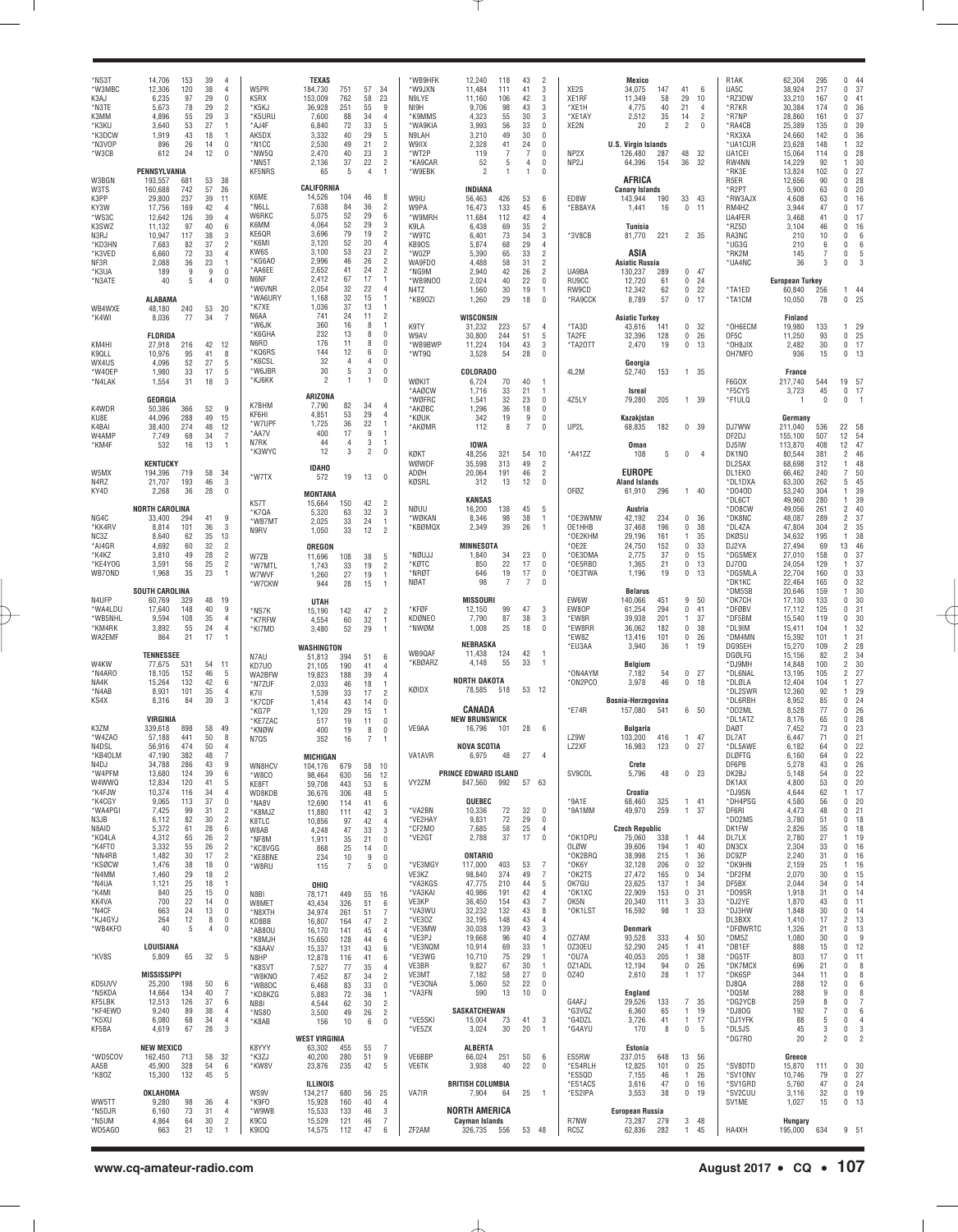| HA7JQK<br>HA3YE        | 4.554<br>4,220        | 51<br>44   | 0, 18<br>20<br>0                           |                | OM2VL<br>OM7RU        | Slovakia<br>173,019<br>85.164                | 398<br>351          | 24 53<br>$\overline{2}$<br>45                                  | W7BAK                    | <b>NEW YORK</b><br>2,967<br>51               | 21                | $\overline{2}$          | *WX3P<br>W2BSN             | 11,070<br>2                           | 102<br>-1            | 38<br>-1             | -7<br>0                     | K7SS<br>K7LFY<br><b>KE7SW</b> | 15.732<br>14.064<br>5.285           | 137<br>121<br>62     | 41<br>46<br>33            | $\overline{\phantom{a}}$<br>$\overline{2}$ |
|------------------------|-----------------------|------------|--------------------------------------------|----------------|-----------------------|----------------------------------------------|---------------------|----------------------------------------------------------------|--------------------------|----------------------------------------------|-------------------|-------------------------|----------------------------|---------------------------------------|----------------------|----------------------|-----------------------------|-------------------------------|-------------------------------------|----------------------|---------------------------|--------------------------------------------|
| <b>I3BUI</b>           | Italy<br>29,855       | 179        | 0<br>35                                    |                | *OMØDC<br>*OM5WW      | 40.584<br>40.443                             | 212<br>202          | 37<br>$\overline{1}$<br>$\mathbf{0}$<br>39                     | KQ4KX                    | <b>FLORIDA</b><br>2.208<br>35                | 19                | $\overline{4}$          | AA1K                       | DELAWARE<br>54,954                    | 275                  | 49                   | 22                          | *K7BX<br>*N7BKS               | 1,365<br>832                        | 34<br>29             | 13<br>13                  | $\overline{2}$<br>$\mathbf{0}$             |
| *IKØBAL                | 22,752                | 147        | 32<br>0                                    |                | *OMØCS                | 36,260                                       | 193                 | $\mathbf{0}$<br>37                                             | K3TW                     | 944<br>22                                    | 13                | 3                       | K3CNH                      | 25,190                                | 175                  | 40                   | 15                          |                               |                                     |                      |                           |                                            |
| *IZ4VUS<br>*IV3KKW     | 22,506<br>13,978      | 138<br>98  | 33<br>0<br>$\mathbf 0$<br>29               |                | *OM2DT<br>*OM3TLE     | 9,875<br>3,632                               | -77<br>46           | 24<br>$\overline{1}$<br>$\mathbf{0}$<br>16                     |                          | <b>VIRGINIA</b>                              |                   |                         | NW3Y                       | 20,825                                | 165                  | 37                   | 12                          | K8PL                          | <b>MICHIGAN</b><br>107.916          | 693                  | 58                        | 10                                         |
| IZ8HUJ<br>IK2AQZ       | 9,016<br>6,028        | 79<br>56   | $\mathbf 0$<br>23<br>$\mathbf 0$<br>22     |                | *OM3CDN               | 2,976                                        | 39                  | $\mathbf 0$<br>16                                              | <b>N800</b>              | 1,782<br>45                                  | 18                | $\Omega$                | KE3X                       | <b>DISTRICT OF COLUMBIA</b><br>22,442 | 192                  | 42                   | $\overline{7}$              | KD8QYE                        | 9,964                               | 85                   | 42                        | -5                                         |
| *IW2FUT                | 5.984                 | 55         | $\mathbf 0$<br>22                          |                |                       | Slovenia                                     |                     |                                                                | N5SMQ                    | 50<br>5                                      | 5                 | $\mathbf{0}$            |                            | <b>MARYLAND</b>                       |                      |                      |                             | W8TE<br>W8/MMØLID             | 9,950<br>3,198                      | 79<br>54             | 44<br>26                  | 6<br>$\Omega$                              |
| *IZ5IMD<br>*IZ1MHY     | 4,650<br>3,195        | 38<br>45   | 24<br>$\mathbf{1}$<br>0<br>15              |                | S57C<br><b>S53M</b>   | 162,688<br>57,880                            | 510<br>286          | $\overline{7}$<br>55<br>39<br>$\overline{1}$                   | W1JCW                    | <b>TEXAS</b><br>12,691<br>128                | 43                | - 6                     | K3ZU                       | 198,075                               | 663                  | 56                   | 39                          |                               | OHIO                                |                      |                           |                                            |
| *IUØAPU<br>*IW1CBG     | 2,340<br>2,070        | 35<br>33   | 0<br>15<br>15<br>0                         |                | 'S57NAW<br>*S59D      | 38,554                                       | 210                 | $\mathbf{0}$<br>37                                             |                          | CALIFORNIA                                   |                   |                         | K3CCR<br>N3QE              | 39,765<br>28,968                      | 299<br>244           | 46<br>44             | 9<br>$\overline{7}$         | W8GNM                         | 41.663<br>6.048                     | 296                  | 53                        | 8<br>$\overline{4}$                        |
| *IW4CNY<br>*IZ3NVR     | 1,920<br>710          | 35<br>16   | 0<br>12<br>0<br>10                         |                | *S51VA                | 12,740<br>352                                | 92<br>9             | $\mathbf 0$<br>28<br>$\mathbf 0$<br>8                          | K2GMY                    | $\overline{2}$<br>8                          | 2                 | $\mathbf{0}$            | N3HEE<br>N <sub>1</sub> SZ | 23,817<br>8,568                       | 198<br>104           | 45<br>32             | 6<br>$\overline{2}$         | *WB8JUI<br>K8ZT               | 1,540                               | 48<br>29             | 44<br>21                  |                                            |
| *IK2IKW                | 558                   | 13         | 0                                          | 9              |                       | Spain                                        |                     |                                                                | W6MZ                     | $\overline{2}$<br>4                          | $\mathbf{1}$      | $\mathbf{0}$            | W3LL                       | 7,030                                 | 65                   | 32                   | 6                           |                               | <b>WEST VIRGINIA</b>                |                      |                           |                                            |
| *IZ2BVC                | 368                   | 11         | 0                                          | 8              | EA3QP<br>EA1BXJ       | 73.346<br>38.256                             | 218<br>156          | 13<br>- 49<br>6<br>42                                          | <b>KK7VL</b>             | WASHINGTON<br>112<br>11                      | $\overline{4}$    | $\mathbf{0}$            | W3UL<br>N3YUG              | 6.358<br>3.068                        | 77<br>50             | 31<br>23             | 3<br>3                      | NW8U                          | 9,389                               | 101                  | 39                        |                                            |
| *RA2FX                 | Kaliningrad<br>11,206 | 88         | 0 <sub>26</sub>                            |                | EA5JK                 | 22,200                                       | 107                 | 3<br>37                                                        |                          |                                              |                   |                         | AB3CV<br>NA1DX             | 845<br>387                            | 28<br>20             | 13<br>9              | $\mathbf 0$<br>$\mathbf{0}$ |                               | <b>ILLINOIS</b>                     |                      |                           |                                            |
|                        | Latvia                |            |                                            |                | EA3ELZ<br>*EA4JR      | 16.240<br>15,953                             | 86<br>66            | $\overline{4}$<br>31<br>9<br>34                                | W8WTS                    | OHIO<br>2,997<br>48                          | 25                | $\overline{2}$          |                            | PENNSYLVANIA                          |                      |                      |                             | AC9S<br>K9ZM                  | 17.200<br>952                       | 145<br>19            | 46<br>15                  | $\overline{\phantom{a}}$                   |
| *YL3IR                 | 6,300                 | 58         | 20<br>$\mathbf{1}$                         |                | EA5DFV<br>*EA5DM      | 8,684<br>4,224                               | 63<br>37            | $\mathbf 0$<br>26<br>$\mathbf 0$<br>22                         |                          | KANSAS                                       |                   |                         | K3WW                       | 152,564                               | 622                  | 54<br>48             | 32                          | *K9PY                         | 918                                 | 24                   | 17                        | $\Omega$                                   |
| *YL2PP                 | 2,250                 | 30         | 0<br>15                                    |                | *EA2XR<br>EA1DFP      | 2,628                                        | 31<br>14            | $\mathbf{0}$<br>18<br>11                                       | NØJK                     | 32<br>$\Delta$                               | $\overline{4}$    | $\mathbf{0}$            | W3FV<br>N3LPJ              | 47,058<br>44,226                      | 300<br>300           | 52                   | 14<br>11                    | K9SG                          | <b>INDIANA</b><br>69.940            | 469                  | 53                        |                                            |
| LY4T                   | Lithuania<br>135,839  | 506        | 3<br>50                                    |                | *EB2ESS               | 1,430<br>432                                 | 12                  | $\overline{2}$<br>$\mathbf{0}$<br>8                            |                          | <b>MINNESOTA</b>                             |                   |                         | WØBR<br>WY3A               | 24,528<br>22,542                      | 171<br>180           | 47<br>41             | 9<br>10                     | K9NW                          | 13.524                              | 126                  | 40                        | 12<br>6                                    |
| *LY1FK                 | 55,599                | 256        | 42<br>$\mathbf{1}$<br>$\mathbf{1}$         |                | *EE4A                 | 246                                          | 9                   | $\mathbf 0$<br>6                                               | NNØQ                     | 2,581<br>40                                  | 28                | $\overline{1}$          | N3RS<br>N3RD               | 13,040<br>12,650                      | 54<br>104            | 16<br>41             | 24<br>9                     | NM9P<br>*AC9EZ                | 9,320<br>736                        | 103<br>20            | 40<br>16                  | $\Omega$<br>$\Omega$                       |
| *LY3DA<br>*LY2ND       | 27,588<br>8,646       | 171<br>86  | 32<br>0<br>22                              |                | SB <sub>6</sub> A     | Sweden<br>39.384                             | 222                 | $\mathbf 0$<br>36                                              | W7XU                     | <b>SOUTH DAKOTA</b><br>30,914<br>232         | 54                | $\overline{4}$          | W3FIZ                      | 10,101                                | 112                  | 31                   | 6                           |                               | <b>WISCONSIN</b>                    |                      |                           |                                            |
| *LY2BAG                | 2,002                 | 34         | 0<br>14                                    |                | *SD7X<br>*SE4E        | 18.508<br>6.580                              | 133<br>67           | $\mathbf 0$<br>28<br>$\mathbf 0$<br>20                         |                          |                                              |                   |                         | *NY3B<br>W3MF              | 7,170<br>3,146                        | 100<br>50            | 26<br>24             | 4<br>$\overline{c}$         | WØAIH<br>*WK9U                | 114.264<br>54.312                   | 678<br>374           | 56<br>52                  | -16<br>10                                  |
| LX1ER                  | Luxembourg<br>52,632  | 188        | 7 44                                       |                | SB <sub>3</sub> W     | 5.434                                        | 50                  | $\mathbf{0}$<br>22                                             |                          | <b>NORTH AMERICA</b>                         |                   |                         | AA3B                       | 3,021                                 | 69                   | 19                   | $\mathbf 0$                 | *KBØKFX                       | 600                                 | 19                   | 12                        |                                            |
|                        | Moldova               |            |                                            |                | *SG30<br>*SP3UCW      | 450<br>36                                    | 9<br>3              | $\mathbf 0$<br>10<br>$\mathbf 0$<br>3                          | CO8LY                    | Cuba<br>5,070<br>36                          |                   | 14 12                   | WX4G                       | <b>FLORIDA</b><br>47,215              | 236                  | 48                   | 23                          |                               | <b>COLORADO</b>                     |                      |                           |                                            |
| *ER3CR                 | 40,470                | 202        | 0 <sup>38</sup>                            |                | *SP2MGR/MM            | 10                                           | $^{\circ}$          | $\bf{0}$<br>$\overline{c}$                                     |                          | <b>U.S. Virgin Islands</b>                   |                   |                         | K4LM                       | 20,691                                | 125                  | 42                   | 15                          | KVØQ<br>K7SCX                 | 114.030<br>32,130                   | 697<br>209           | 56<br>54                  | -14<br>9                                   |
|                        | <b>Netherlands</b>    |            |                                            |                | HB9E0U                | Switzerland<br>30,710                        | 165                 | 1 36                                                           | KP2BH                    | 1,635<br>20                                  |                   | $5$ 10                  | N4PN                       | GEORGIA<br>39,820                     | 306                  | 44 11                |                             | WØDET                         | 429                                 | 15                   | 13                        | $\Omega$                                   |
| PA1NHZ<br>*PE2JMR      | 80,376<br>34,944      | 309<br>180 | 9<br>-42<br>38<br>1                        |                |                       |                                              |                     |                                                                |                          | <b>EUROPE</b><br>Bosnia-Herzogovina          |                   |                         |                            |                                       |                      |                      |                             | KØVXU                         | <b>KANSAS</b><br>73,968             | 473                  | 54                        |                                            |
| *PA4AR<br>*PE1BSI      | 14,980<br>11,691      | 86<br>88   | 35<br>0<br>$\mathbf 0$<br>27               |                | UT6UD                 | <b>Ukraine</b><br>155,062                    | 491                 | 8<br>.54                                                       | E77CV                    | 45,120<br>217                                |                   | 1 39                    | AJ4A                       | <b>KENTUCKY</b><br>38,478             | 226                  | 53                   | 13                          | K3PA                          | 37,200                              | 260                  | 53                        | 13<br>9                                    |
| *PA3DTR<br>*PE1MAI     | 6,864<br>2.166        | 56<br>23   | $\overline{2}$<br>22<br>$\mathbf 0$<br>19  |                | <b>UYØZG</b><br>UT1XX | 118,767<br>109,550                           | 376<br>443          | 10 <sup>10</sup><br>51<br>3<br>47                              | E74Y                     | 33,920<br>163                                |                   | 0.40                    | K4WW<br>K4FT               | 14,445<br>846                         | 138<br>22            | 41<br>17             | 4<br>$\mathbf{1}$           | KØBJ<br><b>NØYET</b>          | 22,852<br>2,673                     | 160<br>45            | 51<br>27                  | $\overline{7}$<br>$\theta$                 |
| *PA1P                  | 1,105                 | 17         | $\mathbf 0$<br>13                          |                | UX1UA<br>UT2AA        | 105,906<br>90.720                            | 370<br>338          | 5<br>52<br>6<br>48                                             | 9A5M                     | Croatia<br>4.400<br>42                       |                   | 0 <sub>20</sub>         | KI4WCQ                     | 180                                   | 3                    | 0                    | 5                           |                               | <b>MINNESOTA</b>                    |                      |                           |                                            |
| *PC2L<br>*PE4AD        | 1,098<br>270          | 25<br>9    | 0<br>$\mathbf 0$                           | 9<br>6         | *UR5WFJ               | 70.224                                       | 351                 | 41<br>$\mathbf{1}$                                             | 9A8CV                    | 2,205<br>30                                  |                   | 0, 15                   |                            | <b>NORTH CAROLINA</b>                 |                      |                      |                             | <b>KØYR</b>                   | 77.760                              | 520                  | 57                        |                                            |
|                        | Norway                |            |                                            |                | UR5TM<br>*UY2UQ       | 68.160<br>56,200                             | 288<br>296          | $\overline{2}$<br>46<br>39<br>$\overline{1}$                   |                          | <b>European Russia</b>                       |                   |                         | N <sub>1</sub> LN<br>K4SV  | 27,864<br>11,800                      | 218<br>78            | 46<br>36             | 8<br>14                     | KØKX<br>NEØU                  | 62.925<br>26.760                    | 316<br>188           | 57<br>53                  | 18<br>7                                    |
| *LA1DSA<br>LB9RE       | 57,440<br>15,520      | 287<br>94  | 39<br>$\mathbf{1}$<br>31<br>$\mathbf{1}$   |                | US7IA<br><b>UXØFF</b> | 33,668<br>33,642                             | 180<br>162          | $\mathbf 0$<br>38<br>$\mathbf 0$<br>42                         | RW3AI<br>RA3DJA          | 4,522<br>50<br>1,000<br>31                   | 0<br>$\mathbf{0}$ | 19<br>8                 |                            | <b>SOUTH CAROLINA</b>                 |                      |                      |                             | *WØSEI<br>KØRJW               | 23.760<br>13,377                    | 173<br>120           | 49<br>48                  | 6<br>$\overline{1}$                        |
| *LA3BO                 | 13,132                | 94         | 0<br>28                                    |                | *UT1US                | 33,618                                       | 169<br>179          | $\mathbf 0$<br>39<br>$\mathbf 0$<br>36                         | R7K0                     | 44<br>$\overline{4}$                         | $\mathbf 0$       | $\overline{4}$          | W4GE                       | 59,427                                | 302                  | 48                   | 23                          | WAØMHJ<br>WBØN                | 12.502<br>5.460                     | 109                  | 44                        | 3<br>3                                     |
| *LA3BPA<br>*LA80KA     | 7,602<br>6,240        | 73<br>62   | 0<br>21<br>19<br>$\mathbf{1}$              |                | UX5IS<br>UT7NY        | 30,780<br>26,715                             | 139                 | $\overline{2}$<br>37                                           |                          | <b>Finland</b>                               |                   |                         | AE4VJ<br>K4YYL             | 12,374<br>154                         | 109<br>11            | 38<br>$\overline{7}$ | 8<br>0                      | KIØF                          | 4,020                               | 58<br>58             | 36<br>30                  | $\Omega$                                   |
| *LB1LG<br>*LA4GMA      | 2,376<br>110          | 27<br>5    | 0<br>18<br>$\mathbf 0$                     | 5              | *UW1U<br>*USØMS       | 23,695<br>21,250                             | 138<br>128          | 34<br>$\overline{1}$<br>$\mathbf 0$<br>34                      | OH3KQ                    | 2,896<br>38                                  |                   | $0$ 16                  | N4VZ                       | 65                                    | 5                    | 4                    | $\mathbf{1}$                |                               | <b>MISSOURI</b>                     |                      |                           |                                            |
|                        | Poland                |            |                                            |                | *UT8IM<br>*UX3HA      | 20,336<br>19,410                             | 140<br>139          | $\mathbf 0$<br>31<br>$\mathbf 0$<br>30                         | DK2LO                    | Germany<br>24,420<br>190                     | $\mathbf{1}$      | - 29                    | K4RO                       | <b>TENNESSEE</b><br>31,122            | 229                  | 49                   | 8                           | WØMB<br>KIØI                  | 72,954<br>64,482                    | 514<br>427           | 54<br>56                  | q<br>10                                    |
| SP9QMP                 | 127,782               | 408        | $\overline{7}$<br>55<br>46<br>-1           |                | *UTØCK<br>UX1VX       | 17.023<br>15,870                             | 127<br>111          | $\mathbf 0$<br>29<br>$\mathbf 0$<br>30                         |                          | Greece                                       |                   |                         | AA4DD                      | 20,458                                | 155                  | 44                   | 9                           | *N8GOU                        | 465                                 | 14                   | 15                        | $\Omega$                                   |
| SN7D<br>SQ10D          | 117,171<br>114,296    | 503<br>411 | 52<br>$\overline{4}$                       |                | *UT4EK                | 15,270                                       | 105                 | $\mathbf 0$<br>30                                              | SV <sub>1</sub> BJY      | 1,495<br>23                                  |                   | $0 + 13$                | K4AFE                      | 11,704                                | 106                  | 39                   | 5                           |                               | CANADA                              |                      |                           |                                            |
| SQ9V<br>*SP5CJY        | 89.730<br>85,415      | 409<br>303 | 3<br>42<br>$\overline{7}$<br>48            |                | *UR2Y<br>*UTØNB       | 14,715<br>13,578                             | 112<br>89           | $\mathbf 0$<br>27<br>$\mathbf 0$<br>31                         |                          | Italy                                        |                   |                         | W4ML                       | VIRGINIA<br>51,657                    | 285                  | 48                   | 19                          | *V01HP                        | NEWFOUNDLAND<br>42                  | 4                    | 3                         | n                                          |
| SP1MVG<br>*SQ9ZAX      | 77,572<br>71,016      | 360<br>333 | 43<br>$\mathbf{1}$<br>43<br>$\mathbf{1}$   |                | *UV5EE0<br>*UT5CB     | 13.412<br>12,609                             | 97<br>101           | $\mathbf 0$<br>28<br>$\mathbf 0$<br>27                         | IV3BCA                   | 1,624<br>25                                  |                   | $0 + 14$                | W4JVN<br>WB3D              | 29,829<br>22,790                      | 192<br>178           | 49<br>43             | 12<br>10                    | *VE1ØØVIMY/VO                 | -1                                  | $-2$                 | -1.                       |                                            |
| *SO3F<br>*SQ2WHH       | 52,624<br>51,619      | 239<br>260 | 43<br>$\mathbf{1}$<br>39<br>$\overline{c}$ |                | *US6IKF<br>*UT7LW     | 9.128<br>7,392                               | 68<br>70            | 27<br>$\mathbf{1}$<br>21<br>$\overline{1}$                     | RA2FB                    | Kaliningrad<br>4,437<br>54                   |                   | 0, 17                   | K1GG                       | 22,504                                | 166                  | 50                   | 8                           | *VE9ML                        | <b>NEW BRUNSWICK</b><br>16,422      | 102                  | 31                        | 3                                          |
| *SO7BIT<br>*S05MAX     | 48,120<br>42.980      | 247<br>260 | 38<br>$\overline{c}$<br>$\mathbf 0$<br>35  |                | *UT7KF                | 6,888                                        | 45                  | $\mathbf{0}$<br>28                                             |                          |                                              |                   |                         | W4AAW<br>KK40DC            | 21,000<br>17,440                      | 210<br>191           | 35<br>36             | 7<br>4                      | VE1ØØVIMY/VE                  | 272                                 | 8                    | 8                         |                                            |
| SP5UUD                 | 40,303                | 212        | $\mathbf{0}$<br>41                         |                | *USØAK<br>*UR1YAA     | 3,258<br>1,792                               | 37<br>27            | $\mathbf 0$<br>18<br>$\mathbf 0$<br>14                         | LY2NK                    | Lithuania<br>3,616<br>51                     |                   | $0$ 16                  | K4XL<br>K5VIP              | 12,328<br>10,200                      | 103<br>108           | 39<br>34             | $\overline{7}$<br>6         |                               | QUEBEC                              |                      |                           |                                            |
| *SP2TMT<br>*SP9FMP     | 39,442<br>25,024      | 223<br>148 | 37<br>0<br>33<br>$\mathbf{1}$              |                | *US6IKV<br>*UT1V      | 1,782<br>1,260                               | 39<br>27            | $\mathbf 0$<br>11<br>$\mathbf 0$<br>12                         |                          | Poland                                       |                   |                         | W2YE<br>W4VIC              | 3,250<br>2,222                        | 49<br>43             | 21<br>21             | $\overline{4}$              | VA2WA                         | 310,899                             | 643                  | 55 38                     |                                            |
| SP3JUN<br>*SP6A        | 24,737<br>21,087      | 185<br>138 | 29<br>0<br>0<br>33                         |                | *UT3UFH               |                                              | $^{\circ}$          | $\bf{0}$<br>0                                                  | SQ2BXI                   | 19,890<br>141                                | $\overline{2}$    | 28                      | W4JAM                      | 1,281                                 | 26                   | 19                   | 2                           | VE3PN                         | ONTARIO<br>208,620                  | 558                  | 53                        | 23                                         |
| *SQ3PMX<br>*SQ9PUW     | 19,050<br>13,552      | 138<br>107 | 30<br>0<br>0<br>28                         |                |                       | Wales                                        |                     |                                                                |                          | Romania                                      |                   |                         | *W3TB                      | 540                                   | 21                   | 12                   | 0                           | VE3CX<br>VE3SS                | 29,070<br>26,532                    | 123<br>129           | 46<br>40                  | - 5<br>$\overline{4}$                      |
| *SQ5GVY<br>*SQ9PPT     | 13,500<br>10,912      | 97<br>107  | 0<br>-27<br>0<br>22                        |                | *GW4W<br>*GW1YQM      | 6.175<br>2,000                               | 65<br>27            | $^{\circ}$<br>19<br>$\mathbf 0$<br>16                          | Y03FGO<br>Y04AAC         | 1,530<br>20<br>600<br>15                     | 0                 | $0$ 15<br>8             | WD5R                       | <b>ARKANSAS</b><br>103,748            | 608                  | 57 17                |                             | *VA3TIC                       | 16,344                              | 98                   | 34                        | $\overline{c}$                             |
| SN6A<br>*SQ5EF         | 7,400<br>7,182        | 60<br>74   | 0<br>25<br>0<br>21                         |                | *GW0NVN               | 1,020                                        | 16                  | 1<br>11                                                        |                          | Spain                                        |                   |                         |                            | <b>MISSISSIPPI</b>                    |                      |                      |                             | VE3EJ<br>*VE3CWU              | 14,782<br>68                        | 85<br>4              | 34<br>4                   | $\overline{4}$<br>$\Omega$                 |
| *SP4LVK<br>*SP3KQV     | 6,222<br>3,952        | 81<br>44   | 0<br>17<br>$\mathbf 0$<br>19               |                |                       | <b>OCEANIA</b><br>Australia                  |                     |                                                                | EA5IDQ                   | 20<br>$\mathfrak{p}$                         | $\mathbf 0$       | $\overline{2}$          | W2GS                       | 3,552                                 | 54                   | 29                   | -3                          |                               | MANITOBA                            |                      |                           |                                            |
| *SP6TRH                | 3,213                 | 39         | $\mathbf 0$<br>17                          |                | *VK3I0                | 208                                          | 15                  | 2 <sub>2</sub>                                                 | UR5VAA                   | <b>Ukraine</b><br>8,993<br>83                |                   | 0 <sub>23</sub>         |                            | OKLAHOMA                              |                      |                      |                             | *VE4VT                        | 31,458                              | 138                  | 46                        | 3                                          |
| *SP5XOV<br>*SP1FRC     | 1,620<br>1,070        | 24<br>25   | 0, 15<br>$\mathbf{0}$<br>10                |                |                       | Hawaii                                       |                     |                                                                | US8AR                    | 406<br>14                                    |                   | 0 <sub>7</sub>          | K5LAD                      | 9,786                                 | 103                  | 39                   | 3                           | CF7FC                         | <b>BRITISH COLUMBIA</b><br>12,648   | 80                   | 30                        | -4                                         |
| *SP5LCS                | 650                   | 16         | 0<br>10                                    |                | KH6CC<br>*WH6YH       | 49,115<br>1,080                              | 105<br>9            | 39<br>8<br>11<br>$\overline{1}$                                |                          | <b>ASSISTED</b>                              |                   |                         | WBØTEV                     | <b>TEXAS</b><br>16,150                | 133                  | 42                   | 8                           | <b>VE710</b>                  | 222                                 | 8                    | 5                         | $\overline{1}$                             |
| *CT1HIX                | Portugal<br>16,864    | 99         | 3<br>31                                    |                |                       | Indonesia                                    |                     |                                                                |                          | <b>NORTH AMERICA</b><br><b>UNITED STATES</b> |                   |                         | *KE5LQ<br>*WA5LFD          | 12,887<br>10,810                      | 109<br>95            | 45<br>40             | 4<br>6                      |                               | <b>NORTH AMERICA</b>                |                      |                           |                                            |
| *CT1FDB<br>*CT1BXE     | 10,220<br>30          | 68<br>3    | 4<br>24<br>0                               | $\overline{2}$ | YF3CYT                | 28<br>22                                     | 3<br>$\overline{4}$ | $\mathbf 0$<br>$\overline{2}$<br>$\mathbf 0$<br>$\overline{2}$ | W1CTN                    | <b>CONNECTICUT</b>                           |                   |                         | N5RMS<br>*AA5AM            | 7,866<br>3,616                        | 74<br>46             | 39<br>28             | 7<br>$\overline{4}$         | <b>KL7SB</b>                  | Alaska<br>20,576                    | 127                  | 26                        | 6                                          |
|                        |                       |            |                                            |                | *YB1CYD               |                                              |                     |                                                                | W1TJL                    | 79,496<br>351<br>8,339<br>109                | 27                | 52 24<br>$\overline{4}$ |                            | CALIFORNIA                            |                      |                      |                             |                               |                                     |                      |                           |                                            |
| *Y07CDB                | Romania<br>68,670     | 325        | 3 39                                       |                | ZL20K                 | <b>New Zealand</b><br>1,199                  | 19                  | 4<br>7                                                         | *W1ARY                   | 638<br>23                                    | 11                | $\mathbf 0$             | KK6ZM                      | 76,107                                | 463                  | 55                   | -14                         | *HI3CC                        | <b>Dominican Republic</b><br>26,280 | 112                  | 29 16                     |                                            |
| *Y08RZJ<br>YPØC        | 59,934<br>54,871      | 285<br>288 | 41<br>1<br>0<br>37                         |                |                       | Samoa                                        |                     |                                                                | K1JB                     | <b>MAINE</b><br>44,286<br>297                |                   | 48 13                   | N6KI<br>WB6RJH             | 29,786<br>5,024                       | 251<br>71            | 46<br>30             | 7<br>$\overline{2}$         |                               | Mexico                              |                      |                           |                                            |
| *Y08SA0<br>*Y07FEY     | 20,057<br>16,175      | 128<br>130 | 0<br>31<br>0<br>25                         |                | 5W1SA                 | 10                                           | $\mathbf{1}$        | $1 \quad 0$                                                    |                          | <b>MASSACHUSETTS</b>                         |                   |                         | *W8KA                      | 36                                    | 6                    | 3                    | 0                           | XE2X<br>XE2JS                 | 194,398<br>666                      | 517<br>16            | 53<br>8                   | 21<br>$\overline{1}$                       |
| *Y03GHM<br>*Y06HSU     | 10,584<br>9,000       | 82<br>77   | 0<br>27<br>0<br>-24                        |                |                       | <b>SOUTH AMERICA</b>                         |                     |                                                                | NC <sub>11</sub><br>KV1J | 49,302<br>273<br>11,760<br>111               | 37                | 50 16<br>- 5            | N7VF                       | ARIZONA<br>19,533                     | 161                  | 47                   | 4                           |                               |                                     |                      |                           |                                            |
| *Y08RKP                | 4,352                 | 53         | 0<br>17                                    |                | LU8DPM                | Argentina<br>700                             | 8                   | 5<br>-5                                                        | W1GD                     | 3,920<br>58                                  | 24                | $\overline{4}$          | K7WP                       | 17,628                                | 136                  | 45                   | 7                           |                               | ASIA<br><b>Asiatic Russia</b>       |                      |                           |                                            |
| *Y02LXW<br>*Y04BXX     | 2,618<br>486          | 32<br>12   | $\mathbf 0$<br>17<br>0                     | 9              |                       | Venezuela                                    |                     |                                                                |                          | <b>NEW HAMPSHIRE</b>                         |                   |                         | N9NA<br>K7HP               | 13,570<br>9,744                       | 120<br>84            | 39<br>42             | 7<br>6                      | RA9Y<br>R9MJ                  | 54,560<br>21,120                    | 146<br>79            | $0$ 40<br>0 <sub>30</sub> |                                            |
|                        | <b>Scotland</b>       |            |                                            |                | *YV6YV                | 4,123                                        | 23                  | 10<br>-9                                                       | N1KWF<br>WX1S            | 28,991<br>227<br>22<br>1,420                 | 47<br>15          | 6<br>-5                 | <b>WORIC</b><br>N6SS       | 9,585<br>7,380                        | 92<br>66             | 39<br>33             | 6<br>8                      | <b>RW0CF</b>                  | 11,960                              | 47                   | 10 16                     |                                            |
| GM9N<br>*GM1C          | 42,940<br>175         | 222<br>6   | $\overline{2}$<br>-36<br>$\mathbf{1}$      | 4              | YV6CR<br>YV5IAL       | 1,485<br>560                                 | 12<br>8             | $\overline{4}$<br>11<br>$\mathbf 0$<br>-7                      |                          | <b>NEW JERSEY</b>                            |                   |                         | K9DR<br>AD7ND              | 4,464<br>1,064                        | 54<br>25             | 28<br>19             | 3<br>0                      | *TA7AFR                       | <b>Asiatic Turkey</b>               |                      |                           |                                            |
|                        | Serbia                |            |                                            |                | YV6BXN                | 135                                          | $\overline{4}$      | $\mathbb O$<br>5                                               | *KE2D<br>AB2DE           | 19,307<br>193<br>17,172<br>125               | 40<br>44          | -3<br>10                |                            | OREGON                                |                      |                      |                             | *TA4CS                        | 4,980<br>96                         | 35<br>$\overline{4}$ | $0$ 15<br>$\mathbf{0}$    | -3                                         |
| *YT8A                  | 152,090               | 431        | 8 59                                       |                |                       | QRP                                          |                     |                                                                |                          |                                              |                   |                         | KA6BIM                     | 47,458                                | 327                  | 53                   | 8                           | *TA3MHA                       | 10                                  | $\mathbf{1}$         | $\mathbf{0}$              | $\overline{1}$                             |
| <b>YTØW</b><br>*YT3TPS | 133,574<br>20,230     | 538<br>117 | $0$ 49<br>0, 34                            |                |                       | <b>NORTH AMERICA</b>                         |                     |                                                                | KN2M                     | <b>NEW YORK</b><br>62,720<br>433             | 56                | 8                       | *AF7NX<br>W7WHY            | 990<br>8                              | 30<br>$\overline{2}$ | 14<br>$\overline{2}$ | $\mathbf{1}$<br>0           | BA4DL                         | China<br>30                         | 2                    | 1 1                       |                                            |
|                        | Sicily                |            |                                            |                |                       | <b>UNITED STATES</b><br><b>MASSACHUSETTS</b> |                     |                                                                | WA2MCR<br>WC2L           | 32,820<br>205<br>29,848<br>199               | 44<br>40          | 16<br>12                |                            | WASHINGTON                            |                      |                      |                             |                               | <b>Cyprus</b>                       |                      |                           |                                            |
| *IT9DBF                | 4,002                 | 33         | $122$                                      |                | W1CEK                 | 1,548                                        | 34                  | 18 0                                                           | KE1IH                    | 26,659<br>196                                |                   | 43 10                   | KZ1W                       | 32,050                                | 269                  | 45                   | - 5                         | P33W                          | 281,856                             | 450                  | 8 56                      |                                            |